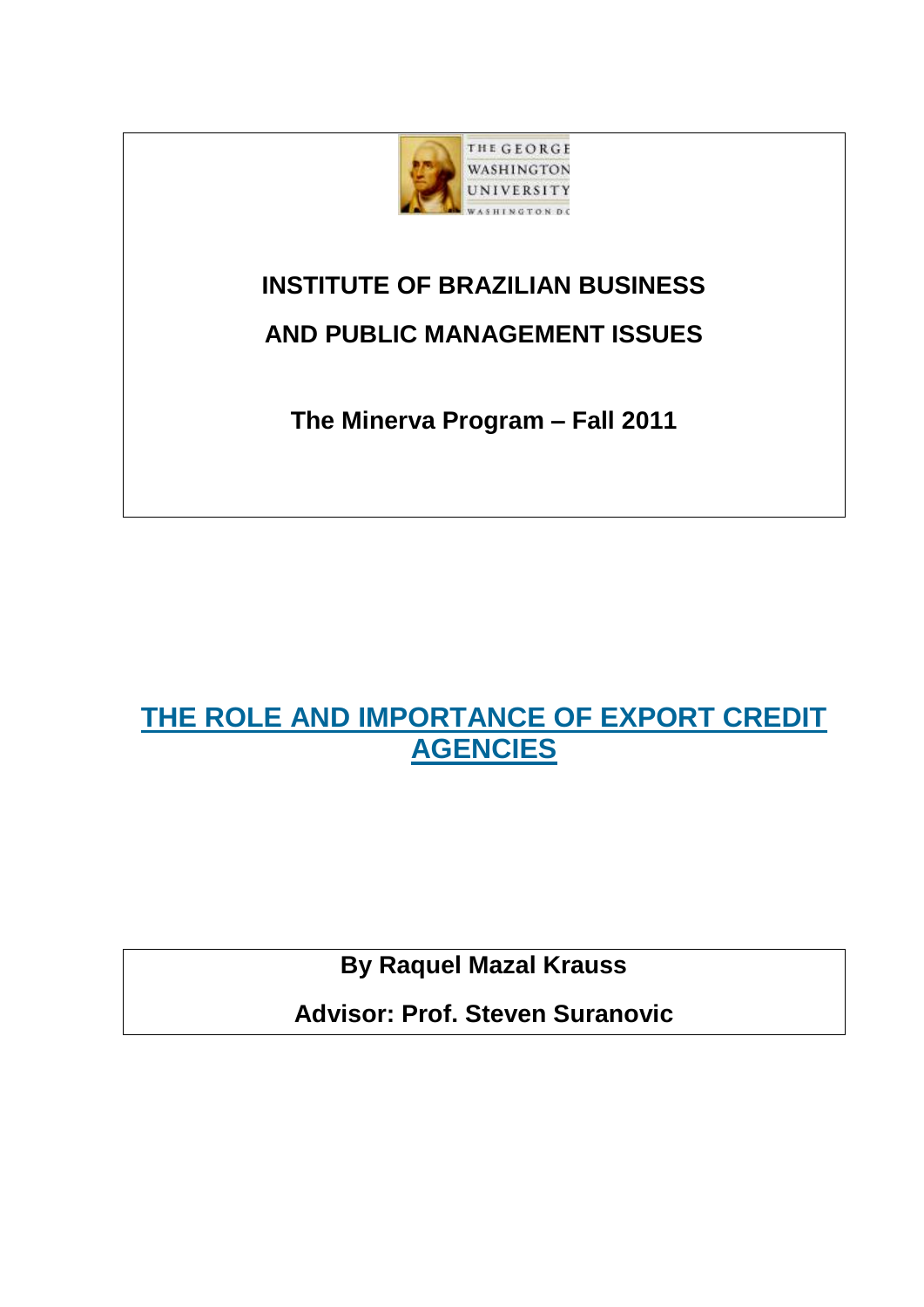# **TABLE OF CONTENTS**

| <b>5. ORGANIZATION FOR ECONOMIC COOPERATION</b> |
|-------------------------------------------------|
| 6. KEY FACTORS FOR SUCCESS OF EXPORT CREDIT36   |
|                                                 |
|                                                 |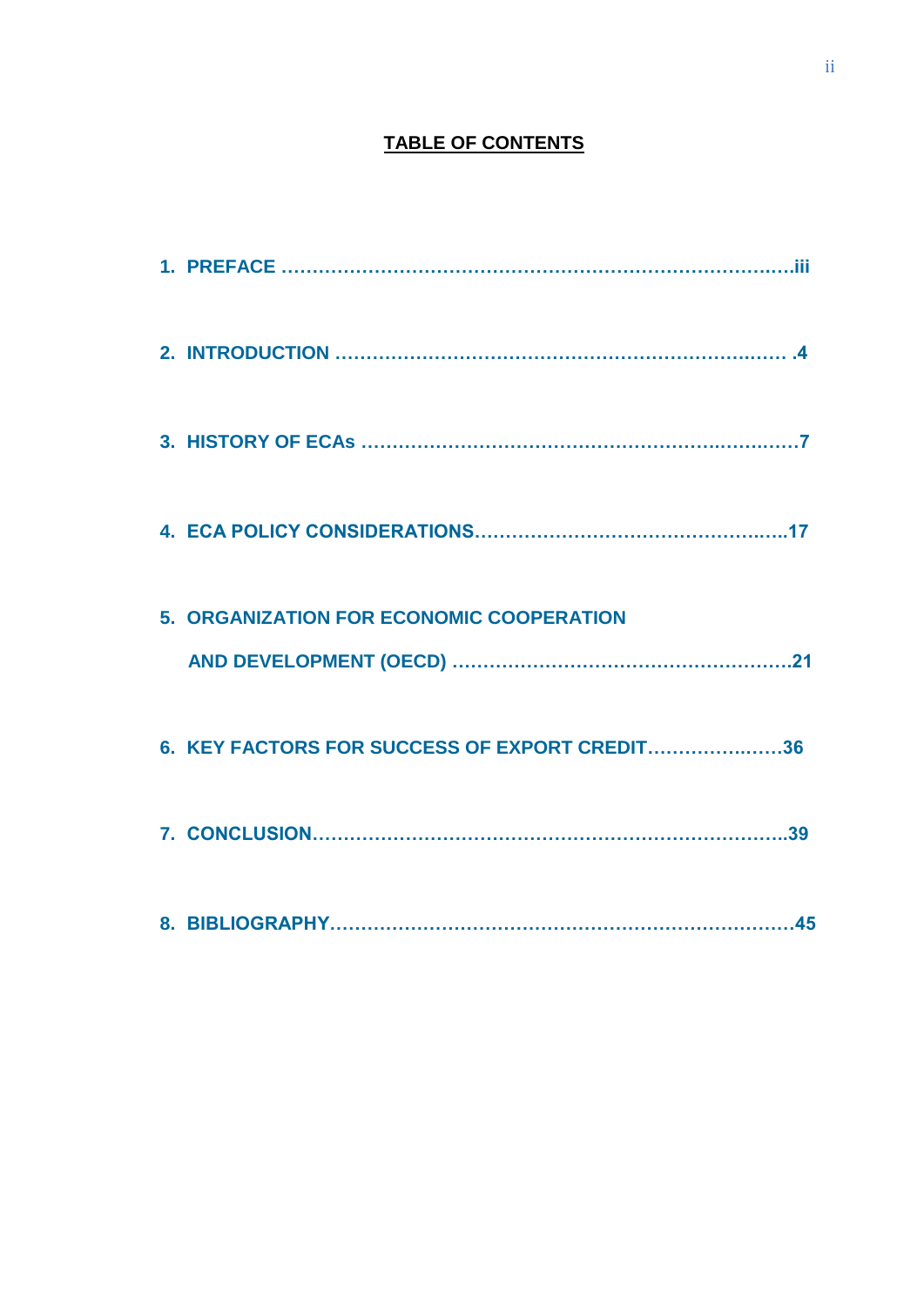# **1. PREFACE**

The main purpose of this Research Paper is to present some knowledge on the work performed worldwide by the ECA'S - Export Credit Agencies, whose role is often underestimated.

My main motivation for choosing such a topic is derived from the fact that Eletrobras is about to develop a transaction using one ECA, the German EULER HERMES, who will be responsible for providing insurance on the commercial contracts signed by a German supplier, as well as to provide a guarantee for the financing banks involved. On Eletrobras' perspective, the using of ECA's does not often apply, since the Company has low leverage and room for far more indebtedness than it presently has. However, Eletrobras has developed throughout the years some financing using ECA structures, as it has been the case for the financing of a nuclear power project in 1998, and for other financing raised from other ECAs.

Very frequently I have received questions as to what are ECA's and what is their role. From that fact, I took the motivation to start a broader research, in order to enhance my knowledge on them, without the pretense, on my side, to exhaust the subject.

For some years now I've worked for Eletrobras and I'm involved in the Funding area of the Company. Eletrobras has tapped the international markets in order to raise money for the development of its investment program and other corporate purposes. The main choices developed are that of either debt towards financing institutions, multilateral agencies with guarantee from the Federal Government or another source is also found at the international bond market. This much having been said, it is for me a challenge to offer a paper describing the main issues regarding the work and recent developments of the ECA's, mainly because by choosing this subject I'm myself trying to broaden my knowledge on their work.

I wish to forward my thanks and gratitude for my colleagues at Eletrobras, to my team and co-workers. My love and thanks would be directed to my dear family, André, Vitor, Paulo and my mother Suzanna.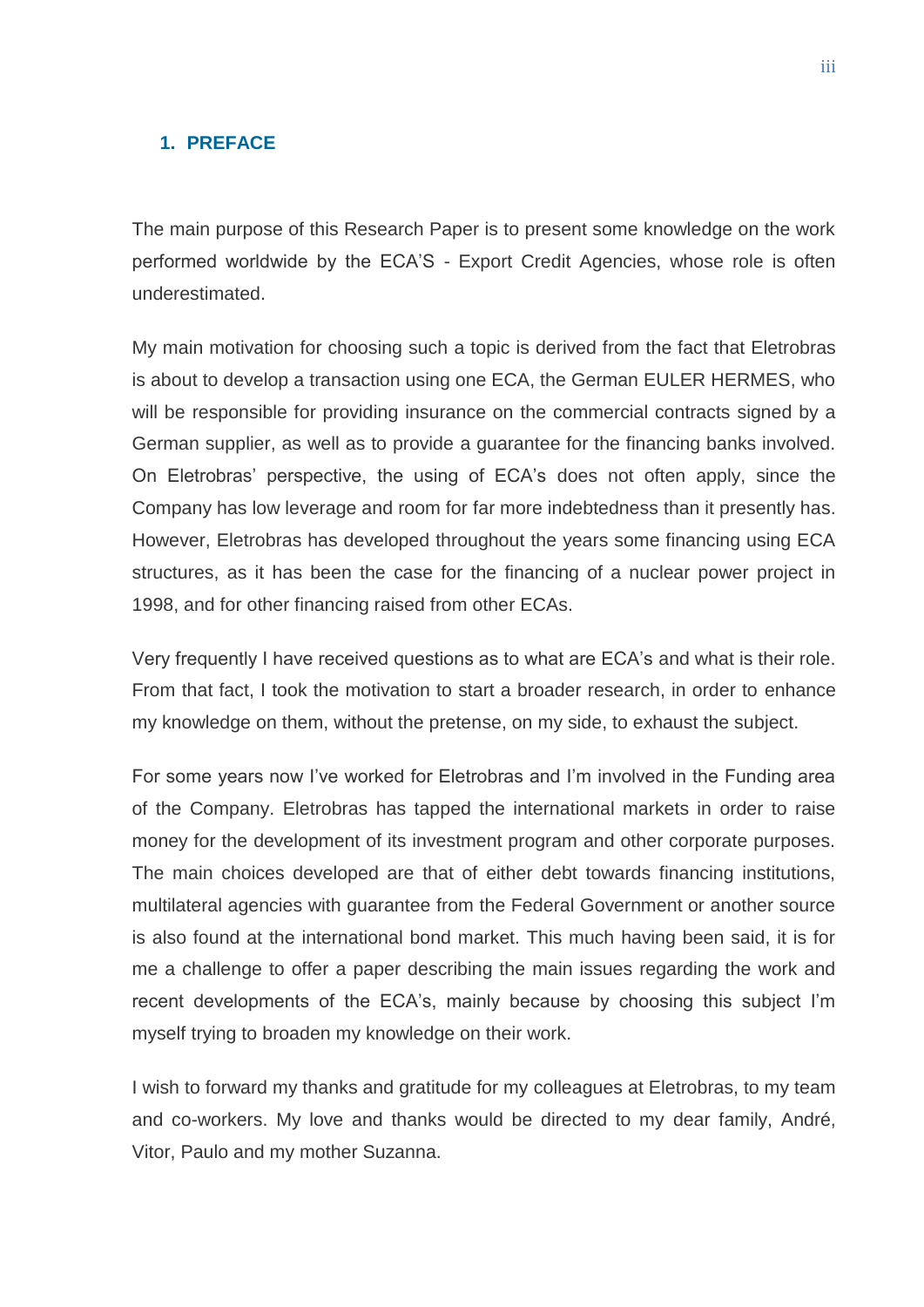# **2. INTRODUCTION**

Export credit agencies (ECAs) provide three basic functions. First, they help exporters meet officially supported foreign credit competition. (When foreign governments subsidize their companies' exports by offering buyers below-market, fixed-rate financings, exporters often find it difficult to offer financing that matches those subsidized rates.) Secondly, ECAs provide financing to foreign buyers when private lenders cannot or will not finance those export sales, even with the risks removed. Third, and perhaps their most important function, ECAs assume risks beyond those that can be assumed by private lenders. ECAs do not compete with private financial institutions. To the contrary, they enhance the ability of their country's lenders to compete internationally. It should also be noted that they do not offer development assistance to other countries; other agencies typically fulfill this role.

The approximately 100 officially supported ECAs share common features in their application process, eligibility criteria, risk classifications, terms, and pricing. They also have essentially the same mission: to increase jobs through exports while not competing with the private sector. The similarities among the ECAs are a result of common business practice, as well as an international treaty signed by most governments and known as the OECD Arrangement (Organization for Economic Cooperation and Development). This is the organization through which regulations on official credit agencies are promulgated.

Generally ECAs are accessed through a country's banking institutions, where the international divisions of larger financial institutions typically have a person or staff that specializes in their use. Essentially banks extend this type of export based on the support being provided to them by their governments. Increasingly, ECAs work directly with the exporters, consultants, attorneys, and advisors. This is particularly the case in the United States where financial intermediation tends to be more fragmented and no longer the exclusive role of banking institutions. For instance, the U.S. Ex-Im Bank permits companies to obtain preliminary financing commitments directly without any involvement of a financial institution.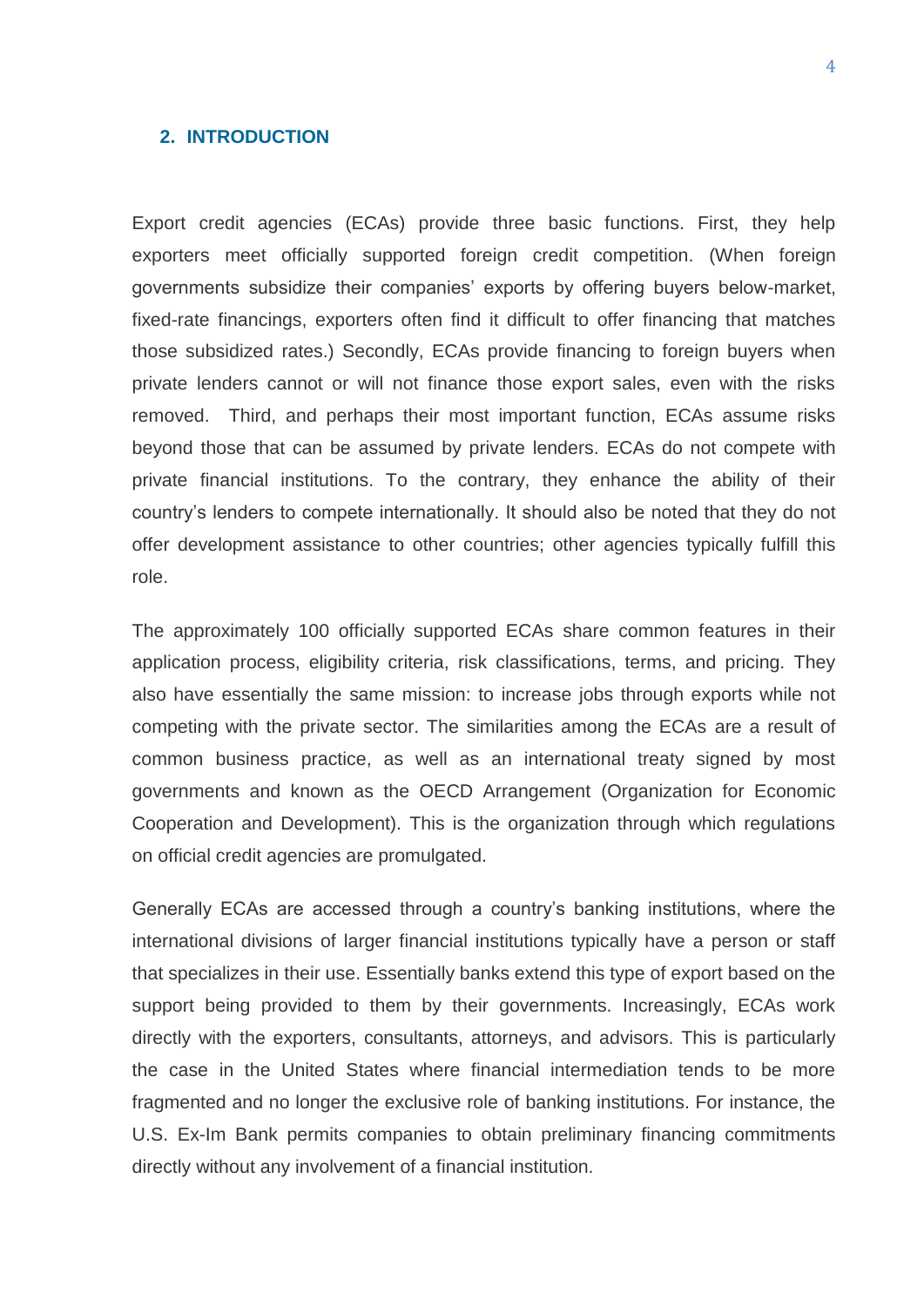ECAs address two fundamental risks involved in an export transaction. The first is political risks, which refers to those events that occur due to political actions taken by the government that impact payment by the buyer. These may include transfer risk (inability to exchange the local deposit to that of the ECA country), expropriation, war risks, cancellation of an existing import and export license, and/or political violence. The risks of countries are usually evaluated by OECD and classified into seven categories depending on their risk profile. Countries rated 1 have the lowest risk and those rated 7 have the highest risk. The second risk ECAs address is commercial, which refers to nonpayment as a result of bankruptcy, insolvency, protracted default, fluctuation in demand, unanticipated competition, shifts in tariffs, and/or failure to take up goods that have been shipped according to the supply contract and other factors not covered under political risks.

The solutions ECAs provide targets five basic financing needs of an exporter:

. Pre-export working capital;

. Short-term export terms extended to importers;

. Medium- to long-term financing support to overseas importers;

. Project financing;

. Special export structures (e.g., leases, aircraft financing, on-lending credit facilities, etc.).

Working capital support from ECAs significantly reduces a lender's risk on the goods or services for export. This support may also assist in posting standby letters of credit needed to secure down payments, post bid bonds, or other activities required in anticipation of an export sale. An ECA's primary function is to shield the exporter from the commercial and political risks of selling overseas. This can be done as a supplier credit, where the ECA guarantees the obligation of the importer on terms extended by the exporter; or it can take the form of a buyer credit where the ECA supports the obligation of the importer directly. Finally, ECAs have recognized the need to support turn-key solutions with project financing support, as well as tailoring their support to work with the special financing needs of specific industries.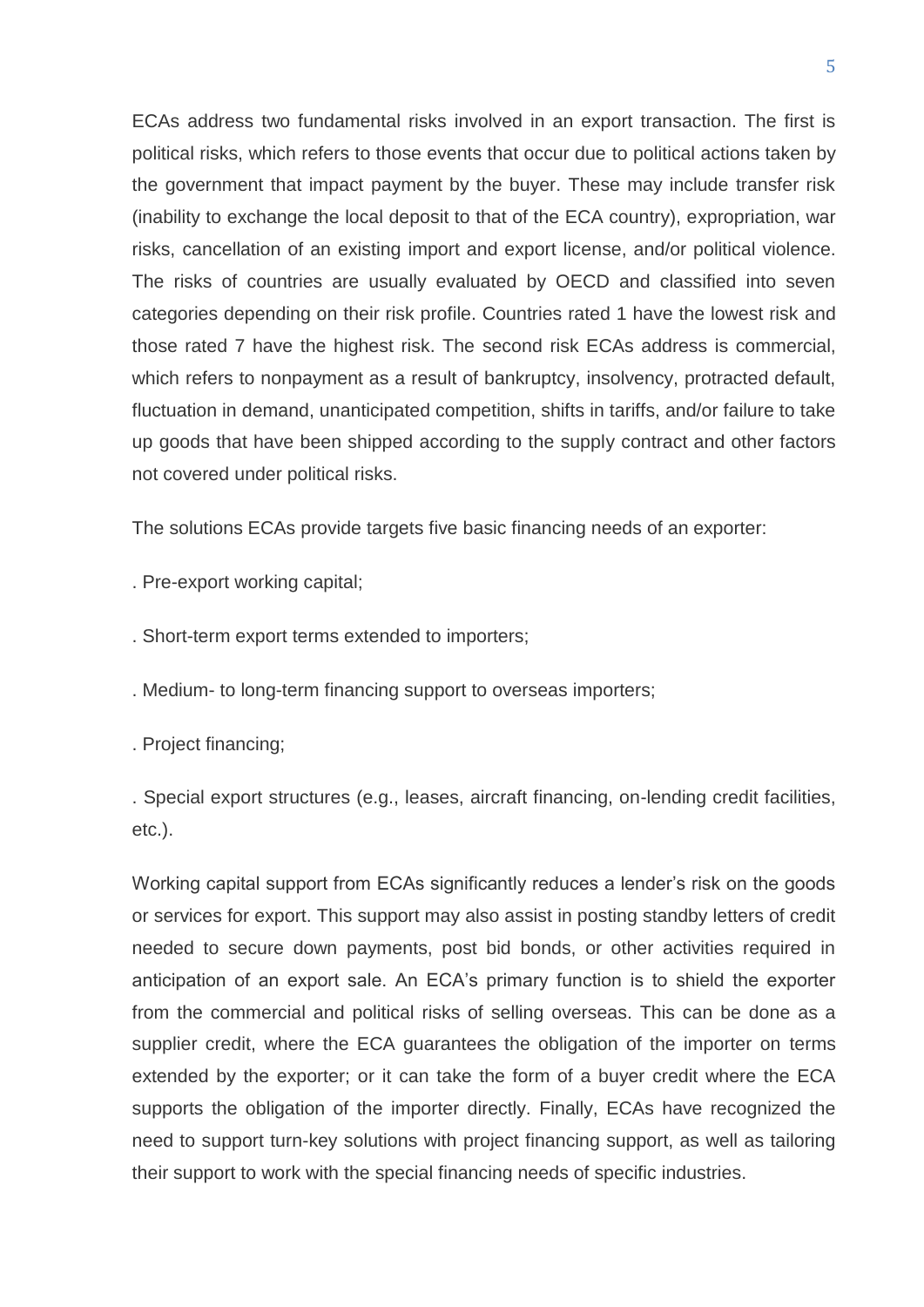The three forms of support from ECAs come as:

- ► Insurance;
- ► Guarantees;
- ► Loans/credit facilities.

ECAs offer a variety of export credit insurance policies to exporters and financial institutions to reduce repayment risks on foreign receivables due to political and commercial events. Policies may cover single or repetitive sales, to single or multiple buyers. As determined by the product, repayment terms are available for short-term sales (up to 180 days, exceptionally 360 days) and medium-term sales (up to five years). Loans are made directly by some ECAs to overcome financing gaps and compete against foreign subsidized competition with the lowest interest rates allowed under international guidelines. Typically this is on a limited basis, since their goal is not to compete with the private sector. By reducing repayment risks, guarantees from ECAs allow lenders to offer financing to exporters and/or their foreign customers with fixed or floating competitive rates.

Lenders use these programs for several reasons. By limiting the risk inherent in international lending, ECA programs enable lenders to assist their current customers with international sales they otherwise would be unable to finance. These programs also help lenders develop new relationships with exporters and foreign buyers that may grow into long-term, profitable lending relationships.

These programs help exporters meet two critical financial needs. First, ECAs help obtain the working capital financing they need to produce or buy their goods and services for export. Creditworthy exporters sometimes have difficulty securing such financing for a number of reasons: they have reached their borrowing limit with the lending institution; the lender has no relationship with the exporter; or the lender will only provide a low percentage loan against the exporter's collateral, thereby constraining the firm's cash resources. Second, ECAs help exporters secure credit for foreign buyers. Often the exporter cannot complete the sale unless competitive financing can be provided. In some cases, the exporter could expand business with current customers if credit is extended.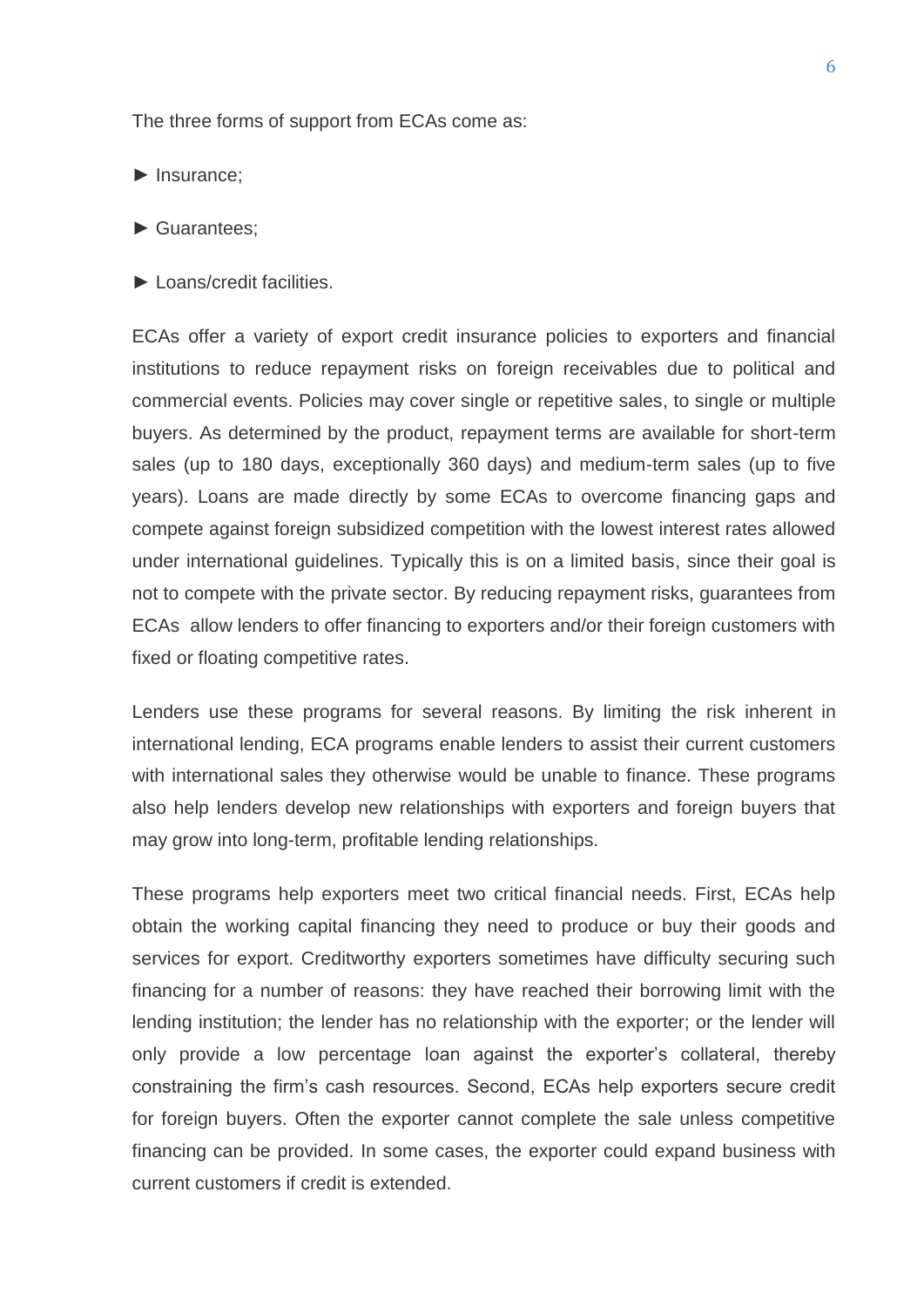# **3. HISTORY OF ECAs**

The first export credit insurance programs in the world were offered by Federal of Switzerland starting in 1906. Federal is a privately owned company still operating as of today. The first government export credit insurance programs were established in the United Kingdom thirteen years later in 1919. The rationale for the British programs then, which were copied by other countries, was "to aid unemployment and to re-establish export trade disrupted by the conditions of war". In addition to export credit insurance, the British government established a trade finance program, offering up to six-year financing of exports at a preferential rate (1 percent above the Bank of England rate or a minimum of 8 percent). The British programs were administered by the Board of Trade with the consent of the Treasury, with the provision that income should be sufficient to meet possible losses.

As the Swiss and British programs proved themselves of their worthiness, other nations realized the efficacy and need for this type of government stimulation of trade. Accordingly, several other European countries established guarantee and insurance schemes, including Belgium (1921), Denmark (1922), the Netherlands (1923), Finland (1925), Germany (1926), Austria and Italy (1927), France and Spain (1928), and Norway (1929). The major rationale for establishing these programs was to re-establish export trade and revitalize industries devastated by World War I and to facilitate exports to the then existing Soviet Union, a country that posed special risk factors to Western European business and that needed credit.

With the onset of worldwide economic depression after 1929, a new impetus was given to the establishment of official export credit, guarantee, and insurance facilities as a method of keeping up flows of trade and thus maintaining employment and output. During the 1930's, the following countries established such programs: Japan (1930); Czechoslovakia, Latvia, and Poland (1931); Sweden (1933); the United States (1934); and Ireland (1935). It is worth to note that the United States had only official direct credit programs and not guarantee and insurance facilities in the first thirty years of operation of its Export-Import Bank (Eximbank). The other countries concentrated heavily on guarantees and insurance, with back-up discount lending to commercial banks to reduce interest rates. In 1934, a new international organization,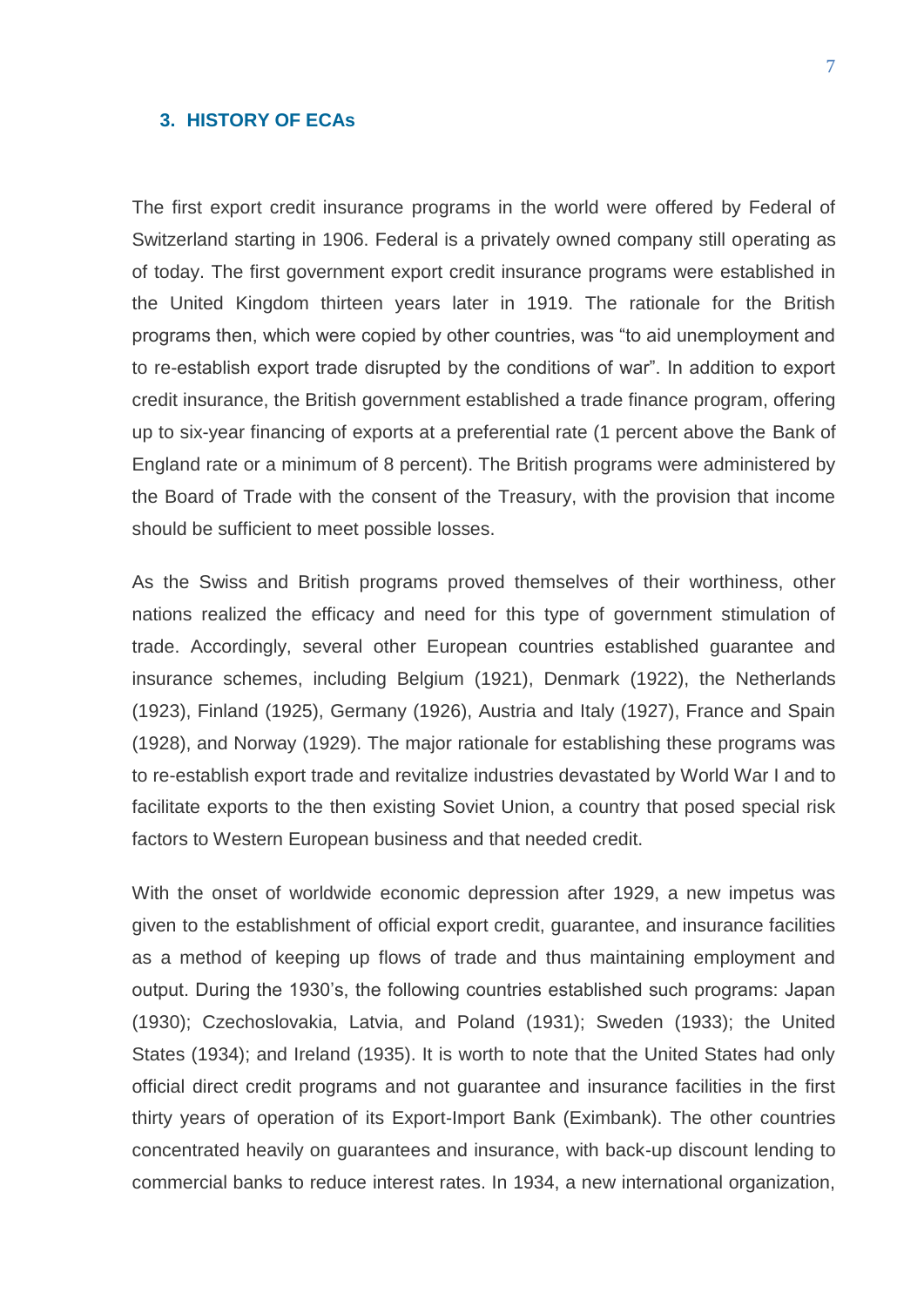the Berne Union (International Union of Credit and Investment Insurers), was established to encourage cooperation among national export credit insurers; to exchange information on buyers, countries, and technical matters; and to improve the level of competence of member countries.

By the mid-1930's, most export credit agencies were granting the majority of their insured credits to the Soviet Union, and despite the Depression, export credit insurance had proved very profitable. Most of the ECAs at that time were owned and operated entirely by governments. However, four could be classified as "semiprivate" (Czechoslovakia, Germany, Netherlands, and Spain) and were operated by private firms with government financial and administrative assistance.

A major event of 1937 was the establishment of Banco Mexicano de Comercio Exterior (BANCOMEXT) in Mexico – the first ECA to be set up in a developing country. It concentrated on financing trade with North America and Europe in its early years and provided an example of official support, which was subsequently followed by many other Latin American countries.

The outbreak of World War II put a halt to the development of new export credit, guarantee, and insurance agencies from 1939 to 1945. Existing agencies turned their attention to financing activities that would help win the war. In the United States, for instance, Eximbank financed exports that would help develop the rubber industry of Brazil and the mining industries of other Latin American countries whose outputs were vital for the war effort. The Burma Road to China was financed by the U.S. Eximbank, along with other projects that would contribute to military success.

At the end of World War II, the former Axis countries' powers were confronted not only with rebuilding domestic economies but also with restoring their foreign trade. In the late 1940s and early 1950s, Japan established a full range of new insurance and financing programs as an essential aid to restoring exports and assisting in postwar reconstruction. Germany, Italy, and Austria also established new credit, guarantee, and insurance programs in the same time frame and for the same reasons.

In the latter half of the 1950s, significant further developments were realized. In 1956, South Africa established the first African export credit insurance program. In 1957,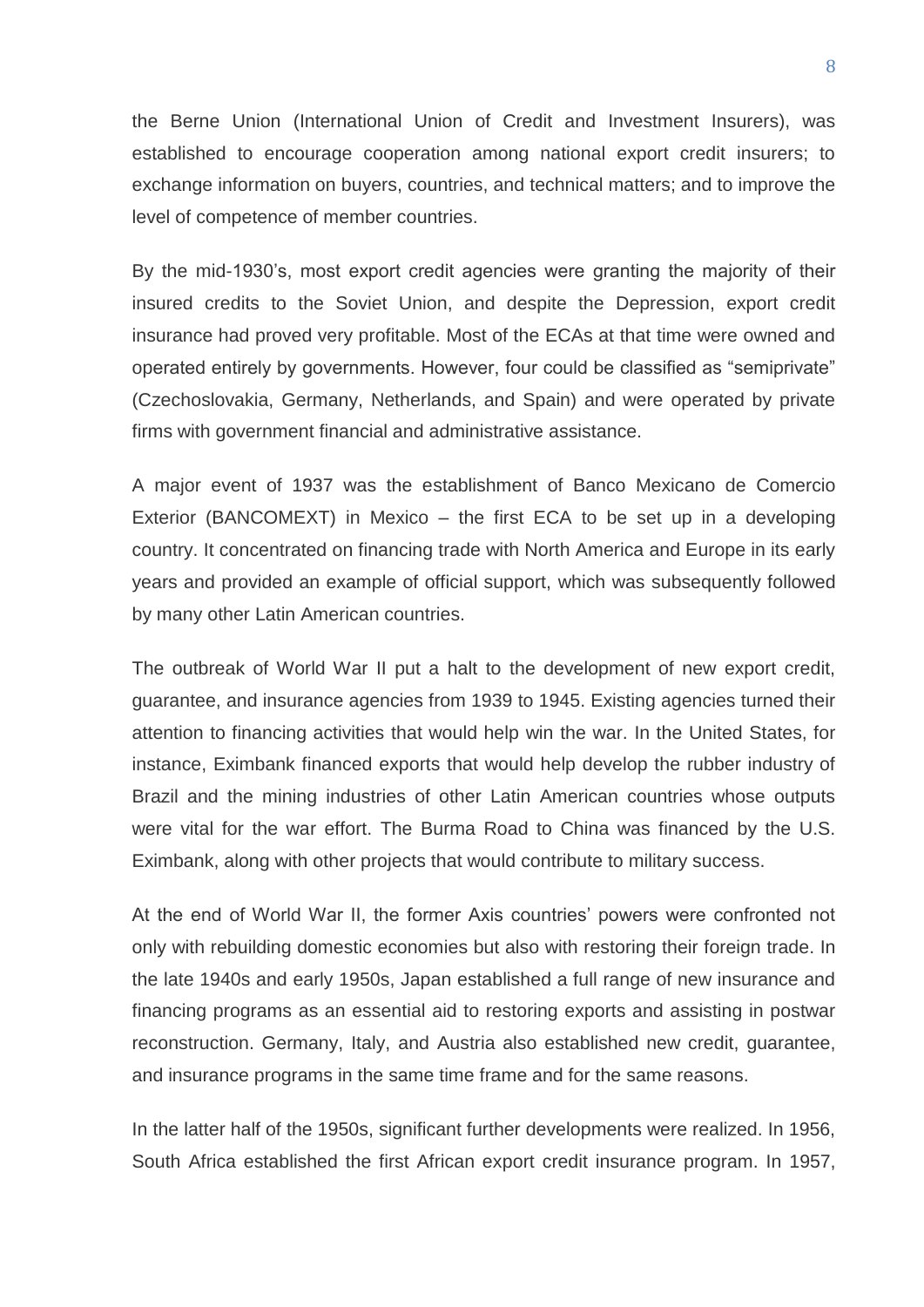the Export Risks Insurance Corporation, a privately owned entity that was later replaced by a state-owned scheme, was established in India. Then in 1959, Morocco approved its own credit insurance program as a department of the Banque Marocaine du Commerce Exterieur.

These actions were followed by the establishment during the 1960s of a number of developing country export credit, guarantee, and insurance programs in Argentina, Bolivia, Brazil, Greece, Hong Kong, Korea, Pakistan, Peru, and Portugal. In all these cases, programs were intended to expand business activity and employment, improve international competitiveness, increase exports, and strengthen the balance of payments.

The third wave of developing countries to establish such programs occurred during the 1970s and included Ecuador, Jamaica, Malaysia, the Philippines, Singapore, Sri Lanka, Taiwan, Uruguay, and Venezuela. Increasingly, the motives for introducing export credit, guarantee, and insurance schemes seemed to include an awareness that the failure to do so would place the country at a severe competitive disadvantage, not only with regard to the OECD countries, but also in relation to other developing nations.

The 1980s saw a new group of countries enter into export credit, guarantee, and insurance activity, including Egypt, Indonesia, Tunisia, and Turkey. Many of the schemes adopted in earlier years were changed in form and substance during this decade, the general trend being the establishment of organizations with more autonomy, a broader range of functions, and greater financial resources. In several cases, different export credit, guarantee, and insurance organizations were merged into one entity.

The 1990s witnessed the greatest growth of all in the establishment of official ECAs. Throughout Central and Eastern Europe and the former Soviet Union, new agencies were formed in the Czech Republic, Hungary, Lithuania, Poland, Russia, Slovakia, and Slovenia. In Kazakhstan, Ukraine, and other countries, foreign trade banks were reconfigured to offer standard ECA programs. In Latin America, several countries reconfigured their structures of export finance agencies, such as Brazil, Colombia, and Venezuela, and Chile opened its doors to a foreign-owned private sector export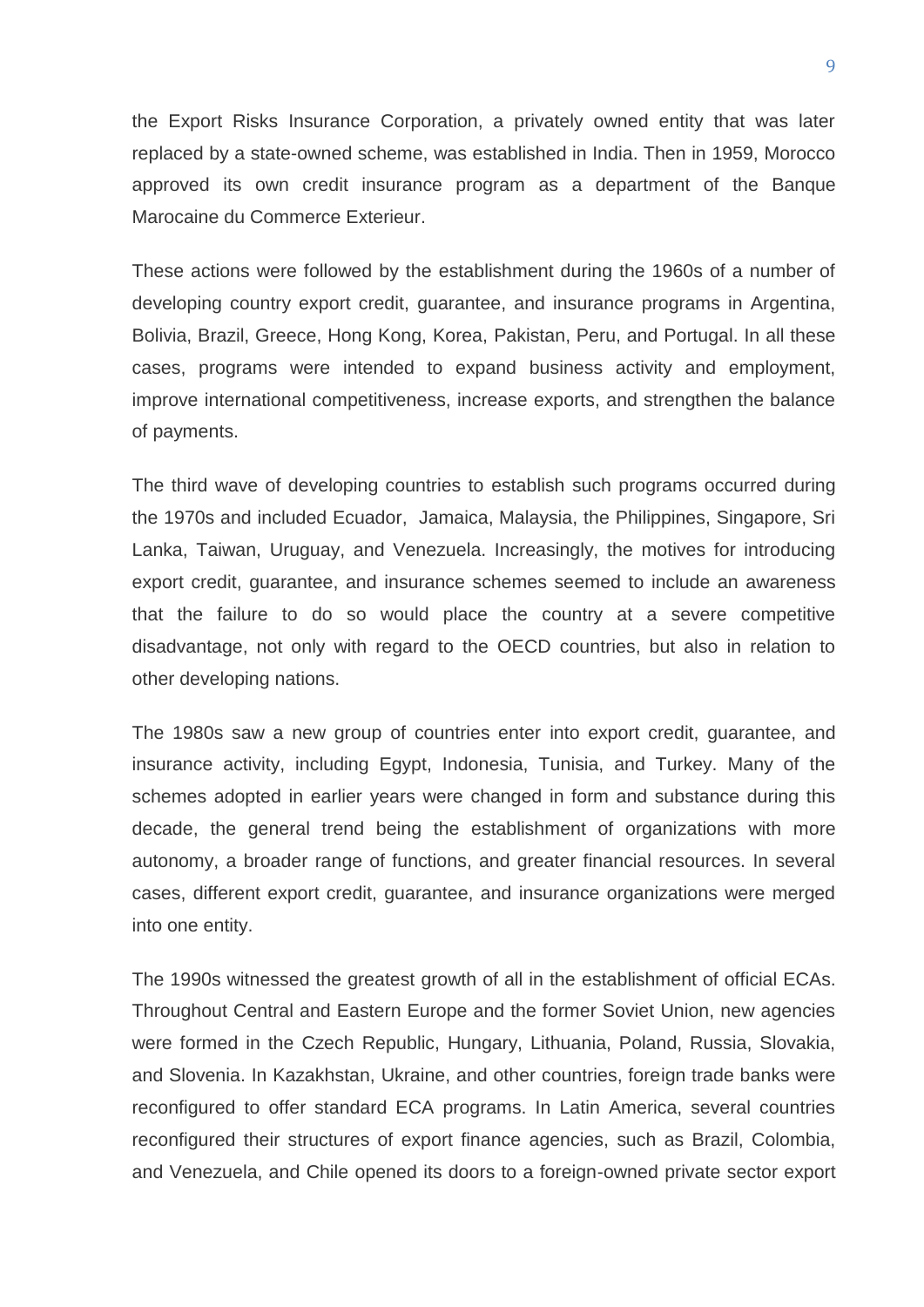credit insurance company. In Africa, a regional export-import bank was formed to help and encourage the development of national ECAs, and in Asia, both China and Thailand formed export-import banks to consolidate and strengthen their dynamic export growth industries.

Throughout the 1980s, most OECD countries experienced heavy operational losses in their export credit, guarantee, and insurance programs. These losses were caused partly by the growing disparity between borrowing rates to fund the programs and the rates at which the funds were lent to finance exports. At the same time, nonpayment of officially supported export loans reached unprecedented magnitudes, as a result of developing country debt problems, defaults, and reschedulings. It was only in the 1990s that most industrial country ECAs returned to profitability as the Third World debt crisis gradually abated, fees and underwriting policies were adjusted, and export credit interest rates were raised to market values.

Most industrial country ECAs have now been in operation for more than fifty years. More than half of the developing country ECAs have been in business for at least a decade and thus can be considered fully experienced in the appraisal and administration of export credit, guarantees, and insurance. The differences between industrial and developing countries in this field, which were tremendous in earlier years, are gradually narrowing and approaching common ground. The industrial countries have pulled back from overexpansion of credit to marginal markets, while the developing countries have sought to take more risk on credit sales with jeopardizing their financial soundness. Both developing and industrial countries have raised their interest rates to market-related levels and their common interest in avoiding a credit trade war has helped lead to greater harmonization of programs, policies, and procedures. With a few exceptions, developing country ECAs have been profitable in recent years, and as a group, they have shown a substantial surplus. Industrial country ECAs have shown steady improvement in financial results during the 1990s, and in 1996, for the first time in seventeen years, they showed a profit as a group, with only a handful continuing to record losses. During the balance of the 1990s, most industrial country ECAs were profitable.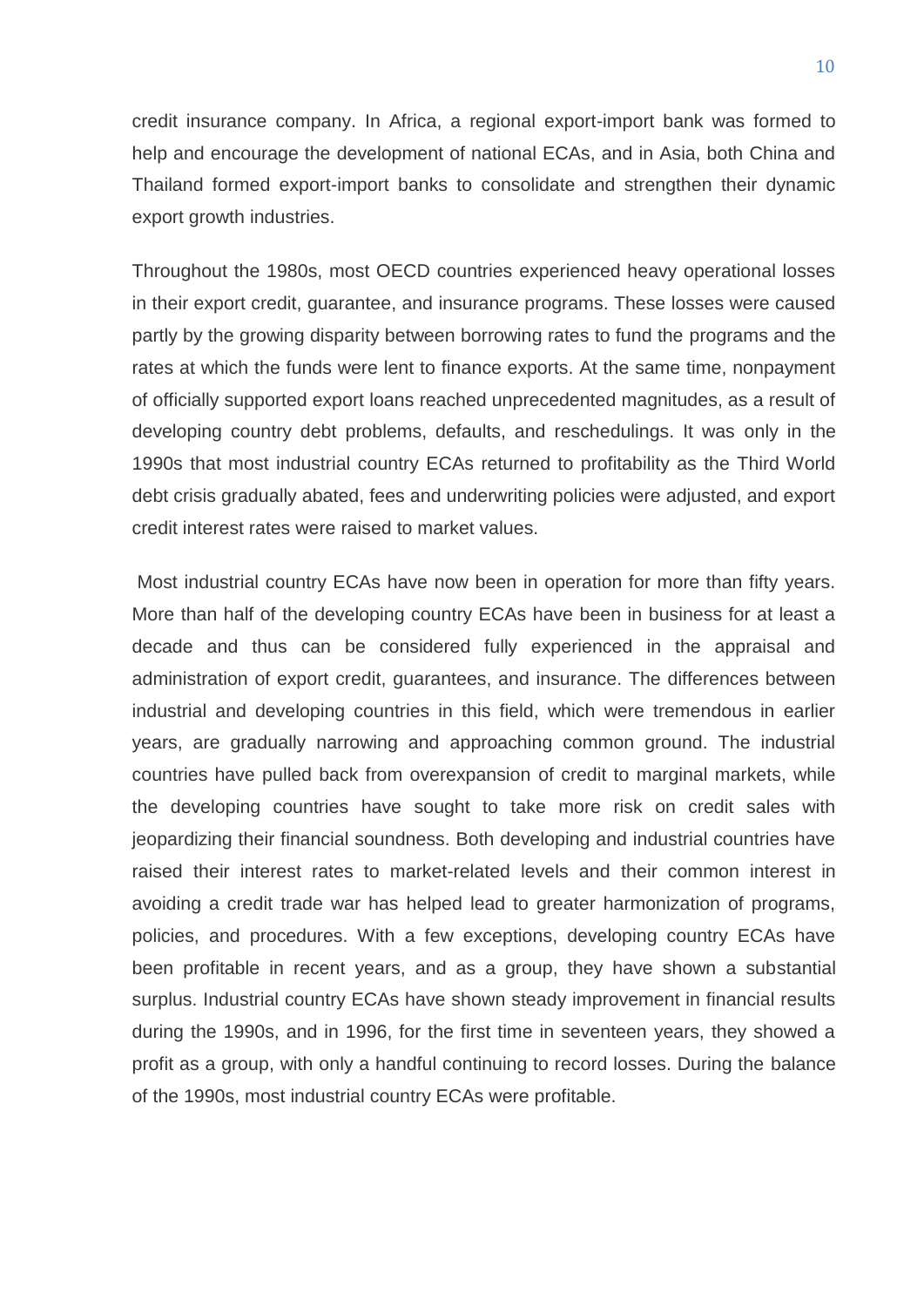#### Some common features

Although they might have some local characteristics, ECAs around the world share many features between themselves, including a common set of objectives, which are both economic and financial. The main economic objectives of ECAs usually include:

. expand nontraditional exports of private sector goods and services;

. help to finance nontraditional exporters of all sizes, of all products, and of all regions of the country;

. provide assistance to indirect exporters to encourage development of linkage industries;

. supplement and complement, and not compete with, the commercial banks and other private institutions;

. seek to improve the country's balance of payments and to increase domestic employment;

. help to diversify the products and foreign markets of nontraditional exporters;

. improve the financial skills of nontraditional exporters and reduce their risks in extending credit to foreign buyers;

. increase the knowledge and sophistication of the country's banks in the area of export credit;

. encourage the national insurance industry to participate in coverage of the risks of nonpayment of export credits;

. provide assistance for exports that are deemed to be in the national interest;

. help national firms to make investments abroad in order to increase the nation's foreign exchange earnings;

. seek to match officially supported foreign financial competition;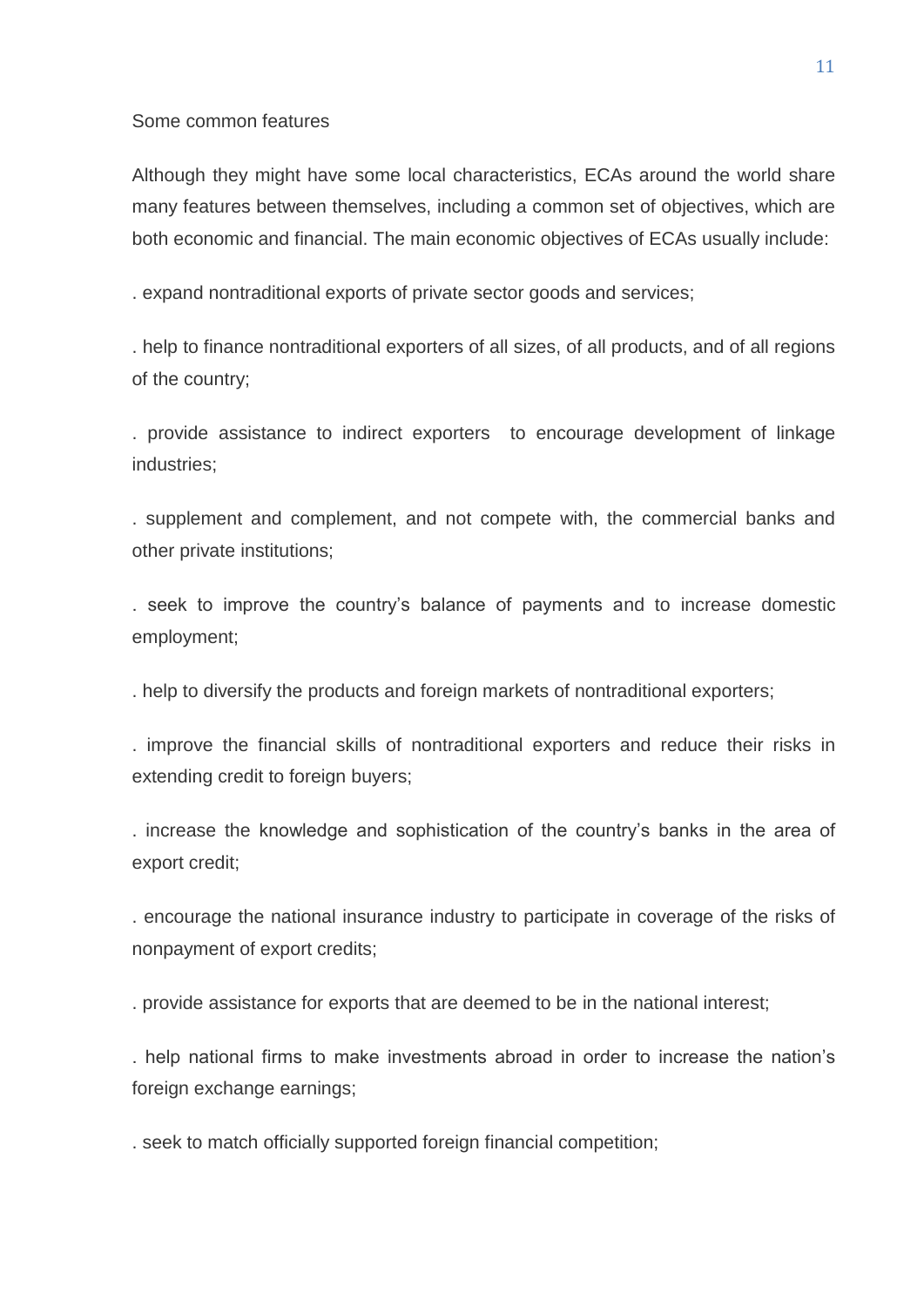The main financial objectives of ECAs usually include:

. realize a profit for shareholders; .

. support only operations that offer a reasonable assurance of payment;

. operate in a business like fashion;

. mobilize funds from domestic and foreign sources to finance national exports;

. ensure that programs offering a lesser return on capital are offset by programs offering a greater return;

. charge interest rates and other fees that are sufficient to cover related costs;

. strive to increase the real value of the organization's capital over time, to serve as a basis for expanded operations;

. manage investments to maximize returns, consistent with security of payment and cash flow requirements;

. ensure the availability of funds to make prompt disbursements as required on loans, guarantees, and insurance;

. conclude coinsurance and reinsurance agreements to limit the possibility of huge losses;

. follow sound principles of risk-sharing and maintaining a balanced portfolio;

. maintain a conservative relationship of capital and reserves to actual and contingent liabilities:

Just as they share objectives, ECAs around the world share a number of constraints, imposed by such factors as their total authority and yearly budgetary ceilings, by requirements that they supplement and complement and not compete with private finance, by the need to seek reasonable likelihood of repayment on transactions, by other limits imposed to ensure prudent financial management, by the need to conform to the terms and conditions of international understandings, and by a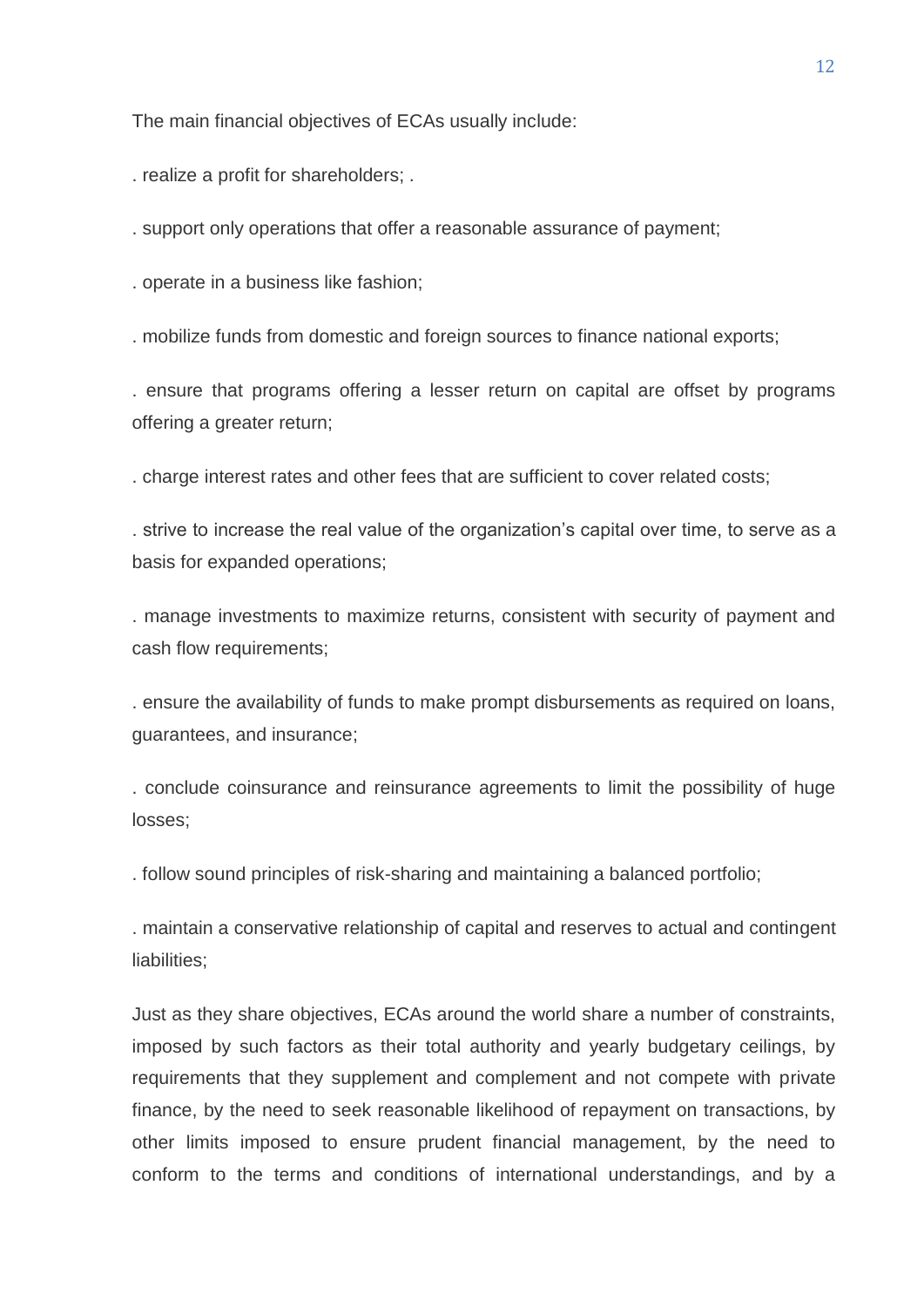number of other restrictions imposed by their authorizing legislation, guardian authorities in government, or private shareholders. The ECAs' own financial condition – particularly the size of their capital and reserves – serves to limit the total amount of exports they can support. A final major constraint is the size of the ECAs' trained staff. Executives, managers, officers, and technicians who are skilled in export credit matters are in very short supply, and their availability represents a severe constraint upon the expansion of ECA operations in most countries.

Official export credit, guarantee, and insurance agencies also share many features with regard to the mechanics of their operations. They have similar eligibility criteria, term differentiation, risk classification, degree of coverage, underwriting techniques, premium and interest rate systems, policy administration, risk-sharing methods, and reinsurance. This is not by chance. The techniques, terms, and conditions of export credit insurance and guarantees have been largely "internationalized" by regular exchanges of information and agreements reached through the International Union of Credit and Investment Insurers (Berne Union) and the Organization for Economic Cooperation and Development (OECD), and there is a growing level of comparability among individual national schemes.

ECAs can help finance short-, medium-, or long-term transactions, and the conditions of financing assistance are usually quite different depending on the tenor. A shortterm transaction is usually defined as up to one year, medium-term as one to five years and long-term as over five years. The OECD Agreement on Export Credit currently limits the maximum term to ten years.

Repayment terms supported by ECAs around the world tend to be similar, since they are based upon competitive realities and the needs of importing customers. Most financing is short term, with a maximum period of one year. However, larger sales of manufactured goods, particularly capital equipment and consumer durables, may receive longer terms dependent on contract price, as demonstrated by the following table: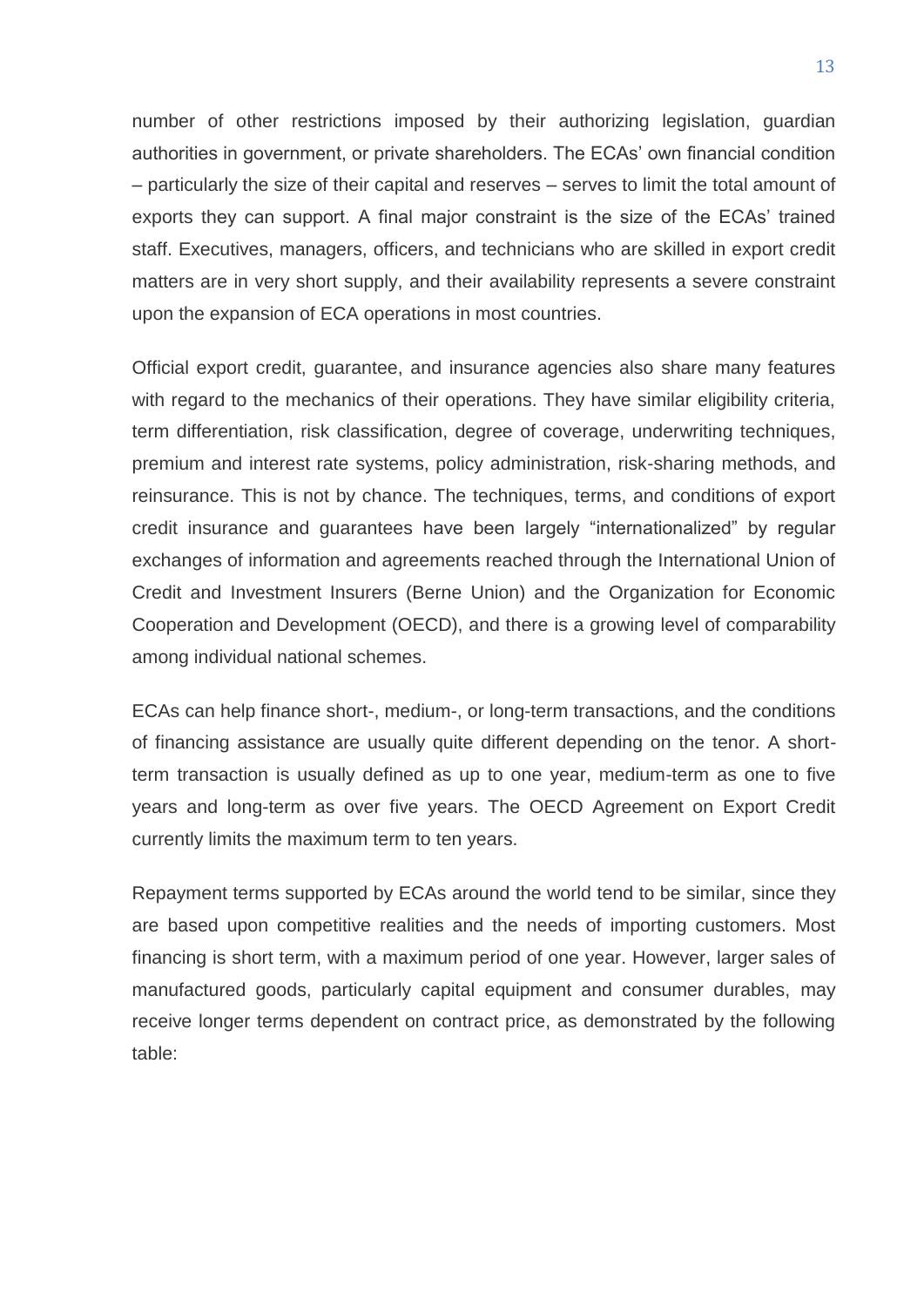# Typical Repayment Terms, by Contract Price

| <b>Contract Value</b>        | <b>Maximum Term</b> |
|------------------------------|---------------------|
| Up to US 80,000              | 2 years             |
| US\$ 80,000 to US\$ 175,000  | 3 years             |
| US\$ 175,000 to US\$ 350,000 | 4 years             |
| Over US\$ 350,000            | 5 years             |

#### Source: Export-Import Bank of the United States

Major projects and multimillion-dollar equipment sales are often financed on terms of five to ten years. Also, certain products routinely receive terms longer than five years. For example, twin-engine turbo-powered aircraft, including executive jets, are typically financed on a seven-year term. Ships receive an eight-year term, and commercial jet aircraft may be financed by ECAs on a ten to twelve-year term.

Normally, export credit agencies provide assistance that does not exceed 90 percent of postshipment financing, with the exporter or bank taking the balance of the risk for its own account. Pre-shipment assistance is also usually limited to a maximum of 90 percent of required credit.

On medium- and long-term transactions, official schemes require the foreign buyer to make an advance payment of at least 15 percent. On short-term coverage, no advance payment is required from the foreign buyer.

A number of different premium systems are employed by credit insurance schemes. On medium- and long-term transactions, the premiums are normally a function of country, term, and type of buyer (either public or private). On short-term transactions, premiums may be based on such things as experience with the exporter, volume, size of the deductible, country spread, and average term. Some or all of these factors are taken into consideration by every official scheme, with greater or lesser weight being given to individual components.

Interest rates on ECAs' loans are much less subject to variance for individual transactions. They are usually the same for all credits and are normally at fixed rates of interest, related to prevailing market rates of interest.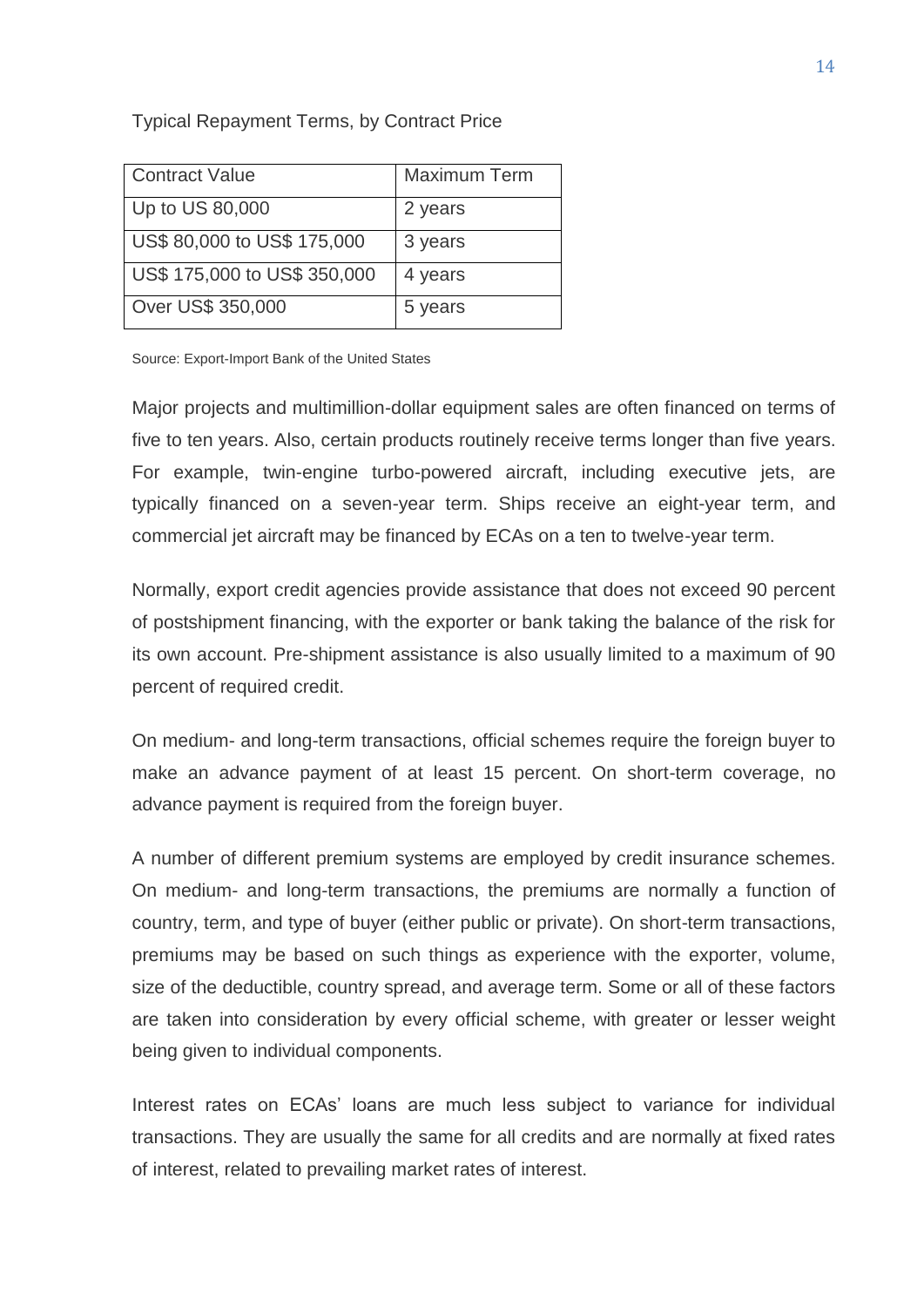Governments play many roles in support of ECAs. They can be insurers or reinsurers of risks; they can provide finance to exporters or to their customers; or they can intervene in the cost of financing. It is important to note that government's role in most ECAs is now diminishing, as the private sector in most countries is more willing and able to take risks and assist them in their activities.

Growing private extensions of export credit have reduced the need for official export finance in many countries, and decreases in the volume of mixed credits (a combination of trade and aid financing) have further limited the necessity for government loans to support exports. However, governments are still actively involved in risk-sharing with ECAs in all countries. Even though international private reinsurance of export credit risks continue to grow, governments are still the major insurers or reinsurers of risk, particularly political risks, for their national ECAs.

As of today, there were nine ECAs in low-income countries, twenty-two ECAs in lower-middle-income countries, twenty-three ECAs in upper-middle-income countries, twenty-four ECAs in industrial countries, and twenty-one ECAs in transition countries.

Please refer to the following table: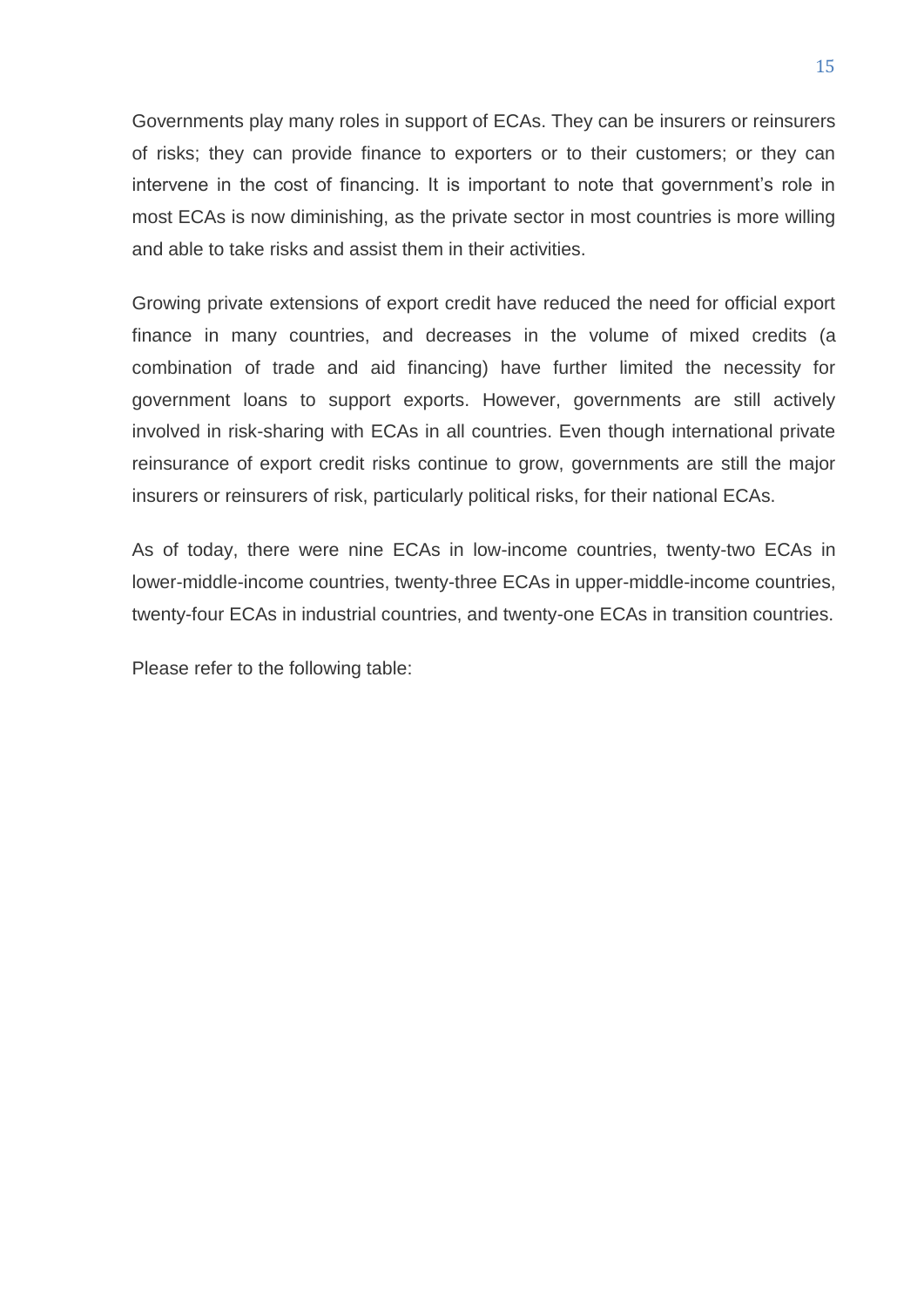| <u>, סוושועטו ו</u><br><b>Developing Countries</b> |                     | <b>Industrial Countries</b> | <b>Transition Countries</b> |
|----------------------------------------------------|---------------------|-----------------------------|-----------------------------|
| Low-income                                         | Upper Middle Income |                             |                             |
| Bangladesh                                         | Argentina           | Australia                   | Albania                     |
| Ghana                                              | <b>Barbados</b>     | Austria                     | Bosnia-Herzegovia           |
| India                                              | <b>Brazil</b>       | Belgium                     | <b>Bulgaria</b>             |
| Pakistan                                           | Chile               | Canada                      | China                       |
| Senegal                                            | Costa Rica          | Denmark                     | Croatia                     |
| Sri Lanka                                          | Cyprus              | Finland                     | Czech Republic              |
| Uganda                                             | Hong Kong           | France                      | Cuba                        |
| Vietnam                                            | Iran                | Germany                     | Estonia                     |
| Zambia                                             | Jordan              | Greece                      | Hungary                     |
|                                                    | Malaysia            | Iceland                     | Kazakstan                   |
| <b>Lower Middle Income</b>                         | Malta               | Ireland                     | Latvia                      |
| <b>Bolivia</b>                                     | Mexico              | Israel                      | Lithuania                   |
| Cameroon                                           | Oman                | Italy                       | Moldova                     |
| Colombia                                           | Sierra Leone        | Japan                       | Poland                      |
| Cote D'Ivoire                                      | Singapore           | Luxembourg                  | Romania                     |
| Ecuador                                            | South Africa        | Netherlands                 | Russia                      |
| El Salvador                                        | South Korea         | New Zealand                 | Slovakia                    |
| Egypt                                              | Taiwan              | Norway                      | Slovenia                    |
| Indonesia                                          | Thailand            | Portugal                    | Ukraine                     |
| Jamaica                                            | Trinidad & Tobago   | Spain                       | Uzbekistan                  |
| Kenya                                              | Turkey              | Sweden                      | Yugoslavia                  |
| Lesotho                                            | Uruguay             | Switzerland                 |                             |
| Liberia                                            | Venezuela           | United Kingdom              |                             |
| Maurithius                                         |                     | <b>United States</b>        |                             |
| Morocco                                            |                     |                             |                             |
| Nepal                                              |                     |                             |                             |
| Nigeria                                            |                     |                             |                             |
| Peru                                               |                     |                             |                             |
| Philippines                                        |                     |                             |                             |
| Senegal                                            |                     |                             |                             |
| Swaziland                                          |                     |                             |                             |
| Tunisia                                            |                     |                             |                             |
| Zimbabwe                                           |                     |                             |                             |

*Countries with Officially Supported Export Credit, Guarantee, and Insurance Programs*

Source: First Washington Associates, Ltd.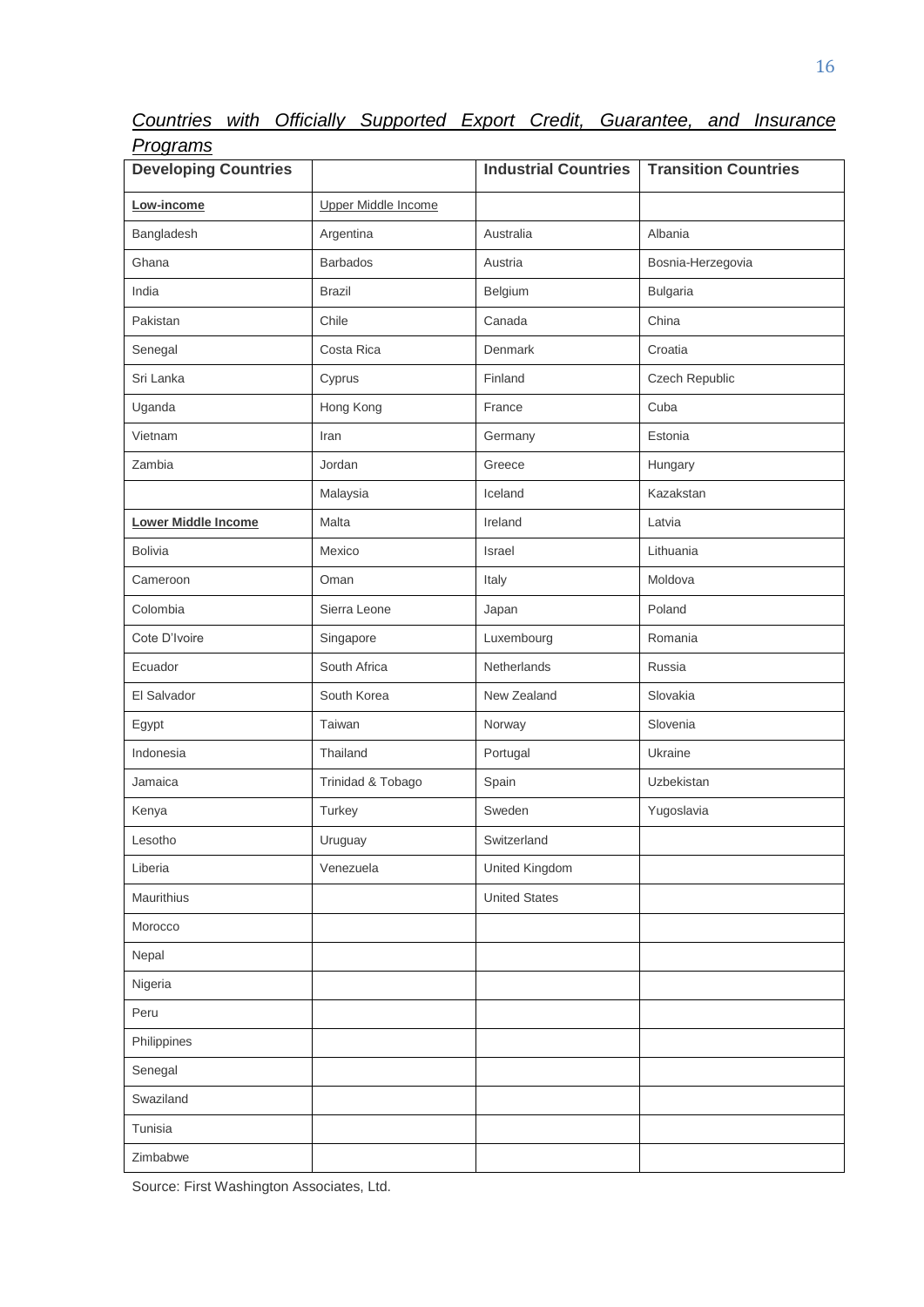# **4. ECA POLICY CONSIDERATIONS**

Unlike private lending institutions, ECAs have a political agenda. While their primary role is to sustain their country's exports, in carrying out this mandate they are also required to adhere to certain policies and guidelines, some imposed by their governments, others imposed by the OECD Arrangement. These policies are unique to each ECA but generally fall into the following broad categories.

# Foreign Content Policy

ECA programs support sales of goods and services produced in their country. However, as globalization has occurred, sourcing of components and services from around the world have made this policy evolve into a more loosely defined view of what is "manufactured/produced/built" in a given country. In many countries ECAs now support goods and services that provide a "substantial benefit" to their economy. Other countries take the view that if the majority of the good or service is made in their country then the entire amount of the sale can be supported. In the case of the United States, however, there are fairly rigid rules of what the U.S. Ex-Im Bank is willing to support.

When providing medium-term or long-term financing support, if the U.S. export contains foreign-made components, EX-Im Bank will provide support only for the U.S. content, as long as the total U.S. content is at least 50 percent of the entire cost of the exported good or service. Of course, under the OECD Arrangement the total supported by the Ex-Im Bank must not exceed 85 percent of the contract price. When supporting short-term transactions (less than 360 days), Ex-Im Bank will support the entire gross invoice value, assuming the product is at least 50 percent U.S. content, exclusive of price markup.

#### Military Sales

Generally, ECAs do not support sales of military equipment or services. However, the following are some exceptions for financing the sale of defense articles and services to less-developed countries: drug interdiction purposes, dual use items and humanitarian purposes.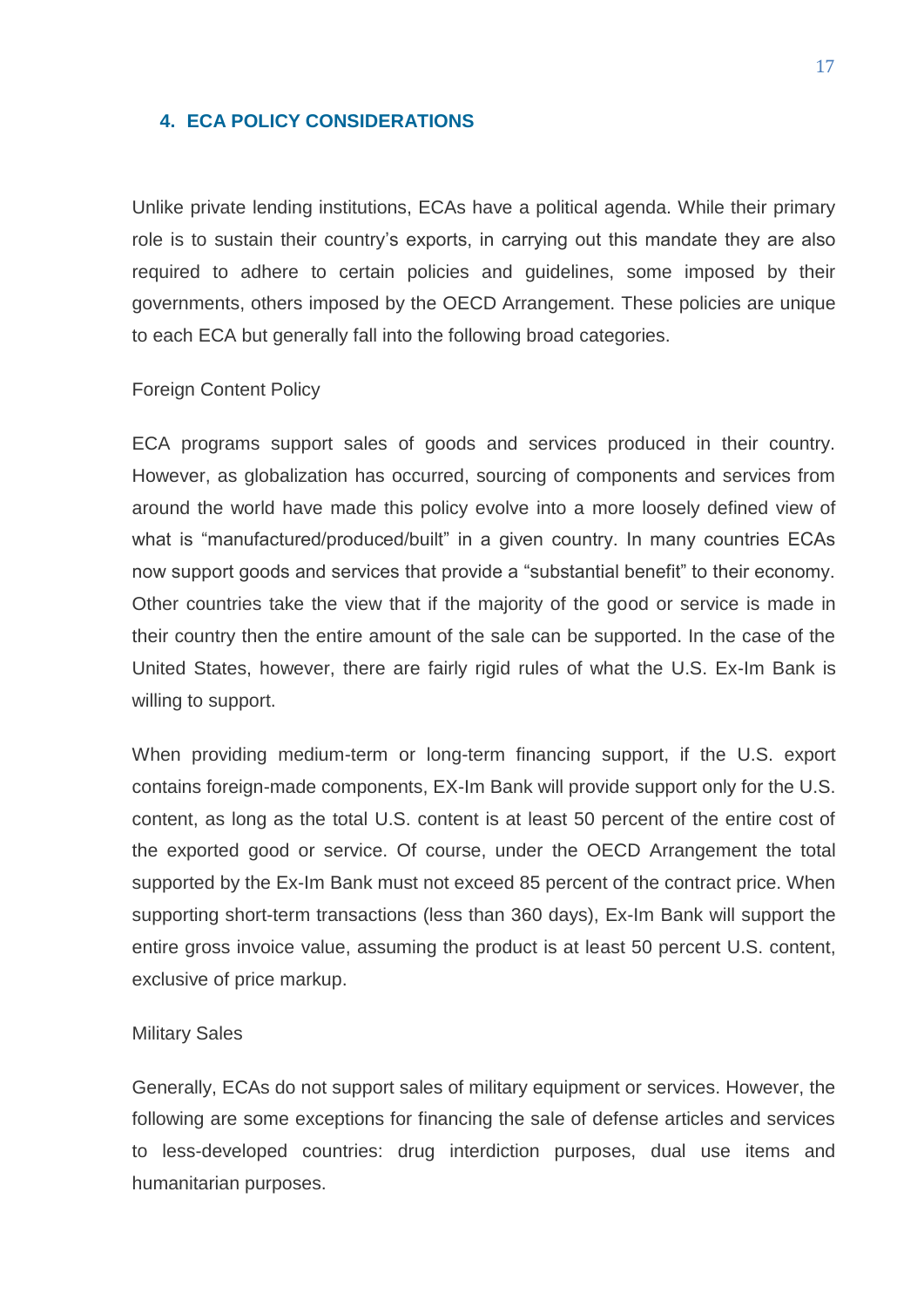#### Environmental Considerations

ECAs such as Ex-Im Bank are committed to increasing their level of support for exports of environmentally beneficial goods and services and they have designed special program enhancements to support such exports. In general, ECAs are prohibited from supporting transactions that damage the environment. The environmental policies of ECAs vary although a uniform approach is being developed. Generally ECAs adhere to the environmental policies of World Bank Group. Certain ECAs such as the U.S. Ex-Im Bank have voluntary established several strict guidelines relating to environmental issues. The World Bank defines three categories (A, B and C) of transactions for environmental purposes. Category A defines transactions that have little environmental impact and are therefore excluded from review. Category B identifies locations vulnerable to impact from a project. This includes tropical forests, wetlands, national parks, endangered species habitat, etc. For projects that do not fall into Category A or B, review is handled on a case-bycase basis and placed into Category C.

#### **Bribery**

The OECD Convention on Combating Bribery of Foreign Public Official in International Business Transactions was put in force in February 1999. Subsequently, in 2000 an Action Statement on Bribery and Officially Supported Export Credits was issued. OECD countries have taken the issue on bribery seriously while considering the differences in the judicial systems of different countries.

# Sales to Certain Countries

ECAs may not support exports to or for use in certain countries. This does not include situations where the ECAs stop supporting business in a country for credit reasons, which occurs from time to time when the economic picture is so bad that a reasonable assurance of repayment can no longer be found. There are countries that are cut off from the ECA credit as a matter of that country's foreign policies. For example, the United States will not permit credit to be extended to Iraq or North Korea.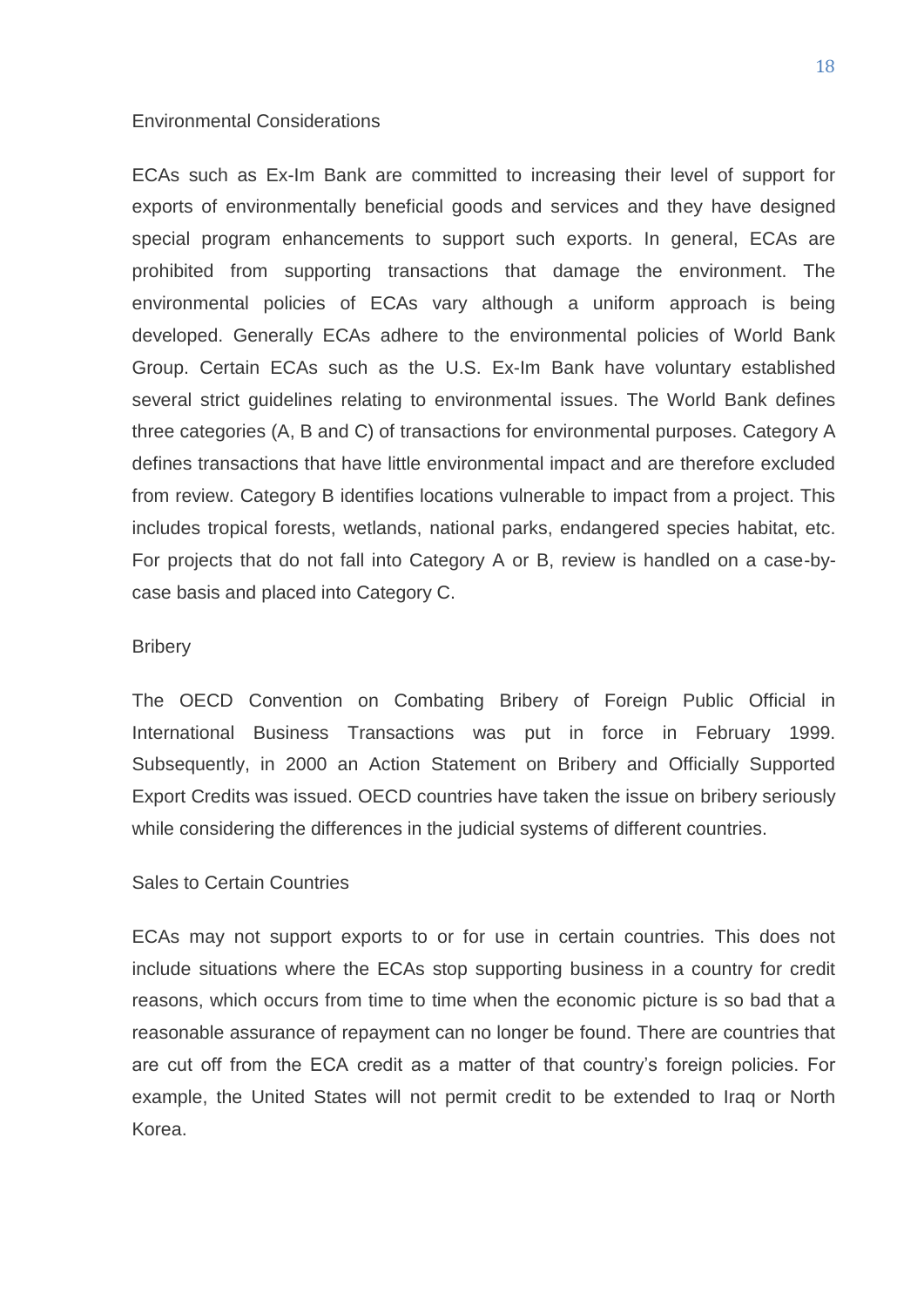# Economic Impact

Some ECAs, most notably the U.S. Ex-Im Bank, are required by law to assess whether supporting an export is likely to cause substantial direct injury to the country's industry. For example, Ex-Im Bank will not extend support that would have a net adverse economic impact on U.S. production and employment. (This prohibition does not apply if benefits to industry and employment in the United States resulting from the export transaction outweigh the injury to U.S. producers.

# Additionality

The concept of additionality within the context of export finance is defined as the probability that a transaction would not go forward without the ECA's support. Ex-Im is the only significant ECA that applies this policy, and there are a variety of influences and circumstances that can affect the degree of additionality associated with a given transaction.

Ex-Im Bank supports transactions when at least one of the following two conditions exists:

A lack of adequate financing available from other sources, such as commercial banks or the capital markets;

A foreign ECA is offering financing support on behalf of a foreign exporter that is competing with a U.S. exporter for the same transaction.

At the same time of application, Ex-Im Bank must make a positive determination that at least one of these conditions applies. Because the factors, which influence the degree of additionality present in a given transaction, are not always quantifiable or precise, the measurement of additionality is typically a probability of additionality related to an export transaction rather than to an absolute.

Risk Premium (Exposure Fees)

ECAs charge a fee for supporting export transactions. The basic sovereign risk exposure fee (i.e., the minimum fee for a country) is determined by several variables: exposure fee level of the country, percentage of cover, the quality of the product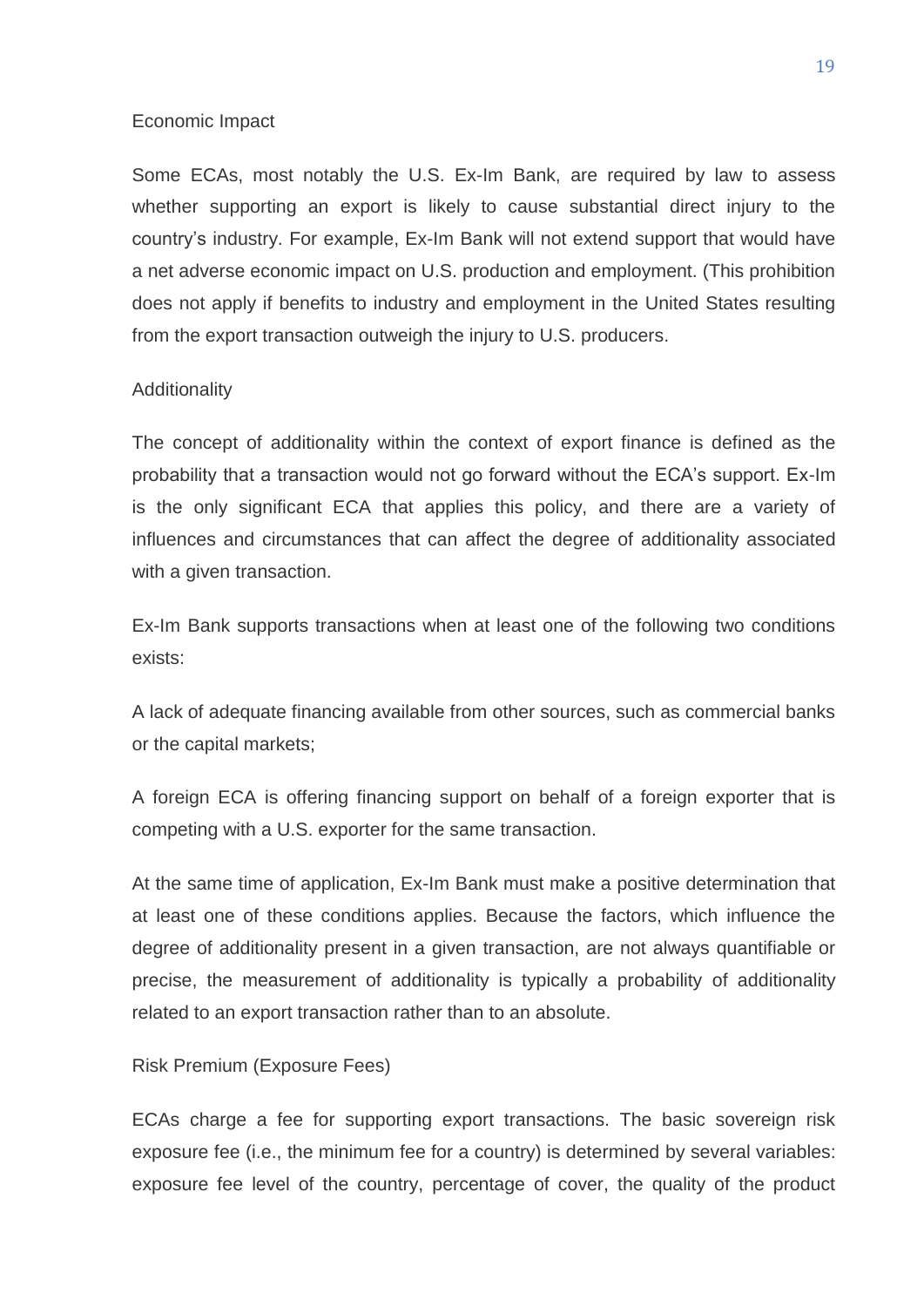provided, the length of the draw down and repayment periods, and how the fee is to be paid. Exposure fee levels are established for all markets where it is possible for ECAs to provide cover consistent with OECD country classifications.

# Percent of Cover

The OECD norm for coverage is 95 percent. However, the U.S. Ex-Im Bank's normal coverage is 100 percent for medium-term insurance, guarantees and loans. A premium is applied for this additional coverage. Ex-Im Bank is in the process of evaluating the merits of offering a long-term insurance product that may provide less than 100 percent cover.

ECA Products Offered (from least to most expensive)

There are three quality levels of financing product:

Below Standard (conditional insurance product that does not cover post-default interest). The U.S. Ex-Im Bank does not currently offer a below standard product;

Standard (conditional insurance product that covers post-default interest);

Above Standard/Superior (unconditional coverage). Guarantees and direct loans are priced as "above standard".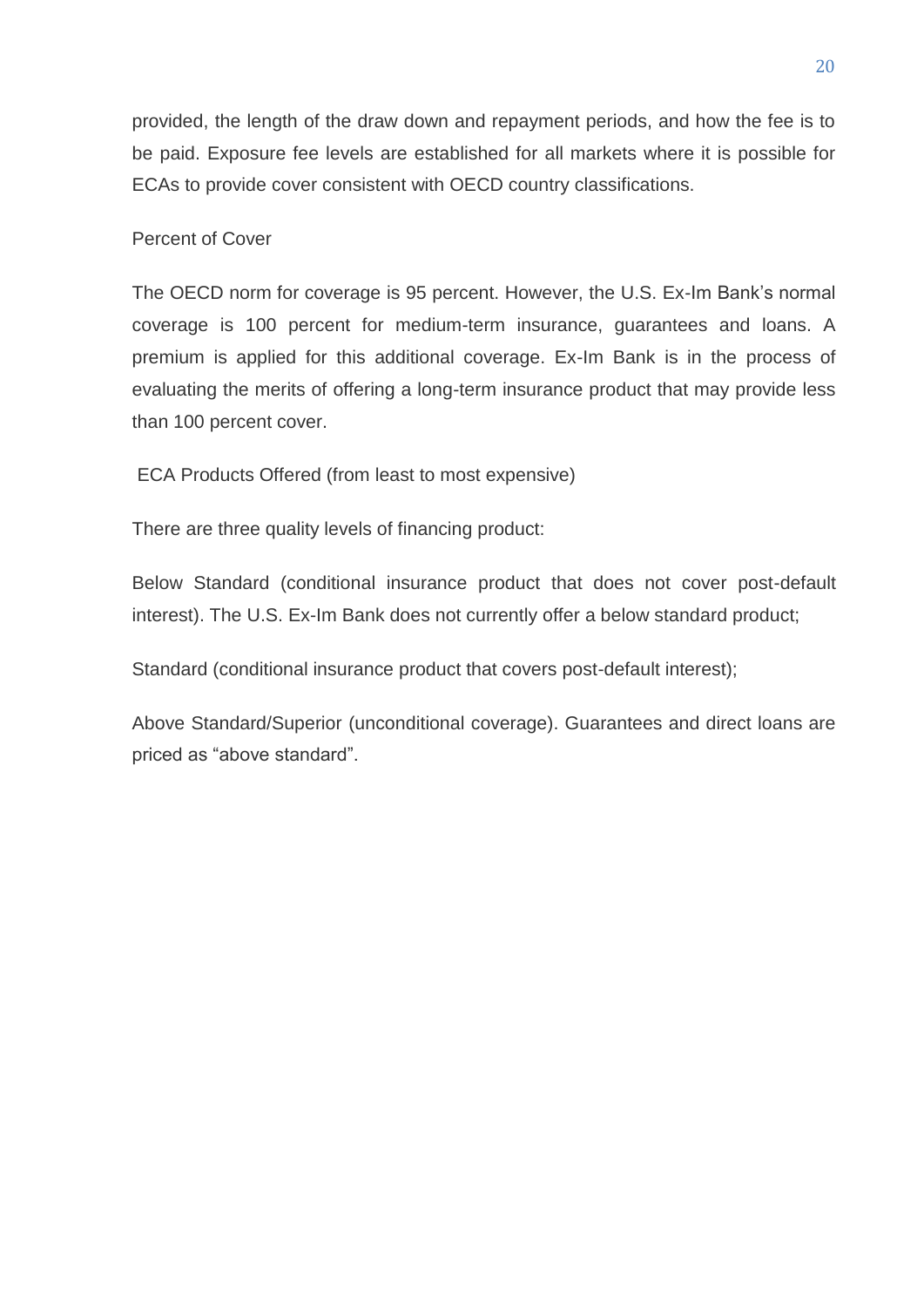# **5. ORGANIZATION FOR ECONOMIC COOPERATION AND DEVELOPMENT (OECD)**

The present chapter will be dedicated to delineate ECAs financing terms and conditions, which are governed by agreements, reached among official export credit agencies under the auspices of the Organization for Economic Cooperation and Development (OECD) and guided by conventions established by the Berne Union.

Several basic export credit definitions will be presented for better comprehension of their role and work:

Export contracts are transactions that involve the cross-border sale (or sometimes the lease) of equipment or services. The OECD Arrangement defines export contract value to include the entire value of imported goods and services contracted between the buyer and the supplier.

Export credits are financial obligations that arise from particular export contracts and are directly and explicitly "tied" to such contracts. Financings that simply make funds available to buyers for general foreign purchases are "untied".

Officially supported export credits are those that benefit from the financial support of ECAs, which are nationally based institutions that provide financial support for national exports. ECAs benefit from varying degrees of explicit or implicit support from national governments. Some ECAs are divisions of government trade ministries. Others act as autonomous or even private institutions that operate an official export credit scheme on behalf of the government. Ex-Im Bank is the official ECA of the United States. Along this paper, we will present other ECAs, including Brazilian BNDES' works.

Pure cover is an ECA offer of protection against nonrepayment by the buyer. Ex-Im Bank's guarantees and insurance are both forms of pure cover. Guarantees typically imply 100 percent cover. Insurance applies a small risk-sharing deductible, which may increase under certain conditions. Most ECAs provide insurance, with some degree of supplier or financial intermediary risk sharing. Ex-Im Bank and its British counterpart, ECGD, offer 100 percent cover under medium-term insurance policies,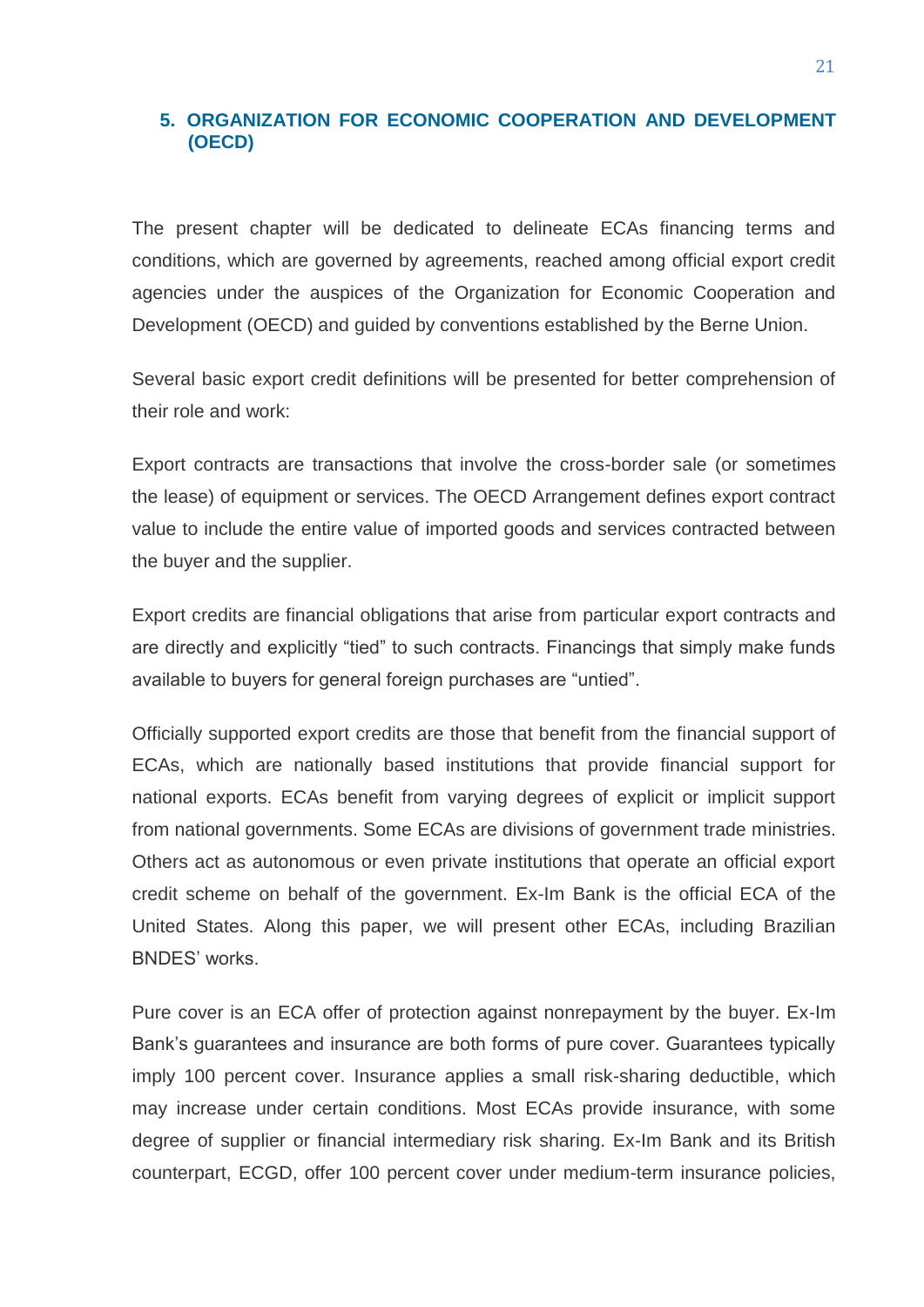but not short-term insurance policies. The interest rates associated with export credits under pure cover are a matter for negotiation between suppliers (or their financial intermediaries) and the buyers.

Official fixed-rate support is and ECA offer of protection against increases in interest rates during the life of an export credit. Official fixed-rate support is delivered by different means by different ECAs. Ex-Im Bank provides official fixed-rate support by means of direct fixed rate loans, where Ex-Im Bank itself serves as the financial intermediary on behalf of the supplier. Other countries (usually not the ECA) guarantee banks for a fixed margin over a floating rate cost of funds when they provide fixed rate financing at arrangement interest rates.

Tied aid credits are a special form of official export financing support involving, at least in part, grants or interest rate subsidies provided by government development assistance (aid) agencies. As with export credits, such support is tied to particular export sales. Tied aid credits are readily identified by their large grant components, very low interest rates (relative to market rates in the currency offered), or exceptionally long terms.

The OECD Arrangement on Guidelines for Officially Supported Export Credits is an evolving agreement among 22 OECD member governments (the "rich" industrial democracies) containing conventions for international cooperation and competition in officially supported export credits with a term exceeding two years (except for defense items and agricultural commodities), including guidelines for many of the export credit financing terms and conditions explained in this chapter. Said Arrangement also contains conventions and guidelines for the provision of tied aid credit supported by OECD countries. The agreement holds the force of law within the European Union, and is elsewhere considered a binding document, morally if not legally. Note that the OECD Arrangement is an agreement among governments, involving oversight ministries, while Berne Union arrangements are agreements among member organizations.

The Berne Union (The International Union of Export Credit and Investment Insurers) is a group of export credit and investment insurers, including official ECAs (the large majority of which provide export credit) as well as private companies. Unlike the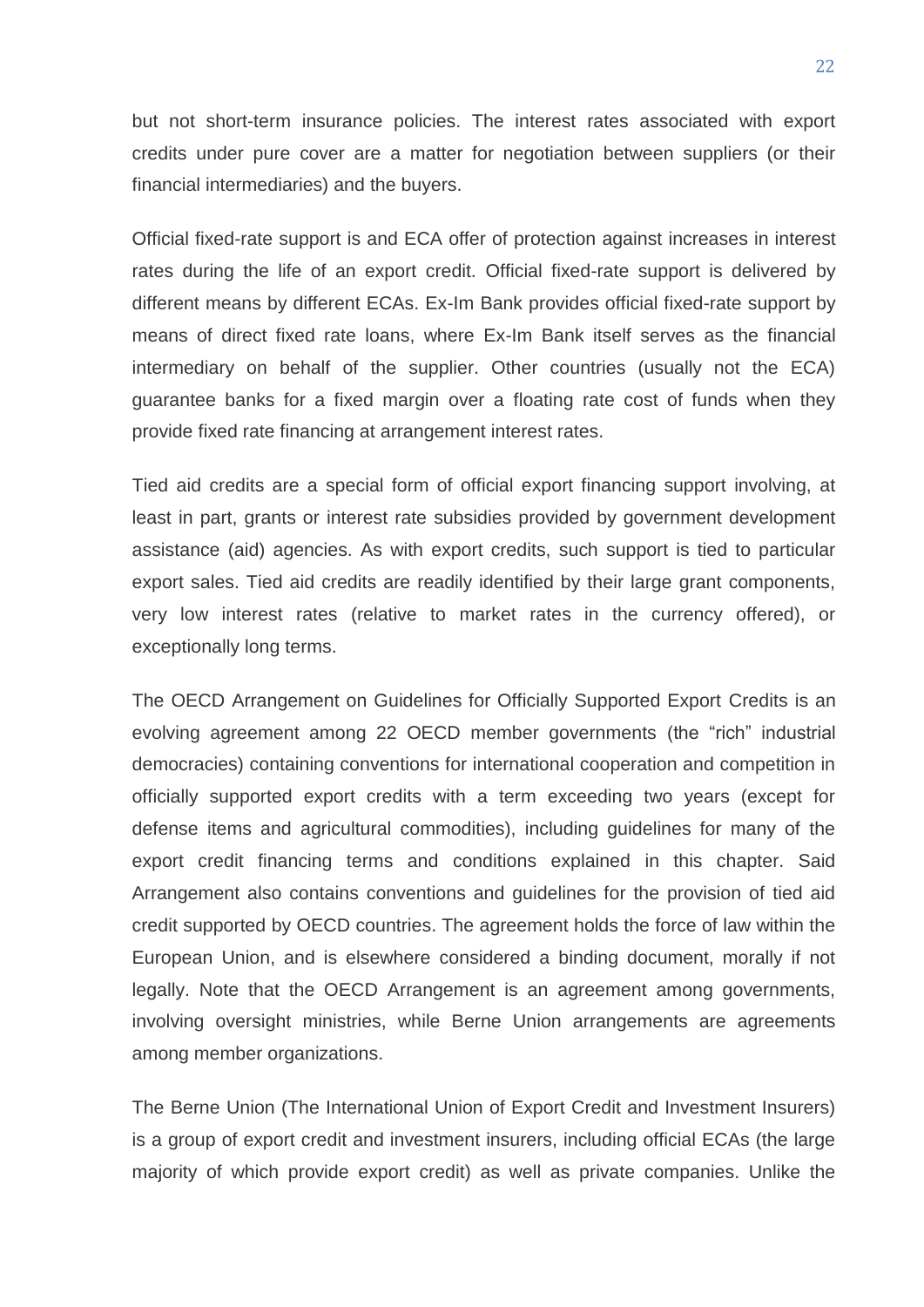membership of OECD, Berne Union members are made up of institutions not only from "rich" industrial democracies but also developing countries. The Berne Union maintains guidelines for customary repayment terms (stricter than the OECD Arrangement's maximum terms). More importantly, the Berne Union serves as a forum for the exchange of information among export credit insurers on cover policies for various borrowing countries, data on arrears, claims, and recoveries.

All of the older export credit agencies, and many of the newer ones that meet the membership criteria, belong to the Berne Union. However, there are a number of newer or smaller export credit agencies that do not, as yet, at any rate, qualify for membership in the Berne Union. (This group includes a number of export-import banks, or eximbanks, which lend directly for trade transactions as well as insure lending by others). Some countries with export credit agencies that are not Berne Union members are Bulgaria, Brazil, Chile, Colombia, Croatia, the Islamic Republic of Iran, Kuwait, Latvia, Lithuania, Malta, the Philippines, Romania, Russia, the Slovak Republic, Thailand, Tunisia, and Uzbekistan.

# Cash Payments

It is customary in export sales and in export credit financing, as in domestic lines of business and their financing, for suppliers and their financiers to require a significant good-faith cash payment from prospective buyers. The OECD Arrangement codifies this practice by requiring, at a minimum, a cash payment equal to 15 percent of the export contract value for all export credits.

Ex-Im Bank adheres to the minimum 15 percent guideline in its medium- and longterm programs. The Bank requires a prior certification of cash payments before making disbursements. In projects involving progress payments, each disbursement of Ex-Im Bank-supported financing must be preceded by cash payments from the buyer equivalent to 15 percent of the portion of the transaction involved.

That situation also applies to the Eletrobras' case, where the German ECA EULER HERMES will charge a 15 percent upfront down payment, and will be responsible for coverage of commercial and political risks of 85% of the commercial contract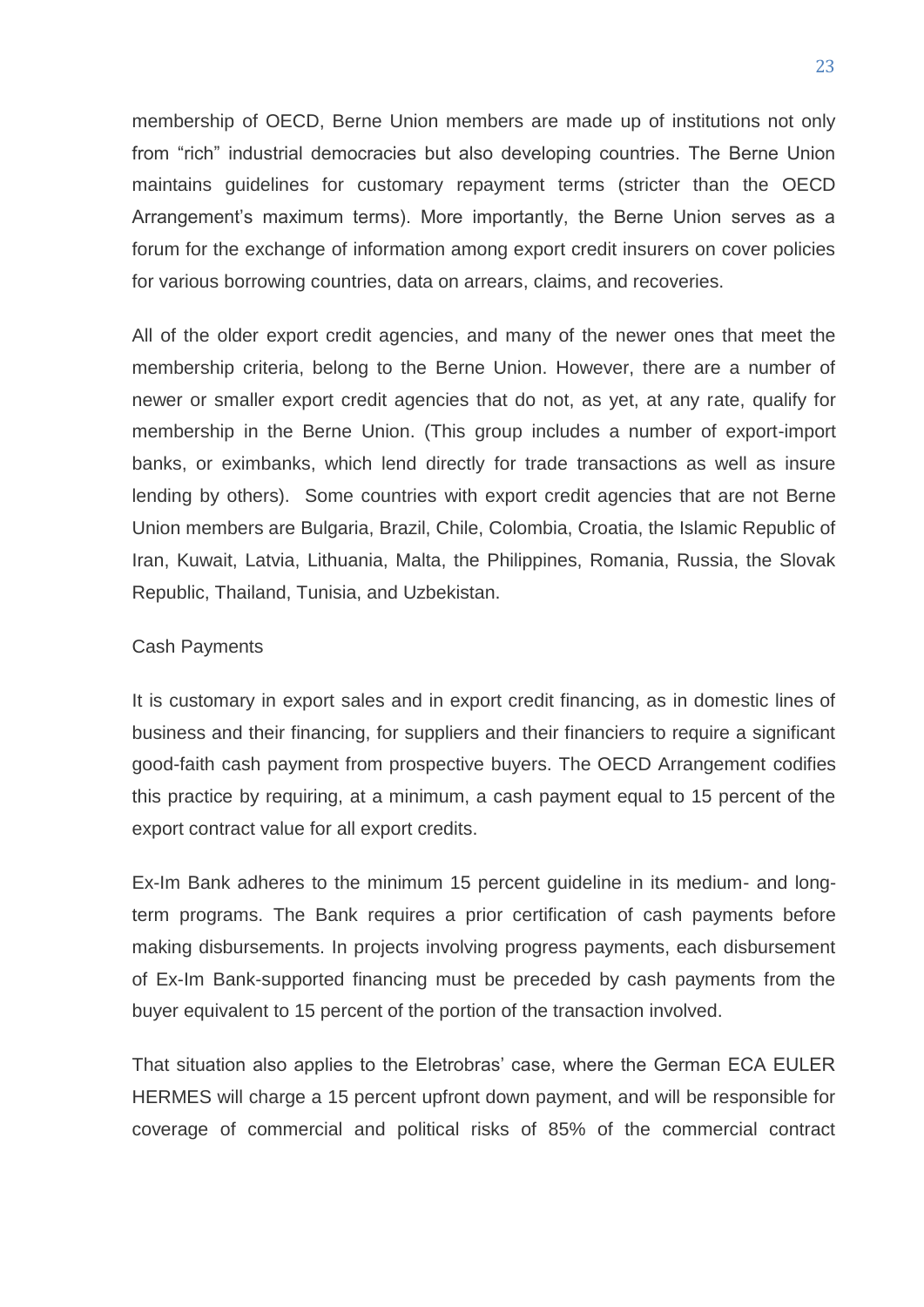between AREVA, supplier of equipment to subsidiary company ELETRONUCLEAR, responsible for the execution of nuclear power plant Angra 3 construction.

In practice, buyers often secure alternative financing for the 15 percent down payment. This is permissible as long as the ECA does not officially support such financing. Private financial intermediaries often extend it on relatively shorter terms, and at relatively higher interest rates, than financing provided under pure cover guarantees or insurance. In many cases, private financial intermediaries will extend financing for 100 percent of the value of the export credit contract, on the same repayment terms applying to the 85 percent officially supported.

# Export Contract Coverage

In effect, the OECD Arrangement's 15 percent cash payment requirement normally limits the volume of officially supported export credit coverage to 85 percent of the price of an export contract.

However, for transactions involving in-country construction expenditures, it is possible that coverage might effectively exceed 85 percent of the export contract value. This is because a portion of local costs, as well as interest accruing during construction (which is often considered a project expense), may be financed.

For many projects in developing countries, 100 percent financing of all project costs (goods and services imported from the United States, foreign third-country costs, and local installation or construction costs) is often specified as a bidding requirement. Prospective bidders are responsible for combining various sources of financing to meet such bidding requirements. Ex-Im Bank support would cover only the portion of such project financing eligible for export credit support.

Disbursement Periods and Repayment Starting Points

The OECD Arrangement requires the first payment of principal and interest on an officially supported export credit no later than six months after the proper "starting point", a date which reflects the nature of the underlying export contract. Many exported goods and services are delivered to buyers. For these goods, the proper starting point is delivery.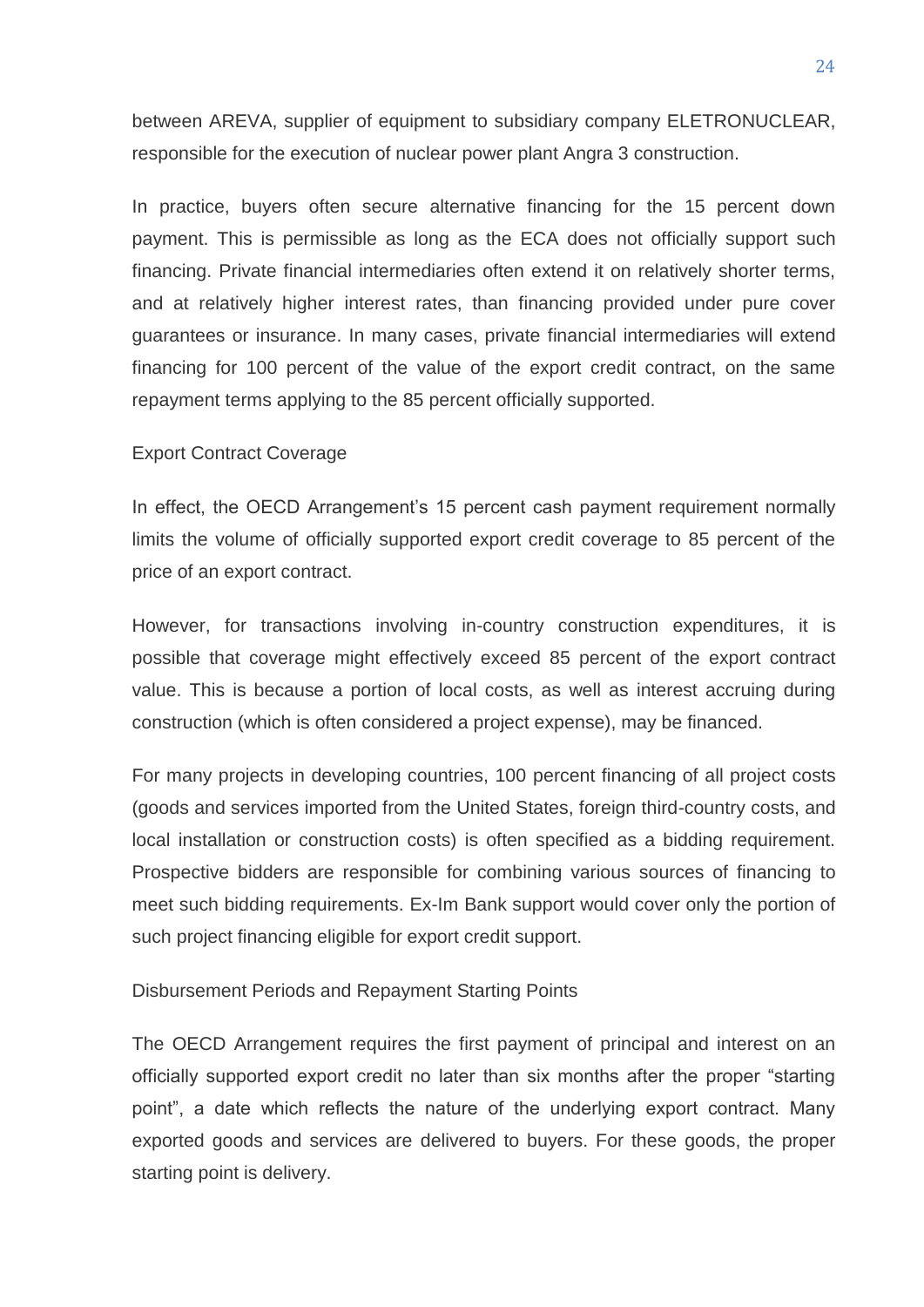Many exported capital goods are installed. Some are installed in broader projects that must be constructed. For export credits involving such capital goods, the proper starting point is the conclusion of physical installation or construction. As for projects involving the installation of multiple units of imported capital goods, the arrangement requires either the use of multiple starting points or of an average one.

As export credit's disbursement period is the period between the export credit's first disbursement and the starting point for repayment. For delivered products, the disbursement period is usually very short; in some cases, there may be a single disbursement. For projects under construction, the disbursement period can be as long as four or five years, or perhaps even longer. In such cases, partial disbursements are made as various construction milestones are achieved.

The above situation exactly fits for Eletrobras, where we will be facing a 6-years disbursement period, also known as availability period, during which the company will make disbursements from the external financing in order to meet the supplier's payment schedule.

Interest always accrues on outstanding balances during the disbursement period. In most cases, Ex-Im Bank expects accrued interest to be paid every six months, even during the certain limited-recourse projects. Ex-Im Bank is willing to permit the capitalization of accrued interest during the disbursement period. Such interest during construction, or IDC, represents an additional cost eligible for Ex-Im Bank financing. This same feature also applies for other ECAs, such as in Eletrobras case, where we might have the interest capitalized during the construction period, at the company sole discretion.

# Repayment Pattern and Frequency

For export credit loans, the OECD Arrangement requires equal repayments of loan principal, on at least a semiannual frequency, beginning six months after the starting point defined previously. Quarterly frequencies are permitted, but are not as common as semiannual frequencies. Interest payments are also to be made on at least a semiannual frequency. In practice, principal and interest are customarily paid each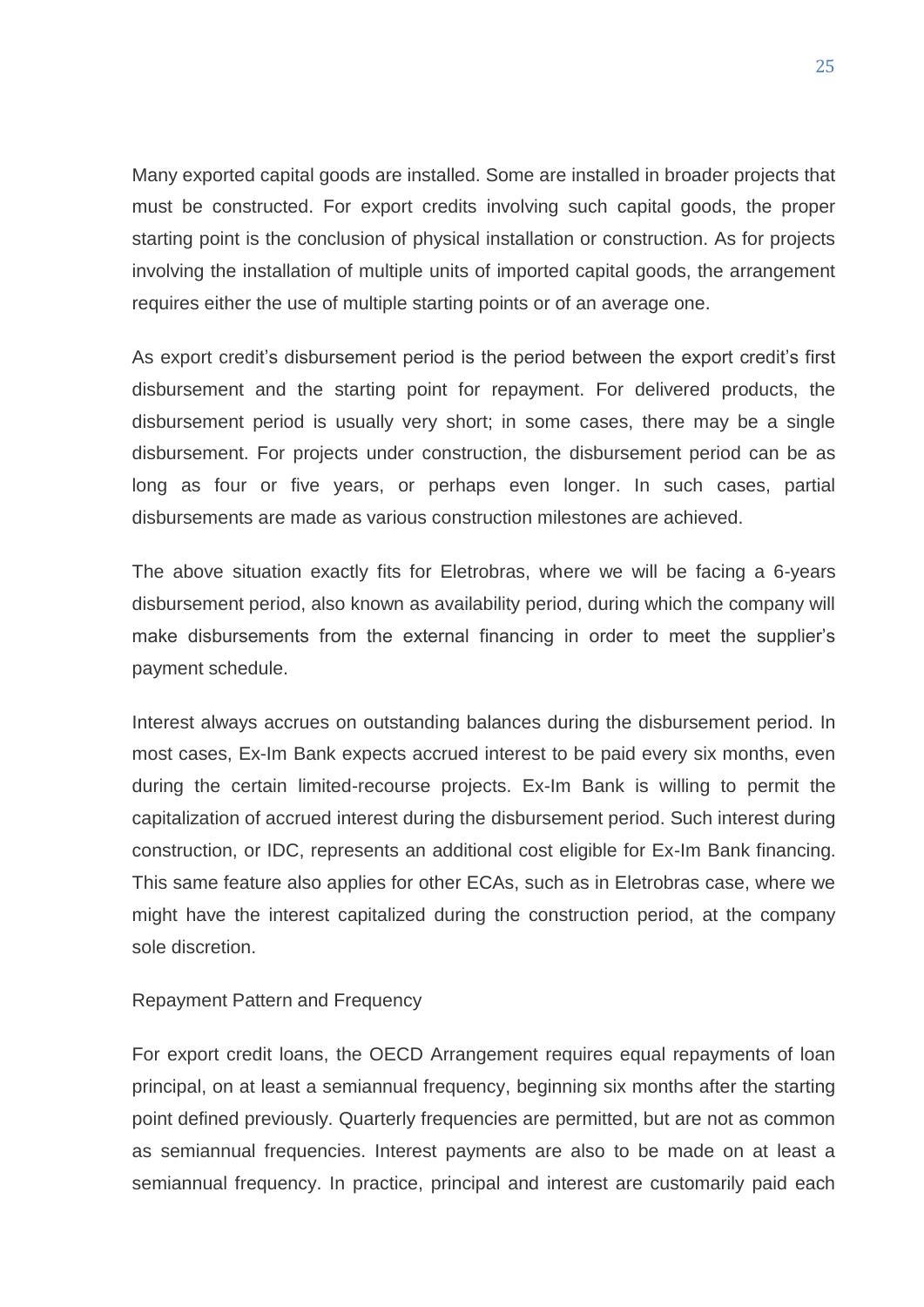semester, in a single payment. These are larger for the first payments due than for the last payments due.

For lease, the OECD Arrangement permits mortgage-style level total payments of principal and interest. This payment pattern has the cash flow advantage of lower payments during the first few years of a term credit. However, there are larger payments during the last few years, and export credit principal is paid down at a much slower pace.

In some cases, particularly aircraft transactions, "special purpose vehicles" (SPVs) serve as buyers and obligors in Ex-Im Bank-supported transactions. The SPVs onlease the purchased assets to end-users, collect rental payments from end users, and pass through such payments. In such structures, Ex-Im Bank requires the enduser's payments to the SPV also to meet OECD Arrangement payment requirements. Ex-Im Bank will not permit end users to make reduced streams of payments in violation of OECD Arrangement guidelines, even though such reduced payments, if they can be designated under local laws or accounting as operating rentals, might have tax advantages to the end users.

# Interest Rates

Many ECA-guaranteed export credits involve floating rates. Typically, these rates are adjusted semiannually, and are pegged at some spread over an adjustable base rate, often six-month U.S. dollar LIBOR. The extent of the spread is often related to the quality of the guarantee offered by the ECA, and is established at the time of disbursement.

For loans under an Ex-Im Bank comprehensive guarantee covering 100 percent of principal and interest with no risk deductible, the spreads usually are rather small, as there is no residual credit risk taken by the lender. The remaining spreads represent compensation for administrative expenses in making the loan and an element of lender's profit. For loans guaranteed by those ECAs that cover only 98 percent, 95 percent, 90 percent, or lesser amounts of principal and interest, the lending spreads can be substantially larger, as they seek to compensate for residual credit risk.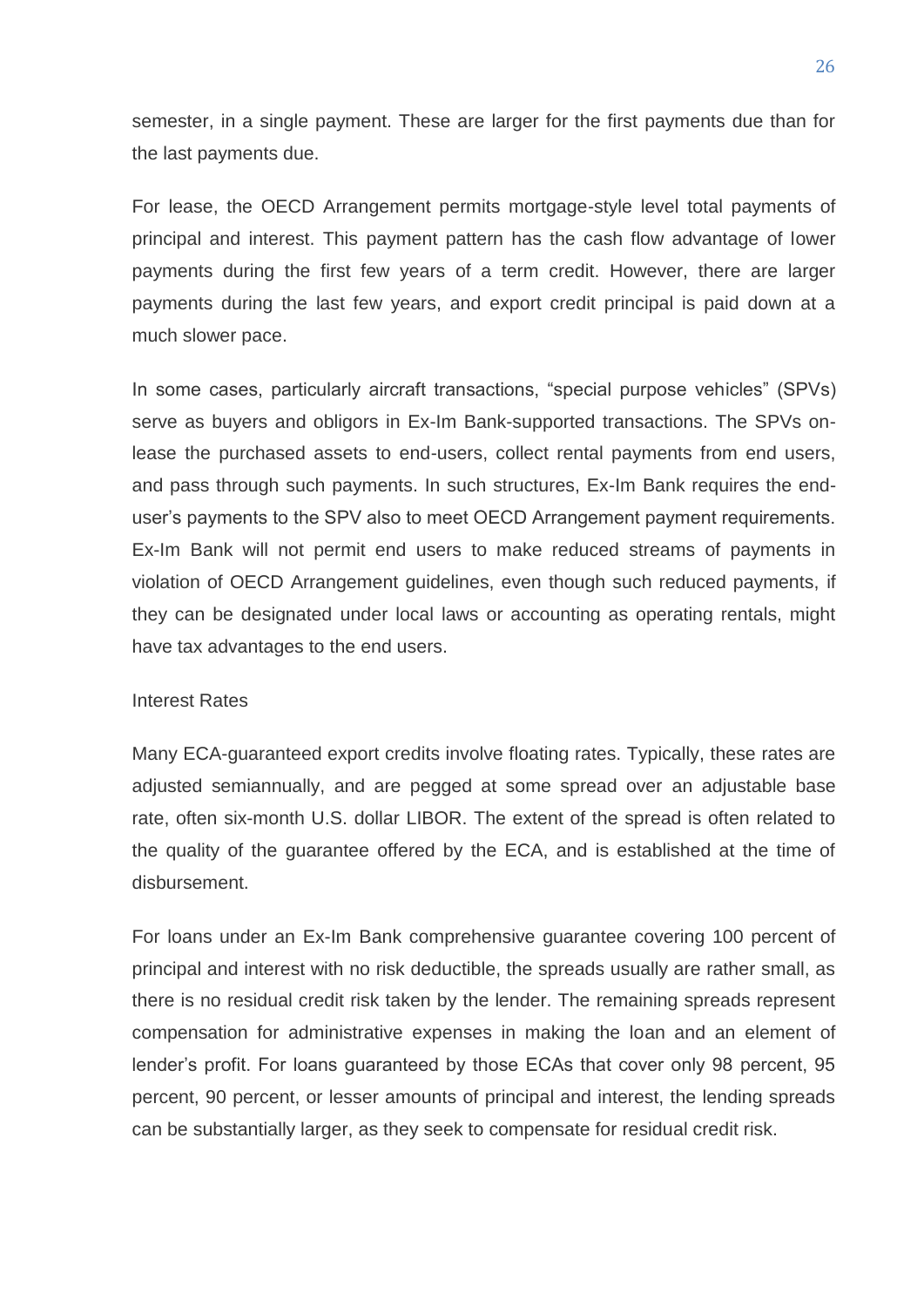Some ECA-guaranteed export credits involve fixed rates. Typically, the private financial intermediary establishes these rates at the time of disbursement. They are pegged at a spread over the yield (at time of disbursement) for a U.S. Treasury bond of comparable average life. The spread over Treasury yields typically has two components: first, the same administrative/profit/credit risk spread described in connection with floating rates; and second, a LIBOR-minus-Treasury "swap spread", which is more or less the credit spread between the six-month LIBOR and the rate on a six-month Treasury bill. Again, Ex-Im Bank's 100 percent guarantee of principal and interest helps to minimize the first component of the spread over yields for comparable Treasury bonds.

Also, since notes issued under Ex-Im Bank's 100 percent guarantee represent the "full faith and credit" of the U.S. government and are freely transferable, such notes can be securitized with relative ease. A financial intermediary's Ex-Im Bank guaranteed loan can be repackaged as smaller investor-held certificates, each with its own 100 percent Ex-Im Bank repayment guarantee. Securitization may involve higher legal costs than a straightforward Ex-Im Bank guaranteed loan, but the increased access to a wider pool of investors' funds often lowers the cost of such funds and permits lower spreads to borrowers.

As noted above, private financial intermediaries usually fix their rates at the time of each disbursement, which is when funds for lending are accessed. However, in a rising interest rate environment, some borrowers will want to lock in rates prior to disbursement. Some lenders will offer to lock in such a "forward rate", which will usually be somewhat higher than the current spot rate for the equivalent term (although probably less than the future spot rate that will prevail at time of disbursement).

Ex-Im Bank, like most ECAs, provides official fixed-rate financing support. For Ex-Im Bank this support takes the form of direct fixed-rate loans offered to borrowers. The Japanese and Canadian export credit systems also operate in this manner, while the British, French, and Italian systems deliver fixed-rate loans.

The OECD Arrangement strictly regulates the minimum interest rates associated with official fixed-rate financing support, whether it is provided via a direct loan or interest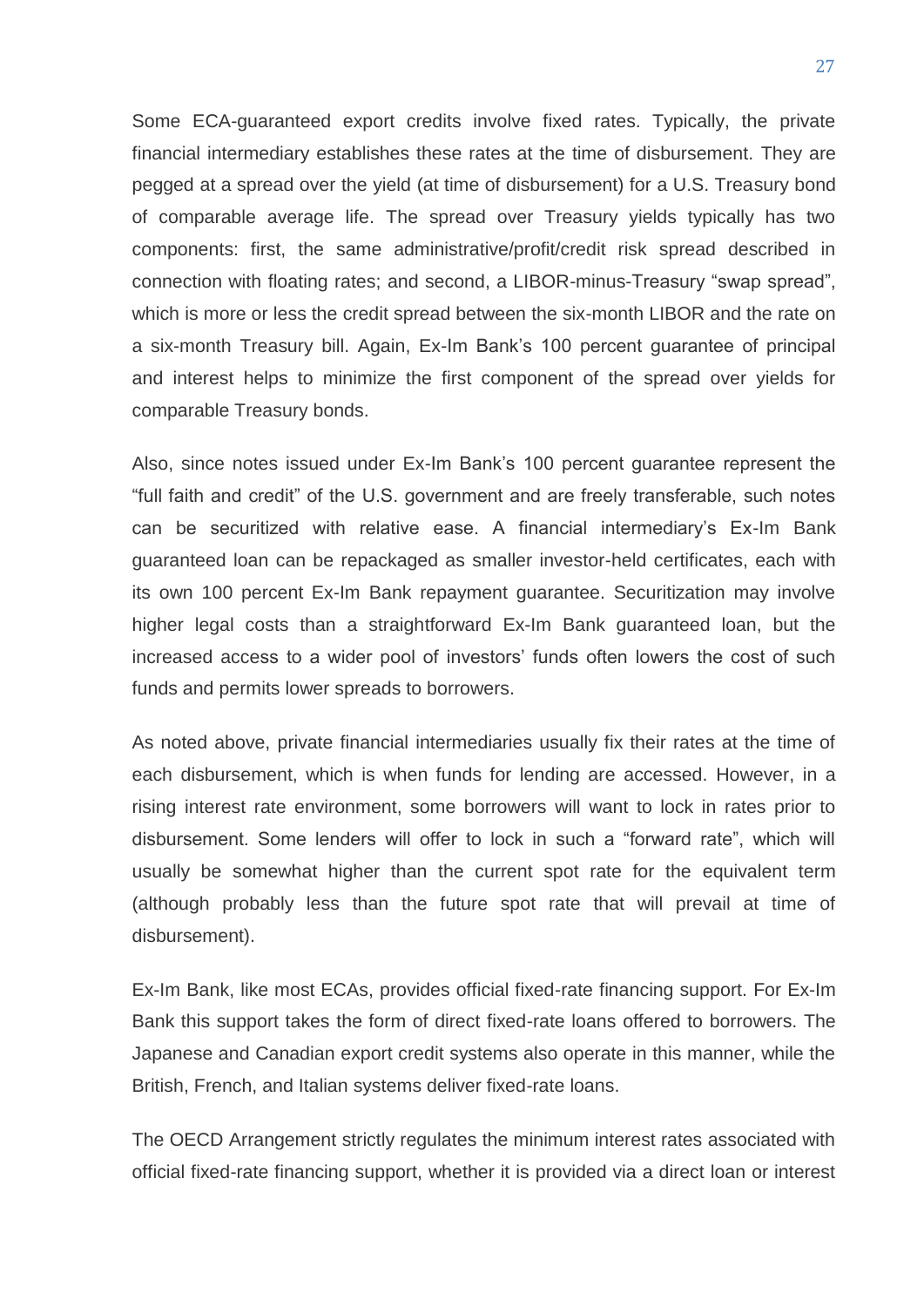rate make-up mechanism. Each OECD currency has at least one commercial interest reference rate, or CIRR, which is 100 basis points (bps) greater than the yields of government bonds of comparable average life. The CIRRs for each currency are recalculated on the fifteenth of each month.

The U.S. dollar remains the most common currency in long-term export credit finance. There are three U.S. dollar CIRRs, one for each of the three repayment terms.

| Term (Number of Payments) |             |  |           | Formulation of U.S. Dollar CIRR   |                                   |
|---------------------------|-------------|--|-----------|-----------------------------------|-----------------------------------|
| Up to 10 semiannuals      |             |  |           | 3-year treasury yield plus 100 bp |                                   |
| Over                      | $10 \alpha$ |  | less than | 17                                | 5-year treasury yield plus 100 bp |
| semiannuals               |             |  |           |                                   |                                   |
| Over 17 semiannuals       |             |  |           |                                   | 7-year treasury yield plus 100 bp |

The OECD Arrangement permits a firm CIRR to be established only after an export contract has been signed. Under Ex-Im Bank's system, firm CIRRs (held for the life of the financing) are permitted only in the context of final commitments, which are authorized only after export contracts have been signed. In the context of export credit financing offers (letters of interest or preliminary commitments), no particular monthly CIRR may be quoted for a period extending beyond the applicable month, except with an additional "hold" spread.

For an export contract involving immediate or near-term delivery in an environment of stable or declining interest rates, a CIRR is often less attractive than the rate set by a private financial intermediary under an Ex-Im Bank guarantee, because the spread established on a guaranteed loan at the date of disbursement is normally lower than 100 basis points. However, for an export contract involving deferred delivery or a relatively long disbursement period in a rising interest rate environment, a CIRR established immediately after contract signing can ultimately prove significantly more attractive than a rate set at disbursement under an Ex-Im Bank guarantee.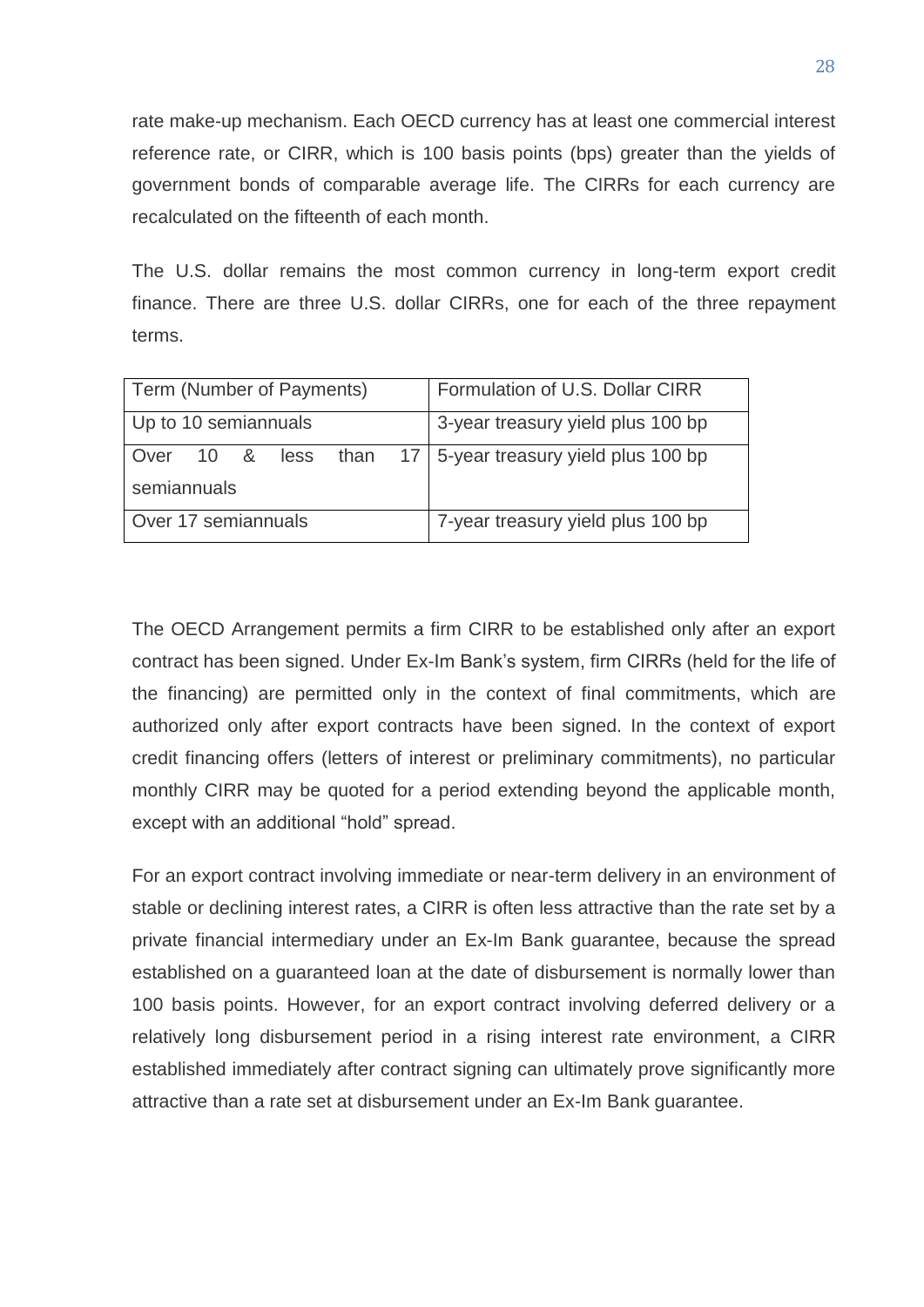Moreover, the OECD Arrangement permits ECAs to temporarily maintain CIRR "hold" rates in export credit financing offers for a four-month period prior to export contract signing. A CIRR hold rate consists of the monthly CIRR rate being held, plus an additional 20 bps. The Arrangement permits the choice of the hold CIRR rate or the current spot CIRR rate, whichever proves more attractive after contract signing. In effect, the use of CIRR hold rates is similar to the market's use of interest rate caps, except that the 20 bps per annum cost of the interest rate cap is paid only if the hold rate is actually used.

It may be interesting to note that for years, the OECD matrix (SDR-based) rate constituted the greatest potential source of subsidy in standard export credit financing. In the fall of 1994, OECD governments reached an agreement to stop issuing Matrix rate offers, effective September 1, 1995.

# Foreign Tied Aid

"Tied aid" is concessional government-to-government foreign assistance that is explicitly tied to the purchase of exports of goods and services from suppliers in the donor's country. Tied aid financing is always more attractive to government borrowers than standard export credits, which are likewise tied but that offer, at best, maximum standard OECD Arrangement terms. However, tied aid financing are subject to their own set of OECD Arrangement rules and procedures.

One key element is that nearly all forms of tied aid financing (grants and near-grants are the exception) require prior notification of at least 30 working days before a firm offer or commitment is made by the offering government. The major purpose of prior notification is to ensure that other governments have the opportunity to provide matching tied aid financing – an opportunity that the United States has seized with Ex-Im Bank's Tied Aid Capital Projects Fund. Another key element is the use of "no aid" common lines. The OECD Secretariat will issue, on behalf of any member government and on a confidential basis, a request to OECD governments that they accept a "no aid" common line for a particular project. Any government can reject this common line request; however, if all OECD governments either accept or remain silent, the "no aid" common line is approved. Ex-Im's Bank's Tied Aid Capital Projects Fund uses the common line procedure to ensure that an attempt is made to preserve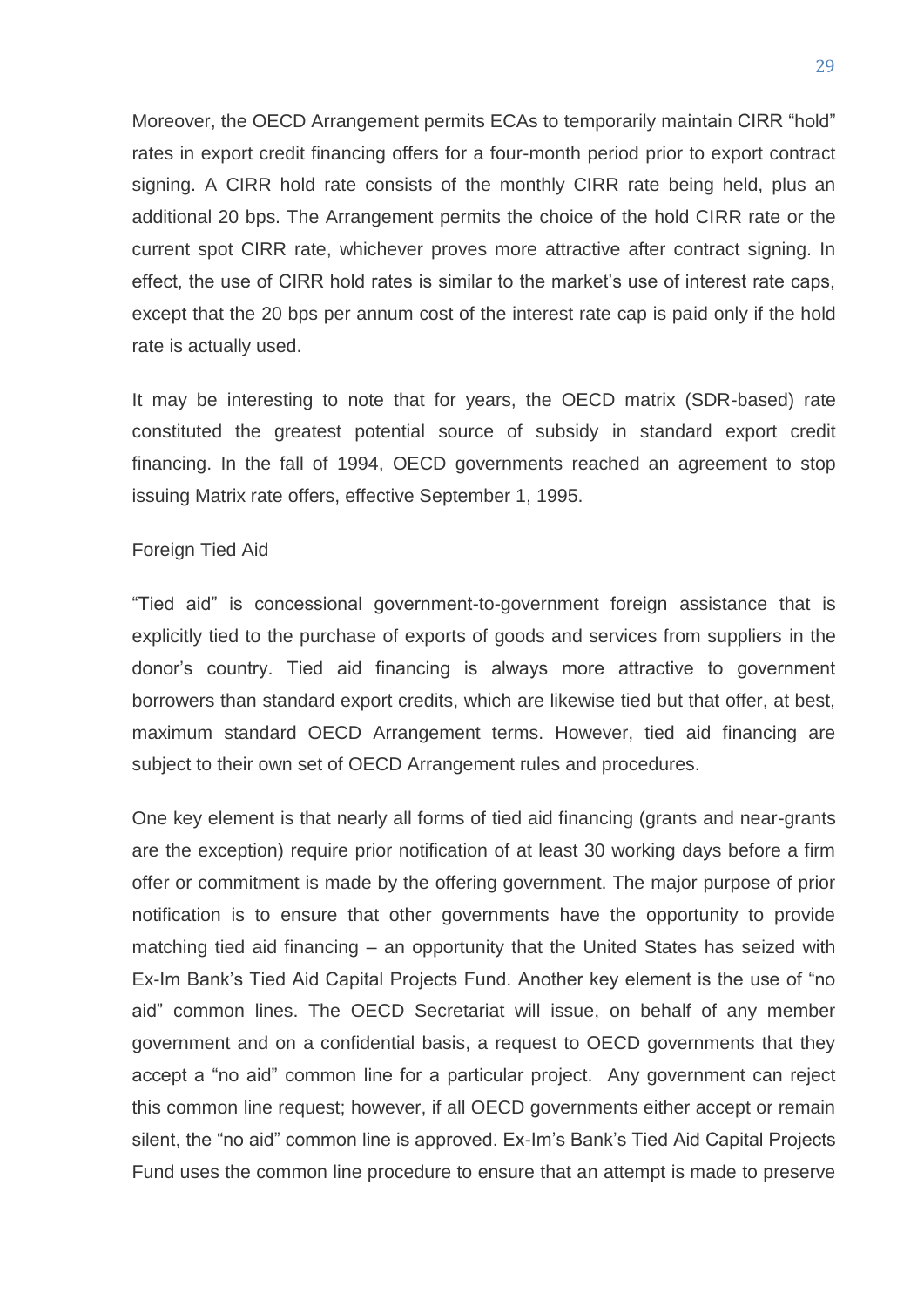standard OECD terms. Tied aid sometimes takes the form of stand-alone grants for 100 percent of an export contract. Grants do not need to be repaid. Other times, a grant element of 35 percent or more of a contract is combined with an export credit, on standard OECD Arrangement terms, covering the remaining 65 percent or less. This structure is called a mixed credit. Tied aid can also be offered in the form of soft loans, which are exceptionally long-term (20-40 year) credits at highly concessional interest rates. Sometimes, a soft loan can be combined with a standard export credit, or a grant, to form additional mixed credit permutations. According to the OECD Arrangement, export credits cannot be combined with grants aid credits without the entire package being defined as a tied aid financing.

"Concessionality" is a measure of the financial stability of the recipient government. The concessionality of tied aid credits is typically underwritten by development assistance (aid) agency budgets rather than export credit agency budgets. A standalone grant offers 100 percent concessionality, a stand-alone export credit offers zero percent concessionality, and a mixed credit with a 35 percent grant portion offers 35 percent concessionality. For a soft loan, concessionality depends on the present value of such financing, discounted at a market-related rate in the currency of the financing offered. The lower the present value, the higher the concessionality. The lower the interest rate, relative to market rates in the currency of the financing offered, or the longer the repayment term, the more concessional is the soft loan. Most tied aid credits involve concessionality at, or just slightly higher than, 35 percent. The minimum concessionality level specified in the OECD arrangement is 35 percent.

Government-to-government tied aid is concentrated in several markets. China and Indonesia solicit bilateral aid financing for priority capital projects, and historically have been the largest recipients of tied aid by a wide margin. Several other developing countries, mostly in Asia, welcome bilateral tied aid financing for capital projects, even if they may not actively solicit such financing for a large spectrum of projects. While tied aid is not as significant a commercial factor in key markets in Europe and the Americas, the OECD Arrangement prohibits tied aid use in a number of developing country export markets including Mexico, Brazil, Argentina, Venezuela,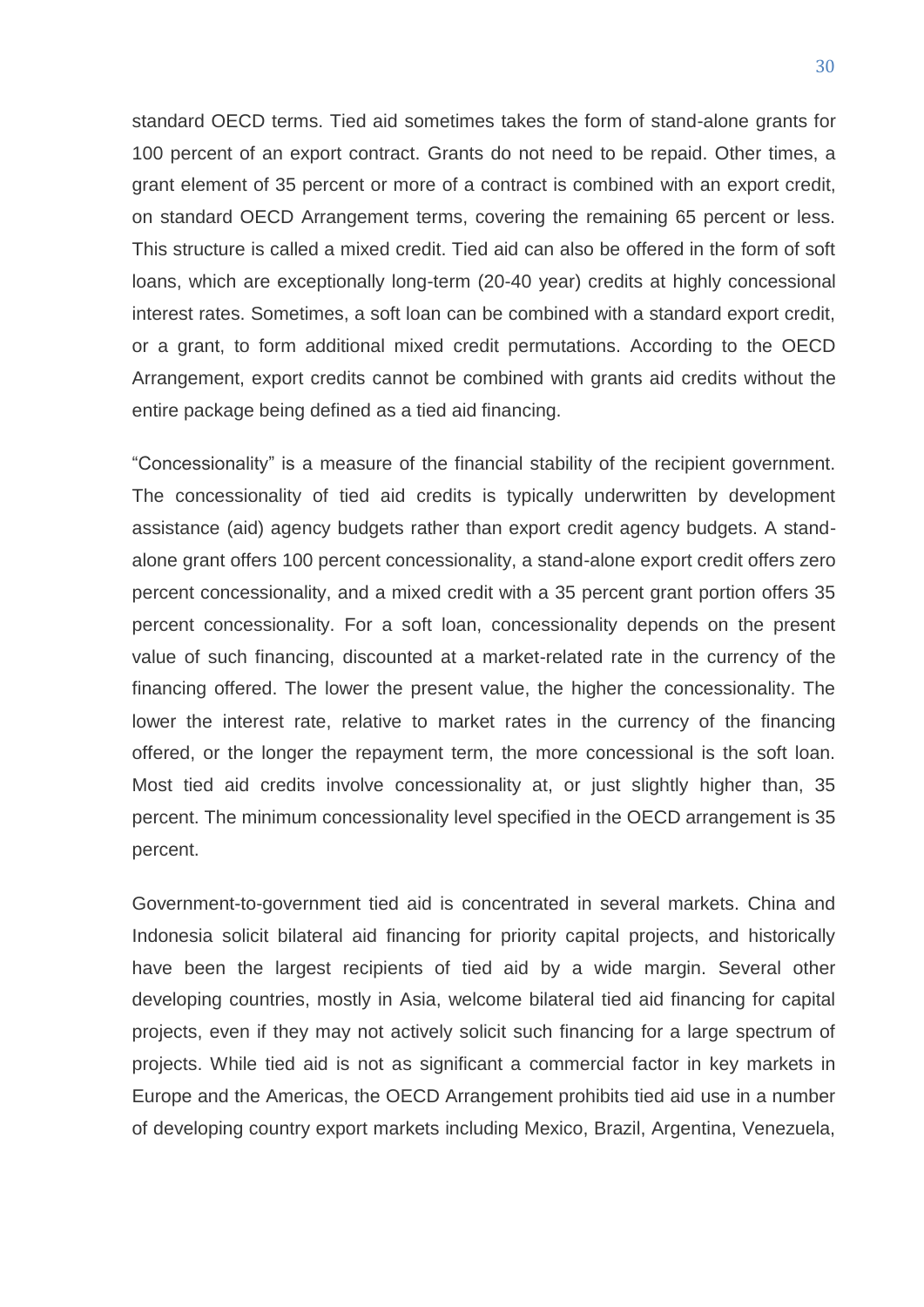Russia, Poland, Hungary, the Czech Republic, the Ukraine, South Korea, Hong Kong, Singapore, and Taiwan.

Several Eastern European governments are willing to accommodate China, Indonesia, and other countries with bilateral tied aid offers. These donor governments mix two competing motives in providing tied aid: transferring financial resources to recipient countries and supporting national export and domestic employment. Once a tied aid offer is in hand, recipient governments are unwilling to take serious negotiations with other exporters who cannot likewise demonstrate that they bring along matching tied aid financing.

The OECD Arrangement has a provision that helps shift tied aid use away from those areas most likely to cause trade distortion-the OECD Arrangement's "commercial non-viability" rule, by which the only projects eligible to be supported by tied aid financing are those that are found "commercially non-viable", in the sense that their operating revenues would not be able to service the debt contracted on standard OECD arrangement terms. This rule, as well as the OECD challenge and consultations process established to clarify and enforce the rule, has led to a major shift in foreign tied aid offers away from commercial projects in manufacturing, power, and telecommunications-preserving the primacy of standard export credits in these important sectors. There are still some gray areas where some projects are found commercially viable and some are not, but generally projects that generate positive operating income are found commercially viable. However, there are many kinds of projects that offer minimal or no commercial viability and yet are sufficiently commercially attractive to attract foreign aid credits. These are the kinds of projects where Ex-Im Bank's Tied Aid Capital Fund can be used to counter foreign tied aid credit offers.

#### Ex-Im Bank's Tied Aid Capital Projects Fund

Ex-Im Bank uses the Tied Aid Capital Projects Fund to counter those trade-distorting foreign tied aid credits not prohibited under the OECD Arrangement. Ex-Im Bank's countering activities take advantage of the matching provisions contained in the OECD Arrangement. The Fund is not used to initiate U.S. tied aid credits into foreign competitive situations, where foreign tied aid is not already a factor. Its mission is to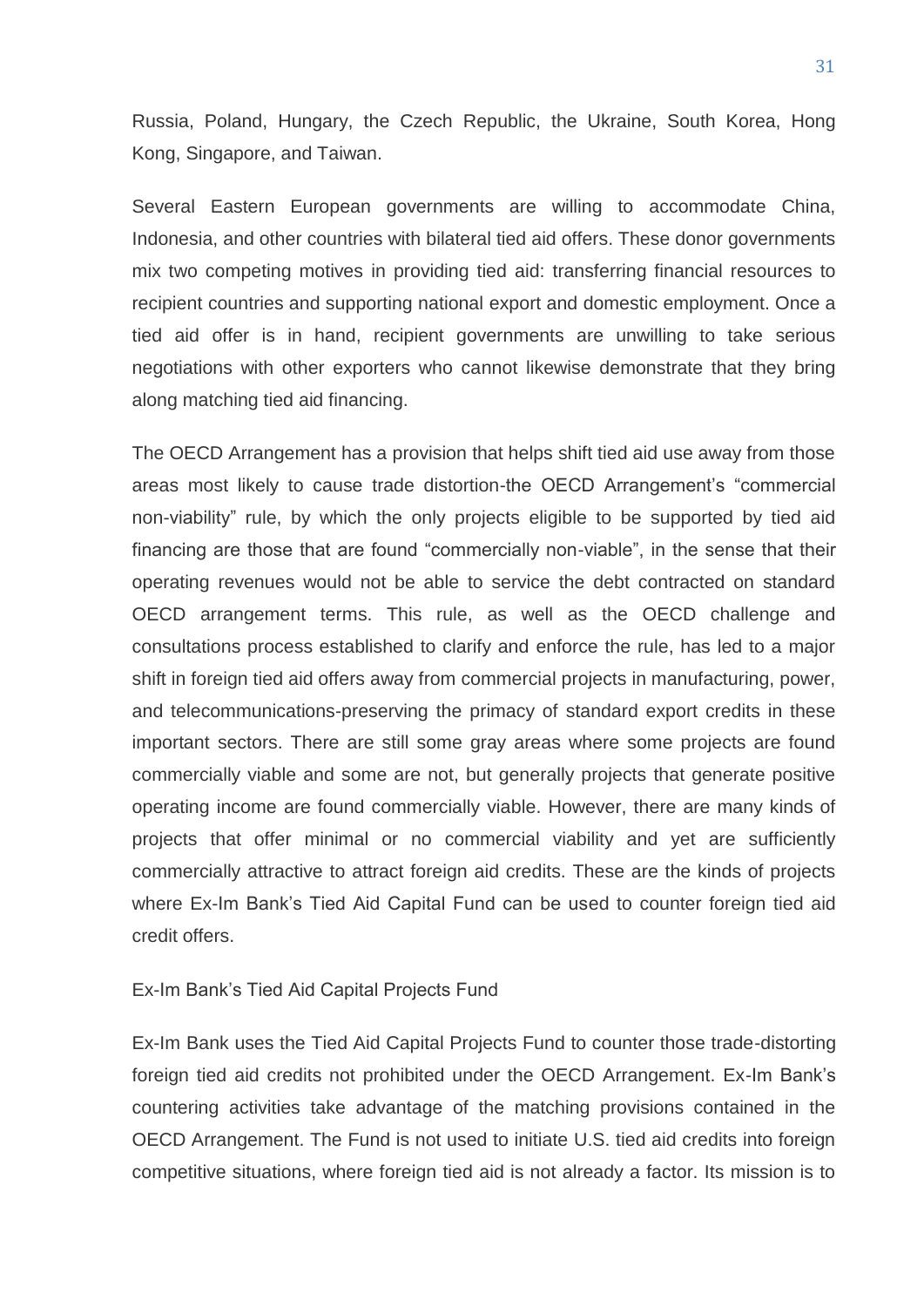provide tied aid counteroffers to known foreign tied aid offers. Tied aid preliminary commitments, which are directly convertible to Final Commitments, are only available once a foreign tied aid offer has been prior-notified to the OECD, and have cleared the OECD challenge-consultations process.

A tied aid credit is trade distorting when the target export contract would likely have been financed on standard export credit terms, but where introduction of concessionality (nearly 35 percent) is clearly intended to sway procurement decisions, not only for the immediate contract, but also potentially for many follow-on contracts. Ex-Im Bank is unlikely to approve a tied aid credit if it is apparent that the sale is a unique opportunity, with no significant follow-on sales opportunities.

Sometimes, other OECD governments offer tied aid financing of very high concessionality (50 percent or higher). Such offers are expensive for Ex-Im Bank to match, in terms of budget, and Ex-Im Bank is unlikely to provide a matching tied aid offer. Sometimes, foreign tied aid will be provided to less creditworthy governments, which otherwise have limited access to standard export credits. Typically, even standard Ex-Im Bank export credits to these governments involve high budget cost; these costs are far higher when tied aid is involved. It is unlikely that Ex-Im Bank will match a foreign tied aid credit in riskier markets.

In countering a foreign tied aid offer, the Ex-Im Bank's intention is to frustrate a foreign government's intention to use tied aid to advantage its exporters on sales to a capital project. Ex-Im Bank's intention is either to supplant the foreign export sale in its entirety, dollar-for-dollar, or to deny foreign exporters the full volume of exports originally intended as a result of their aid financing by helping the U.S. exporter win part of the sale. Ex-Im Bank will not permit a matching tied aid offer to be diverted to a second project or to a second phase of the initial project. In determining project scope for matching purposes, Ex-Im Bank relies on information included in foreign tied aid notifications to the OECD, and also in commercial viability studies whenever these are prepared for an OECD tied aid consultation.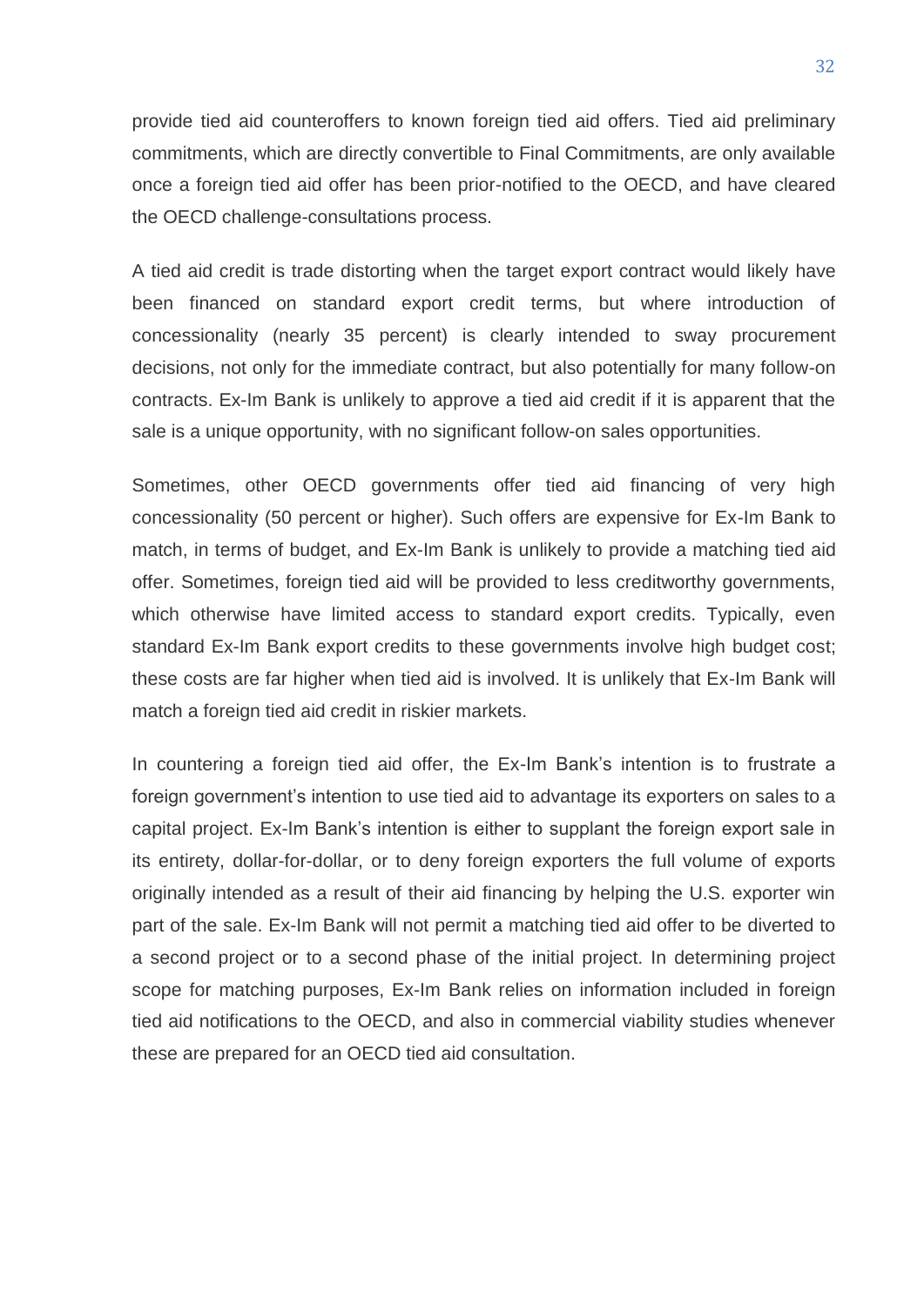### SPECIAL PROGRAMS

### Lending Facility

Here the ECAs work with financial institutions so that they can provide financing to buyers of exports. Both the ECAs and users benefit from such facilities. The ECAs can leave the work of analysis to the local banks that have better understanding of the local companies. ECAs reduce the repayment risks of the local company, and users of such facilities do not have to go through the ECA application process.

#### Exchange Risk Insurance

Exchange risk insurance protects exporters against currency depreciation, prior to the receipt of payment for goods sold, when the majority of their contract is in a foreign currency. Coverage is usually limited to one year, but may be as long as five years.

In the event that the exporter's currency depreciates against the foreign currency of the contract, it is often the policy that the exporter pays the insurer a portion of the profit.

Premiums of the insurance are calculated based on a per-case risk of the specific foreign currency and the length of the coverage. In the case of the Ex-Im Bank, only a select list of hard currencies are subject to guarantees. In addition to premiums, credits are also subject to a risk-based exposure fee and a commitment fee of 1/8 of 1 percent on the undisbursed amount of credit. Exchange risk guarantees are most beneficial to those industrial nations whose own currencies are appreciating against the dominant currencies of the developed world.

#### Project Finance

This form of financing has been growing in popularity due to the flexibility it provides the sponsors, as they have limited or no recourse. In this type of structure, the future cash flows backs the debt instead of the sponsor's balance sheet. This type of financing is particularly useful in natural resources and infrastructure-related projects.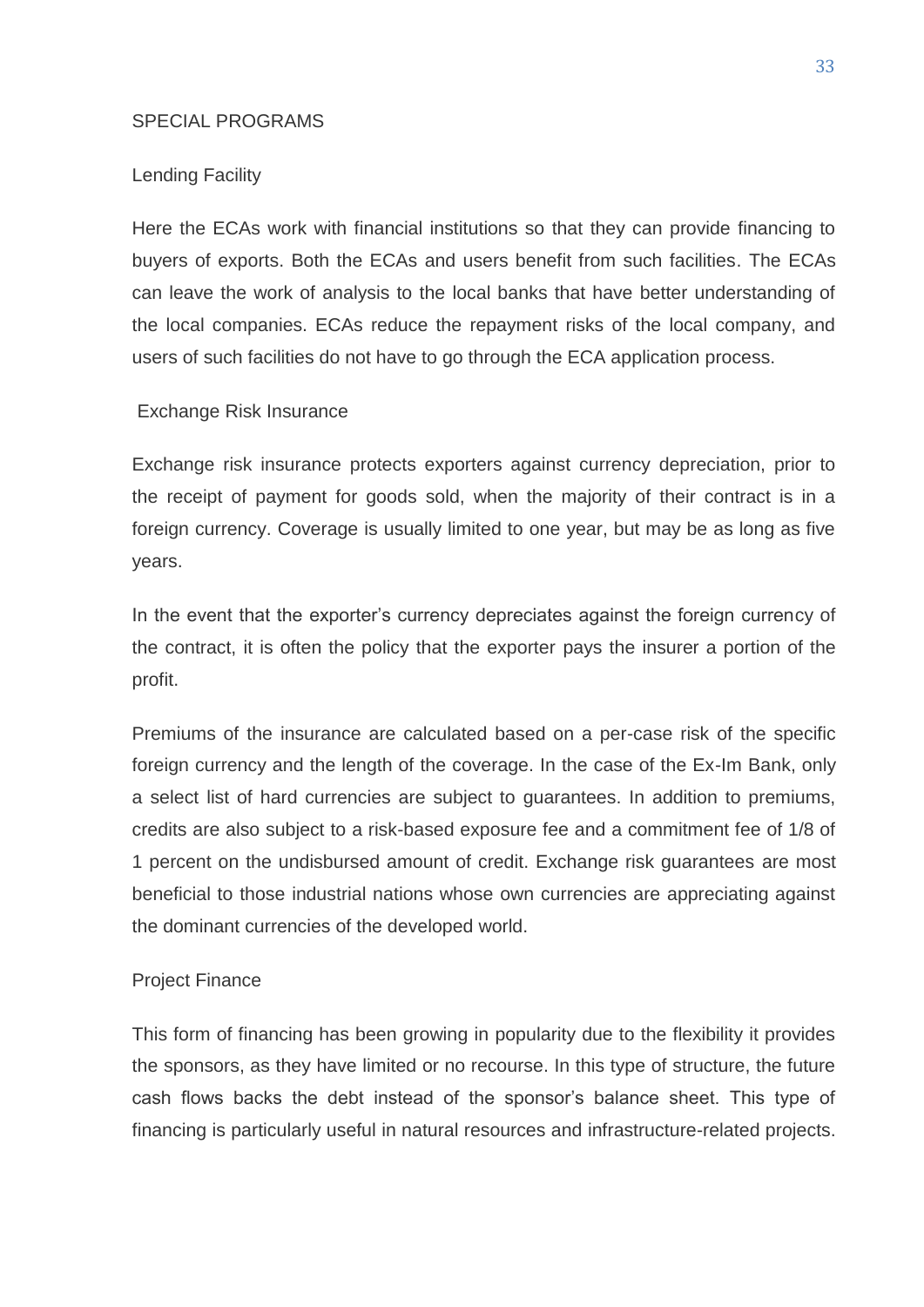In these types of projects, long-term purchase agreements can be executed, thus insuring the project cash flow.

# Leases

Certain ECAs such as the U.S. Ex-Im Bank provide financial support in the form of loans, guarantees, and insurance programs to facilitate leases, especially in the area of large products, such as aircrafts. The terms and conditions of ECA aircraft programs are governed by the OECD sector understanding on Export Credits for Civil Aviation (Annex III to the OECD Arrangement). Here the dependent factors are the type, size, and age of the aircraft.

Similar to aircraft, ECA financing support for locomotives (known as "rolling stock equipment), ships, and trucks are governed by the OECD Arrangement. The terms and conditions are influenced by the country category of the borrower.

# PITFALLS

After a long track record since their first years after creation, it is worth noticing that many firms seeking ECA support make the same mistakes or have the same misunderstandings. These are mentioned in the following next paragraphs.

The most common misunderstanding is that ECA financing is subsidized. In most cases, however, this is not true. The staffs of ECAs use sound policies and procedures in reviewing applicants. The result of this can be seen by the profitability and relatively low default rates of most ECAs in the last decade. Applicants must be creditworthy and face the same analysis as they would with a private bank. Since the rates charged by ECAs are regulated, the financing benefits are neutralized and, therefore, firms have to ultimately compete in the quality of their products and services. In certain limited circumstances, certain ECAs such as Canada's EDC offer rates that are lower than the OECD-required rates. This is achieved when it is determined that the private sector has rates below the OECD rates.

The second most common mistake by exporters is their lack of proper understanding of ownership and content. The requirements vary among ECAs. Exporters assume that just because the product is exported from the home country it will be eligible for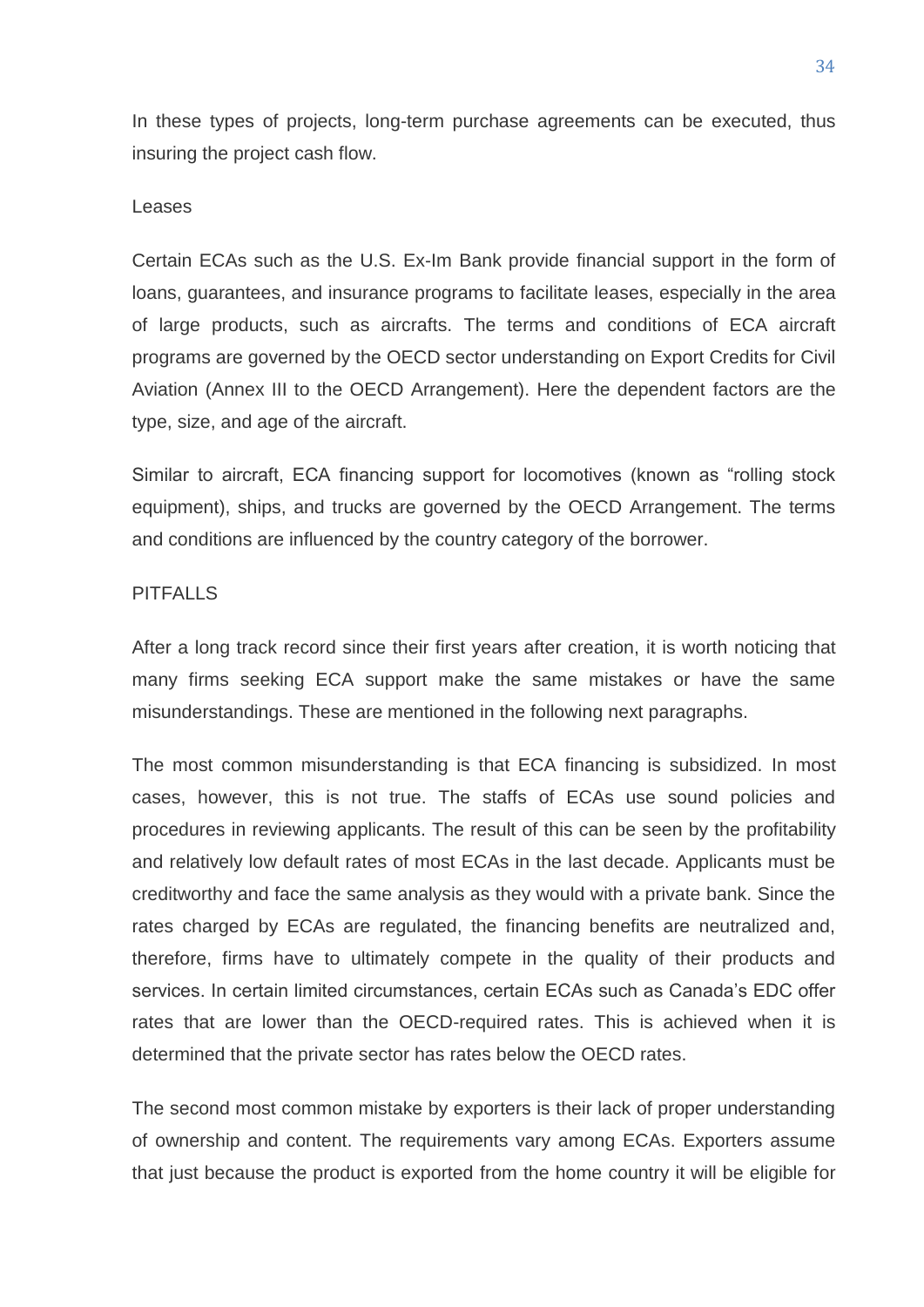ECA support irrespective of the percentage of foreign content. Other assume that the products exported must contain no foreign products. Proper management and understanding of ownership and content allows more financing to leave the table. In general the content requirements are more stringent for medium-and long-term programs than for short-term programs. For example, for medium-and long-term programs, Ex-Im Bank will support either 100 percent of the U.S. content or 85 percent of the net contract price. However, for short-term programs, Ex-Im requires products at least U.S. origin exclusive of mark-up.

Applicants should also be aware that the application process tends to take longer than clients anticipate. ECAs have policy requirements such as environmental and workers rights issues that need to be met. ECAs outside of the United States tend not to work directly with exporters and importers. They are more likely to wholesale products to banks and often rely heavily on local banks. The timing of application differs among ECAs. In general, ECAs require that the applications be submitted prior to the product being shipped.

Applicants of ECA support need to be aware that certain ECAs require that the vessels used in export trade must be those of the country of product origin. However, waivers can be obtained for a certain percentage of products.

Clients need to be aware of the down payment requirement of buyers. As mentioned earlier, the OECD Arrangement codifies this practice by requiring, at a minimum, a cash payment equal to 15 percent of the export contract value for all export credits. The down payment can be paid by an alternative source of financing such as private financial intermediaries.

In theory, ECAs are supposed to work cooperatively with each other and with other multilateral lending institutions. In reality, all of these institutions see themselves as senior lenders and thus sharing of collateral is often a problem. This lack of cooperation and consensus results in projects being delayed, and thus clients lose valuable time and money.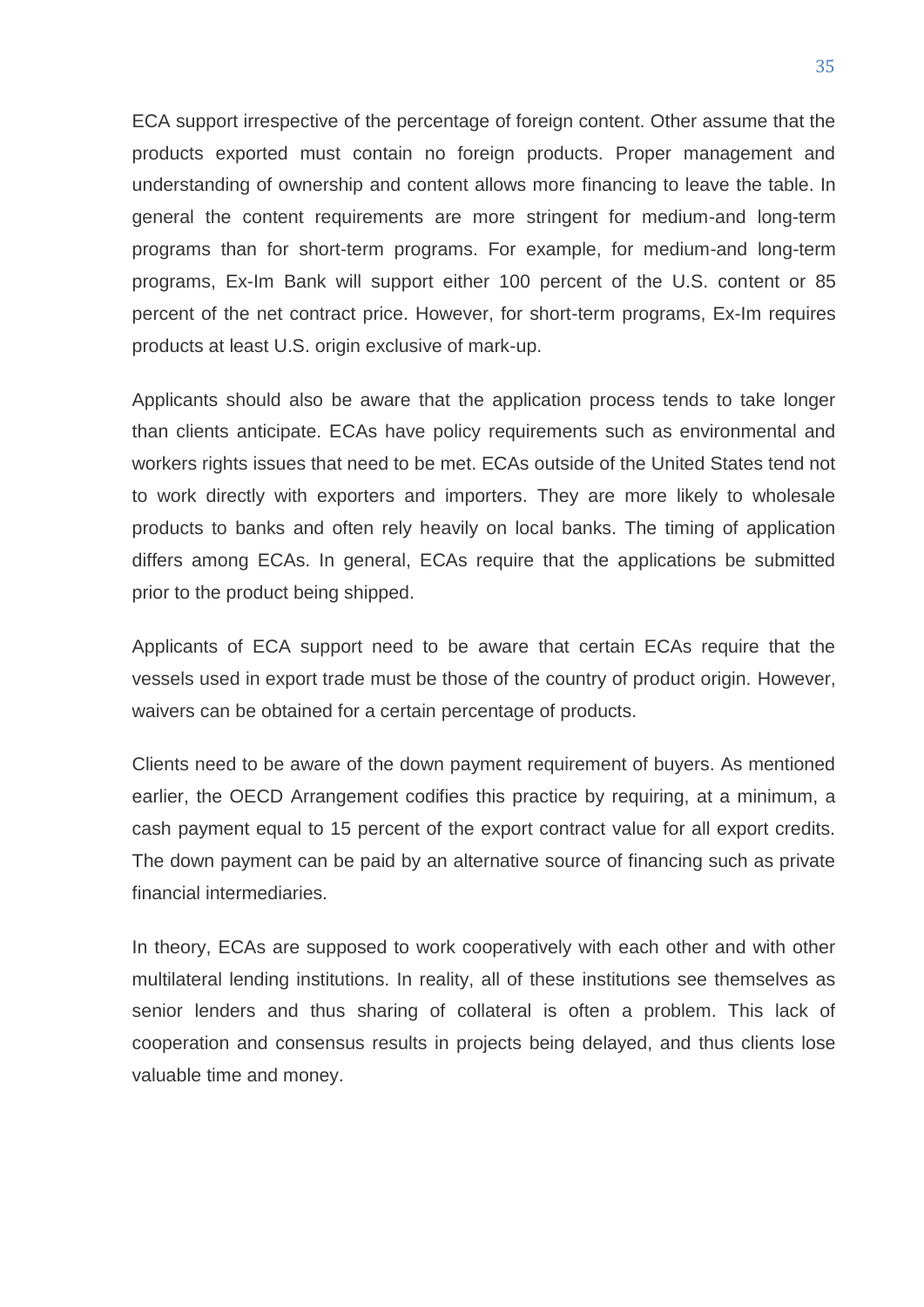# **6. KEY FACTORS FOR SUCCESS OF EXPORT CREDIT AGENCIES**

Based on experience with ECAs around the world, twelve elements have been identified as common features in their successful performance:

# Capital Adequacy

The most successful ECAs have substantial paid-in capital, which is invested in interest-bearing securities. Investment earnings are sufficient to keep the ECA profitable even during the first few years of operation, when operating revenues are relatively low. Capital is equal to at least 25 percent of anticipated outstanding loans, guarantees, and insurance for the early years of operation and gradually declines as a percentage of outstandings in subsequent years.

# Organizational Autonomy

Organizational autonomy is very important. Successful ECAs have the authority to make their own decisions, guided solely by their managers and board of directors. They do not make business decisions for political reasons only and are not required by government to undertake unprofitable operations unless the ECA is acting as agent for the government using government funds or committing the government to the related risk.

# Support from Government

Support, or at least benign neglect, from government is a hallmark of successful ECAs. This support is primarily in the form of assuming political risk coverage but may also consist of the provision of funds on favorable terms, the availability of government guarantees to cover lending operations, publicity given the ECA by government agencies, as well as other forms of encouragement given by the government to use the ECA programs.

# Proper Risk-Sharing

Vital to success is an ECA's requirement that commercial banks and exporters share risks in every transaction. Also, the best ECAs limit losses by coinsurance and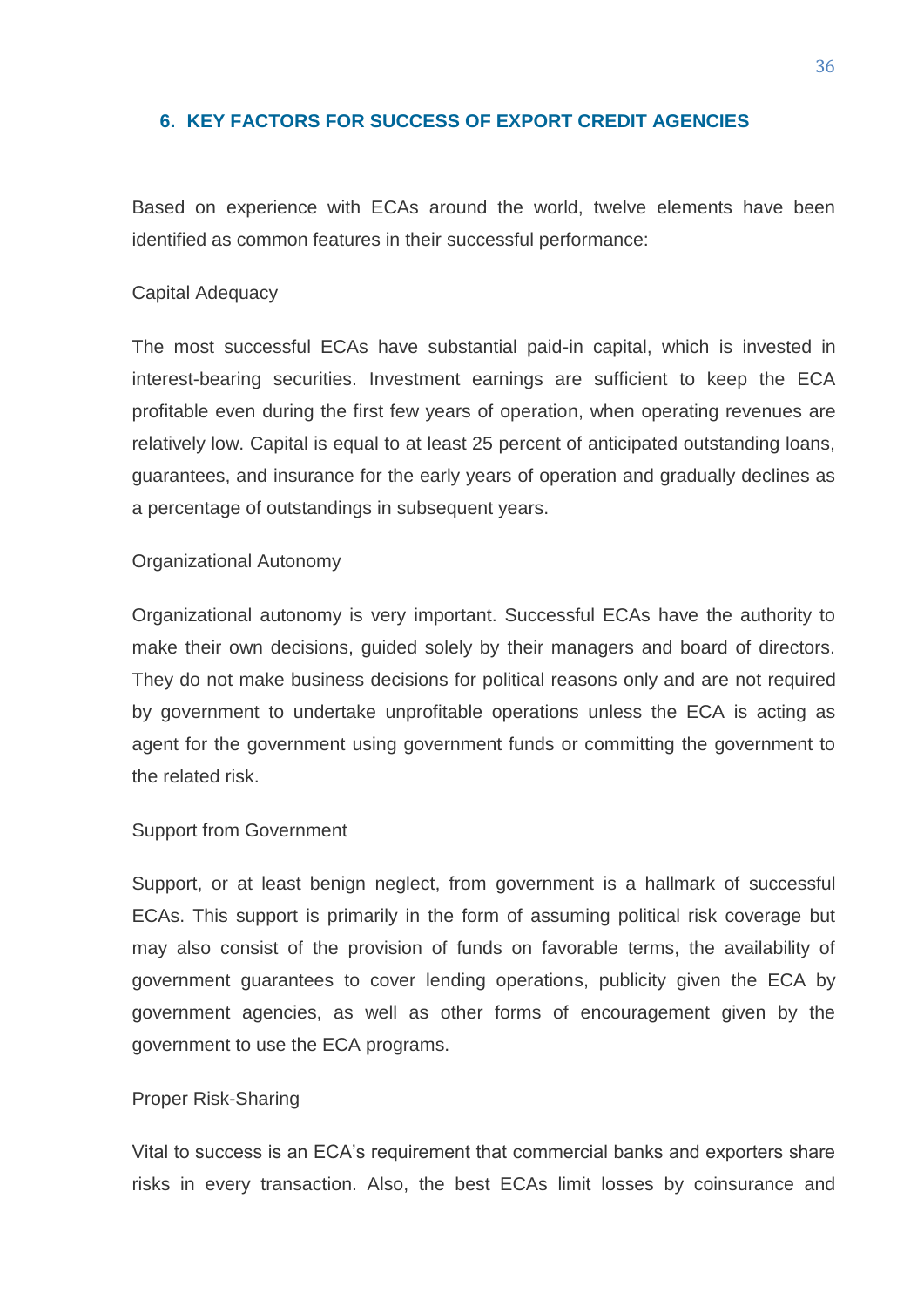reinsurance agreements with their own governments, with foreign reinsurance companies, and with other ECAs. Political risk assumption by government can be an essential condition for success.

# Appropriate Fee Structure

Successful ECAs operate on the principle that availability of funds is more important to the exporter than cost and that an ECA must be profitable over the long run in order to survive. Accordingly, interest rates and premiums reflect the real costs of doing business and maintaining the value of capital. Interest rates are market-based, and guarantee and insurance premiums are designed to cover related claims and administrative expenses.

# Diversity of Operations

In order to be fully successful, the best ECAs offer a full range of products, including loans, guarantees, insurance, and technical assistance. The need for, and use of, these programs will vary over time, as will their profitability. By offering all types of programs, the ECA maximizes its impact on exports and cushions low returns in some areas with higher returns in others. Also, the programs are mutually supporting. For example, technical assistance can reduce risks and improve repayment of transactions that are supported by loans, guarantees, or insurance.

# Quality of Management

The most successful ECAs are run by finance professionals who have extensive prior experience with the management of private financial institutions. They are thoroughly familiar with the techniques of trade finance and are flexible, efficient, profitconscious managers. In order to obtain and keep such individuals, the ECA provides compensation comparable to that in private sector banks.

# Efficiency of Procedures

Paperwork and administrative procedures are simple and straightforward in the best ECAs. Average processing time for loans, guarantees, and insurance is five days or less, and internal analysis is often confined to a checklist procedure rather than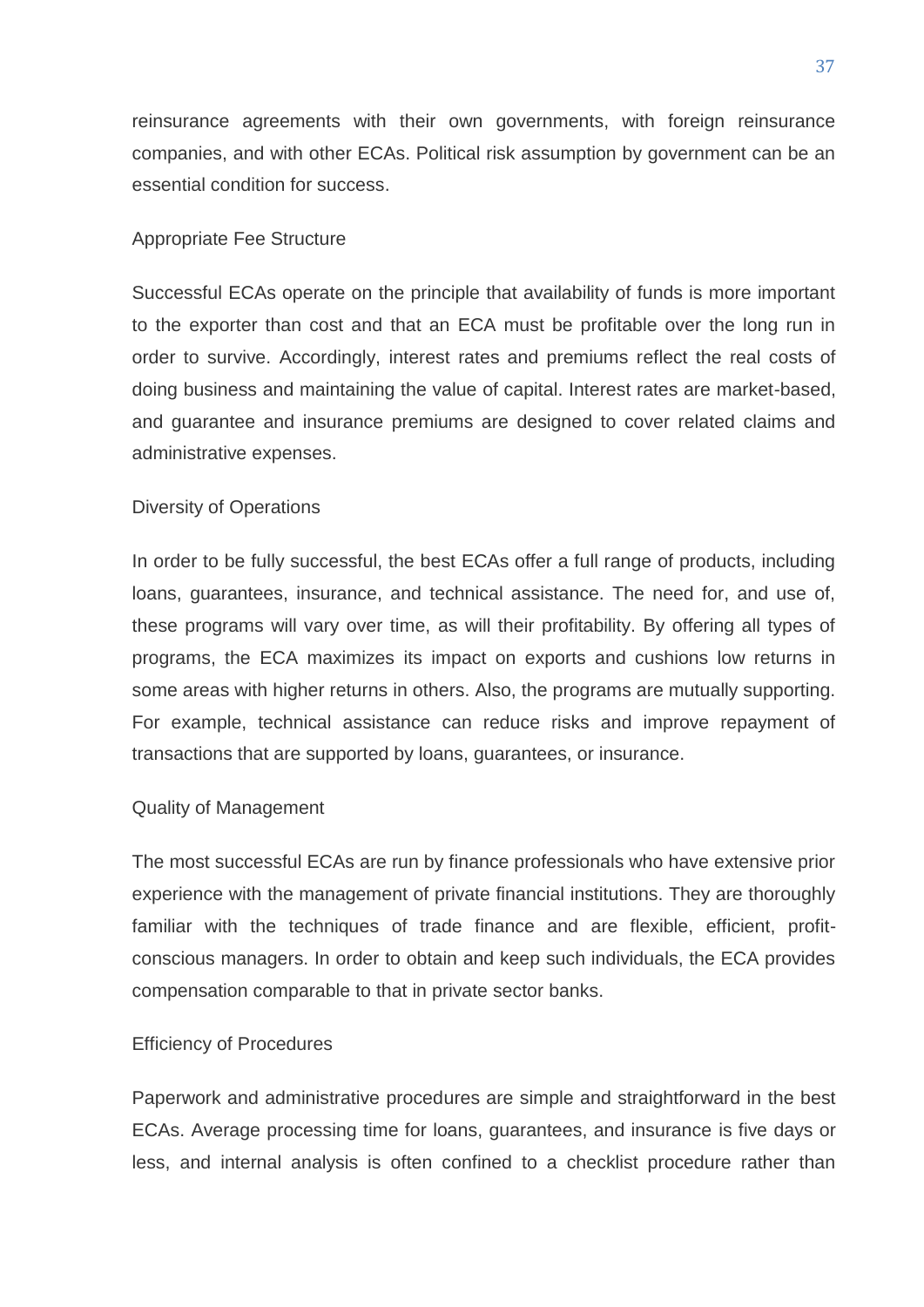memo writing. Discretionary commitment authority is given to officers within the organization, and delegated authority is given to exporters and banks, depending upon the risks they are willing to take and the procedures they follow.

# Aggressive marketing

Marketing is a constant feature of ECAs, and is designed to familiarize banks and exporters with ECA programs and encourage their use. Marketing is directed to all types and sizes of exporters and to all geographic regions of the country and is frequently done through third parties, such as banks and trade associations.

# Skill in Credit Analysis

Successful ECAs have loan officers and underwriters with sound judgement, extensive experience, and mastery of the techniques of risk analysis. Losses due to inadequate analysis in the early years are gradually reduced as the ECA learns from its mistakes and upgrades its skills.

# Appropriate Collateral and Guarantees

Collateral and guarantee requirements of successful ECAs follow generally accepted business practices in the markets they enter. Security requirements take into account competitive realities and the practicality of enforcing collateral rights. Underwriting policy emphasizes taking security consistent with the acceptable risk parameters for the whole portfolio.

# Technical Sophistication

The best ECAs utilize the latest financing techniques and instruments, changing them as needed be, to match foreign competition. These ECAs make every effort to transfer their knowledge of financial innovations and successful risk management to their nation's banks and exporters.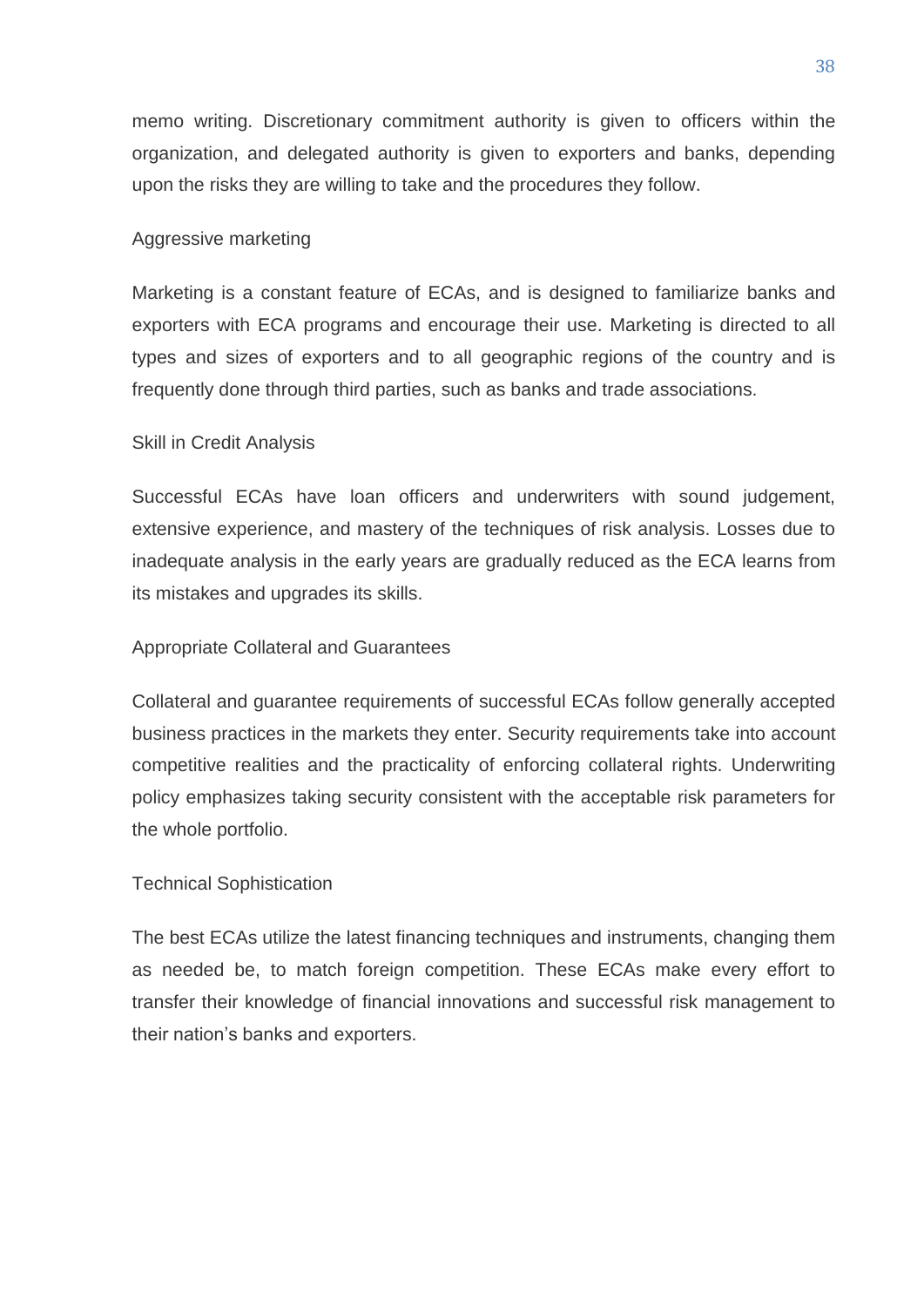# **7. CONCLUSION**

As mentioned in the Introduction of this paper, I intended to provide some information on the role and importance of the ECAs, providing information on their main characteristics and how they operate. Since they usually stand behind the scenery, so to speak, their work is often underestimated, being for that reason called the "unsung giants" of international trade and finance. As described previously, they nevertheless represent highly specialized financial institutions that currently cover about US\$ 800 billion of exports each year, but seldom receive proper attention of the press or from the average citizen.

According to statistics, one out of every eight dollars of world trade is now financed by ECAs. Much of the remaining seven dollars is influenced by what the ECAs do: whether they advocate a restrictive or expansive policy of selling goods to other nations affects exporters' willingness to trade with particular countries and buyers and influences the terms and conditions on which trade is conducted. There are only about 200 ECAs in the world – domiciled in 100 countries- but their contribution to trade and development has been massive and intensive in the success of globalization and a healthy economy.

ECA activity far exceeds that of all multilateral development banks (MDBs), such as the World Bank, International Development Bank – IDB and KfW. By the way, these institutions represent a constant source of funding for Eletrobras' funding activities. Eletrobras has recently developed a loan agreement with World Bank, whose resources will be channeled to a project from the Eletrobras' System distribution companies. ECA loans, guarantees, and insurance are also far greater than the activity of all overseas development agencies (ODAs), such as the U.S. Agency for International Development. Despite this, few people really know about the ECAs and what they do. The ECAs' relative anonymity cannot be blamed on recent arrival on the world scene: as explained before, they have been around since 1906, roughly twice as long as the MDBs, which have been operating only since the late 1940s.

This apparent lack of knowledge cannot be traced to a lack of importance. They have helped their countries to pave the track to alliances with other nations, to develop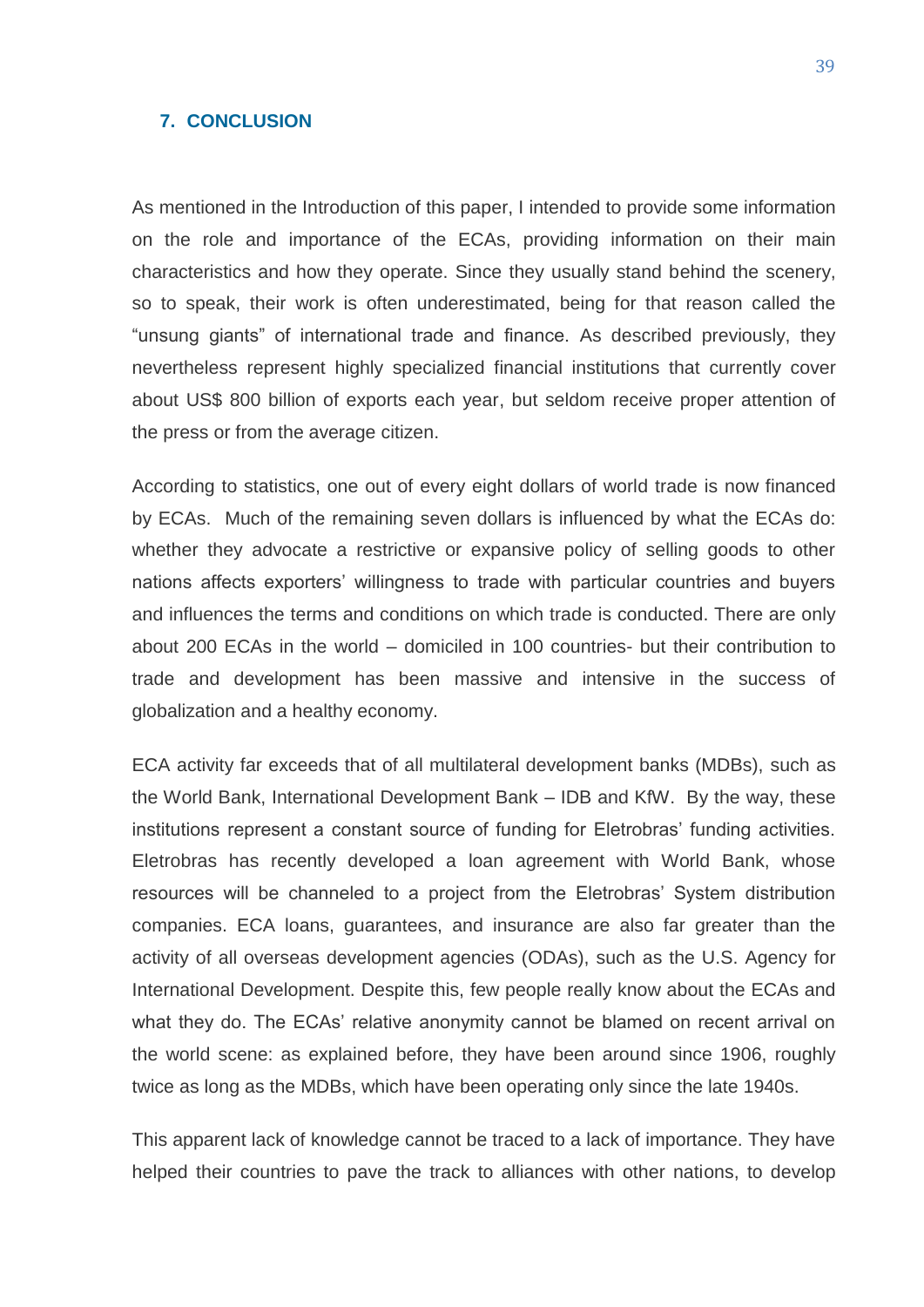overseas sources of raw materials, open up new markets for manufactured products, support friendly nations and punish unfriendly countries, develop the manufacture of new products and strategic industries, promote economic growth in poor countries, facilitate foreign direct investment, and increase their own countries' ability to purchase goods from foreign suppliers. Most important, however, is the fact that they have succeeded in increasing domestic employment, raising business sales and profits, and expanding national tax bases by stimulating exports.

A frequent question offered is: what are the ECAs and what do they do? A generally accepted definition is: (1) a highly specialized bank, insurance company, finance corporation, or dependency of the government; (2) offering loans and/or guarantees, insurance, technical assistance etc., to support exporters, (3) covering both commercial and political risks related to export sales, (4) with the backing or the approval of the national government, and (5) dedicated to supporting the nation's exports. Ownership is usually government or mixed, but privately owned ECAs are rapidly becoming more prevalent and dominant. As for what they do, ECAs provide the financing that is essential for export success, financing characterized by the National Association of Manufacturers of the United States as "the lubricant that keeps the export engine operating smoothly; without it, exports and a growing number of jobs are at risk."

ECA financing takes the form of loans, guarantees, insurance, and related technical assistance which are used to support export sales. In order to fund these operations, the world's ECAs obtain monies from both domestic and international capital markets that are then lent to their nations' exporters. Most importantly of all, perhaps, the ECAs are a repository of information and technical skill, which are used to show exporters and banks how to extend credit to foreign buyers in a sound fashion. The ECAs excel in the techniques of intelligent risk management, which they apply in their own extensions of short-, medium-, or long-term credit. These techniques are picked up, and carried on, by a nation's exporters and banks, regardless of whether the ECA provides financing or other assistance for a particular sale.

In their extensions of credit for international transactions, ECAs stand in a middle position between the exporters and commercial banks (which prefer to keep export credit relatively short term with high interest rates) and MDBs and ODAs (which lend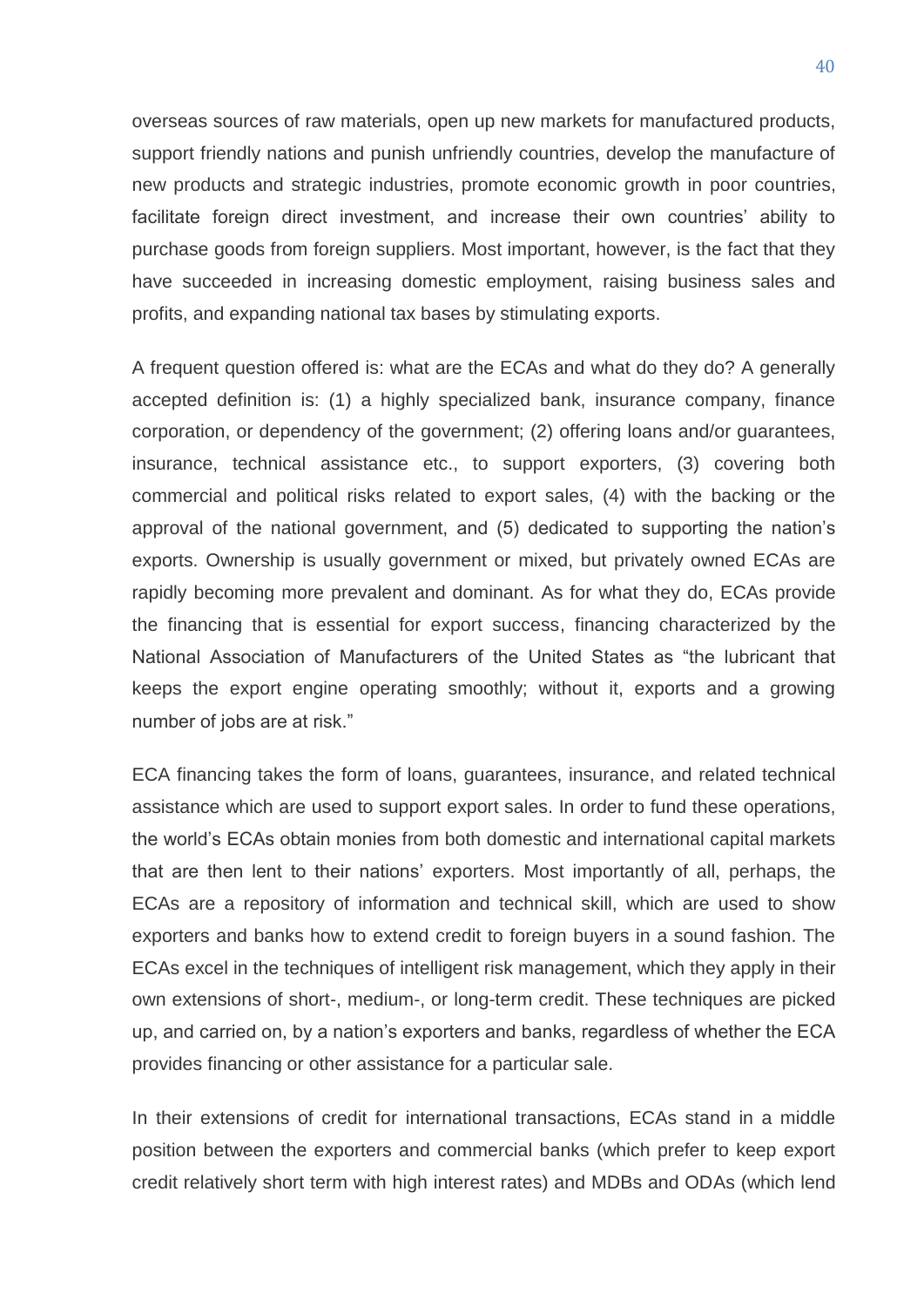at very long terms with relatively low interest rates and, in some cases, grants and financial contributions). Most ECA credit activity falls into an intermediate range: longer than thirty days but less than five years, with interest rates close to their country's prime rates. ECAs can lend, guarantee, or insure for longer or shorter periods, but such activity represents a minority of their overall credit extensions.

There are two ways in which most exporters use ECAs: (1) either directly, by making application to the ECA for a loan, guarantee, or insurance, or (2) indirectly through the exporter's commercial bank, which applies to the ECA for a loan, guarantee, or insurance. The indirect route is often mandated by an ECA if a loan to an exporter is involved: the ECA generally prefers to have the commercial bank handle the paperwork, administration, and risks involved in making a loan to an exporter. In these cases, the ECA "rediscounts" the commercial bank's loan, lending money to the commercial bank, which passes it on to the exporter. The exporter has the liability to repay the commercial bank, and the commercial bank has the liability to repay the ECA. To the contrary, insurance is usually issued directly to the exporter by the ECA. In return for a premium paid by the exporter, the ECA insurance covers the risk of nonpayment by the exporter's foreign buyers. If nonpayment from the buyer occurs, the ECA makes payment to exporter under the insurance policy. Finally, the ECA's guarantees are almost always issued directly to a commercial bank, covering the bank's loan to the exporter for preshipment or post-shipment purposes. Alternatively, the guarantee may cover a commercial bank loan to a foreign buyer to help the buyer purchase goods from the ECAs country. In exchange for a guarantee fee paid by the bank, the ECA covers the risks of nonpayment by the exporter or, under the alternative form of guarantee, the risk of nonpayment by the foreign buyer if the foreign buyer was the borrower under the bank's loan.

Despite active use of these programs, the ECAs remain a well-kept secret to nonusers, as the ECA managers have been far better at producing income for exporters and economic benefits for their nations than at marketing their role and explaining their operations to the general public. In my own turn, the research was motivated, as mentioned before, to the fact that Eletrobras is about to develop a structure using a ECA.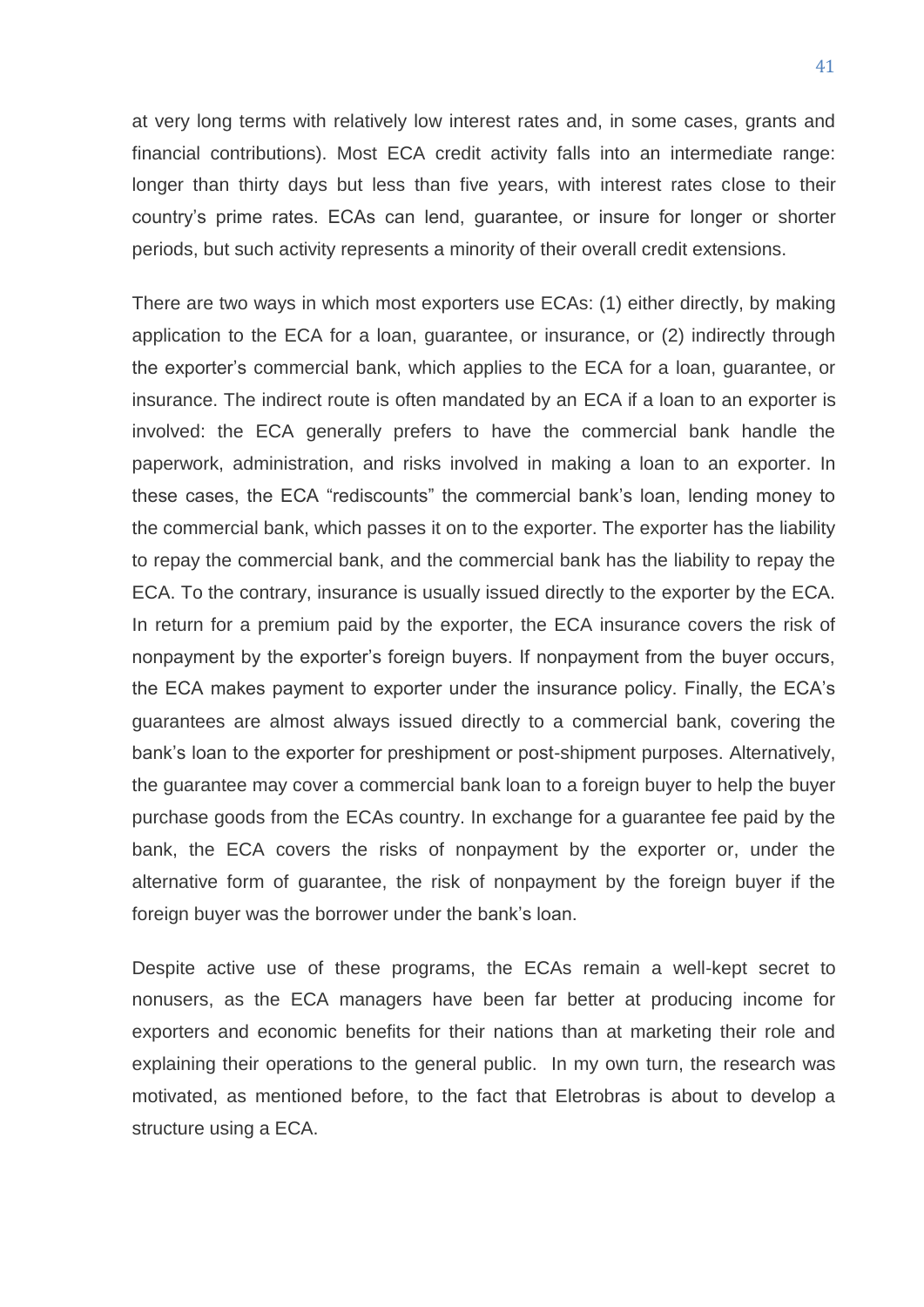In fact, the world's ECAs play a major role in the national and international economies. On a national level, for instance, the world's ECAs finance an average of about 12 percent of their country's exports. In most countries, this is the difference between a national trade surplus and a deficit. Export industries generally are the most dynamic component of a country's economy. They tend to pay higher wages than other industries and support employment growth at a much higher rate than firms producing solely for the domestic market. Export producers are usually the most efficient in a country because of their need to compete with the world's best companies and are potent transmitters of new technology and improved management techniques. Exporting companies' tax contributions are significant in every country, and their backward linkages with domestic suppliers of goods and services (which are incorporated in export products) are important contributors to domestic growth.

They also represent essential drivers for the growth and welfare of the international trade and economy. ECAs together financed over US\$ 600 billion of world trade in 1996 (although the statistics are aged, they represent a proxy of the actual number) most of it on relatively short terms of payment. However, at the end of the same year, ECAs also held about US\$ 500 billion of medium- and long-term indebtedness from developing and transition countries. This represented more than 24 percent of all foreign indebtedness of these countries.

The ECAs have performed the invaluable function of making credit available to many countries where commercial banks and other private lenders are not willing to make transborder loans, and of making credit available to most developing countries at interest rates and repayment periods that are more favorable than alternative private sources of funds. This has enabled the developing world to purchase much more of the equipment, goods, and services that the industrial countries have to offer, with a resulting dramatic improvement in social welfare, the standard of living, and investment in new infrastructure and the productive sector. ECAs' transfers of medium- and long-term capital to developing countries rose from about US\$ 12 billion in 1976 to US\$ 43 billion in 1995. This accounts for 20 to 30 percent of all mediumand long-term debt flows.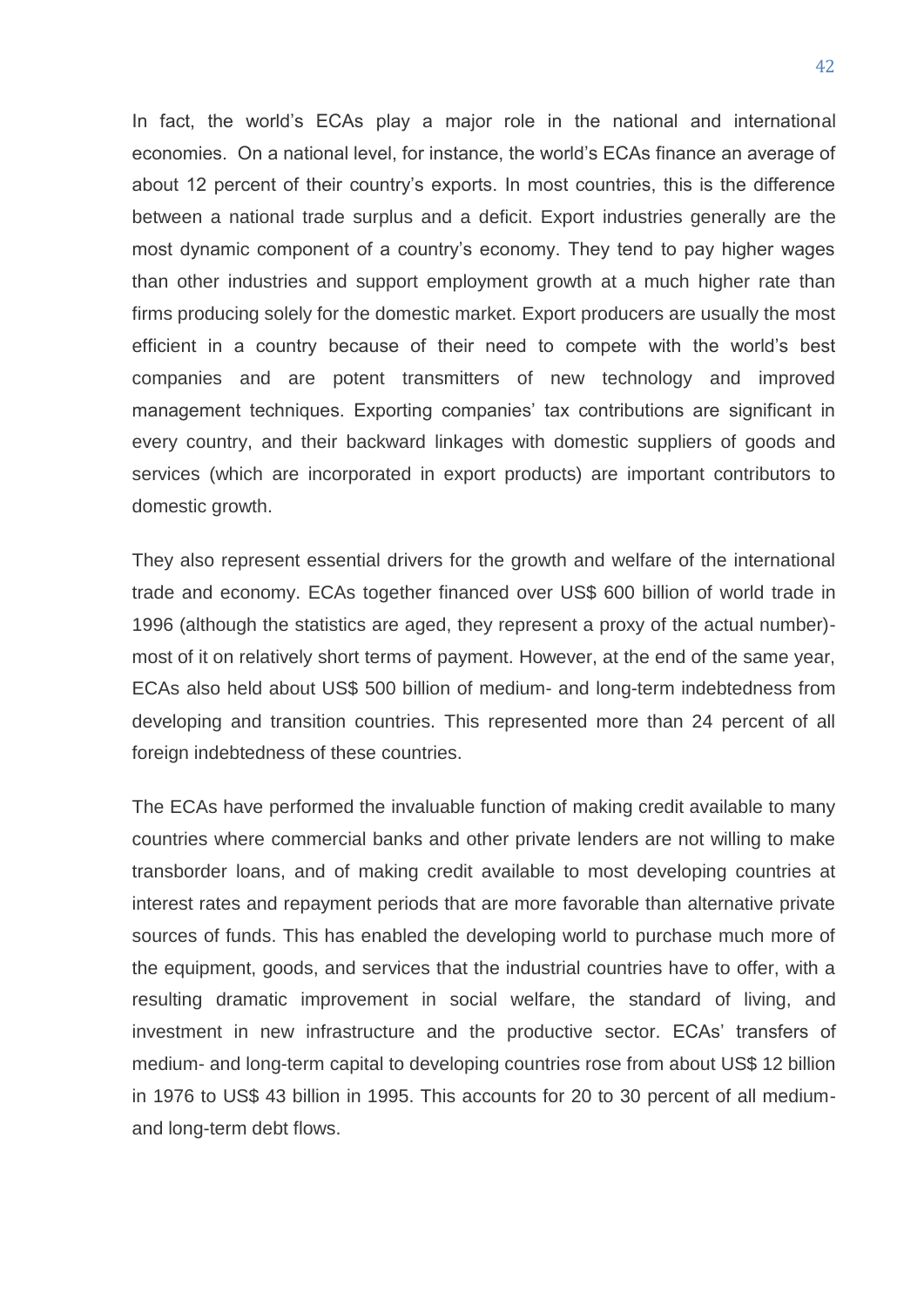The level of export credit agency activity grew rapidly in the early 1990s as international trade increased at a rate approximately three times that of domestic growth. Export trade is now widely acknowledged as the primary engine of economic growth and development and, as such, notorious of special financial institutions to help with the proper structuring of credit sales, the necessary extension of appropriate loans, the sharing of related risks, and the encouragement of other institutions to participate in this business. In recent years, industrial capacity has expanded, consumer tastes have changed, trade barriers have fallen, and competition among supplier nations has intensified. As a consequence, all countries face growing pressures to adapt their financing systems to new trading requirements.

The current activity levels of individual ECAs vary widely and can be correlated with a number of factors, including the strength and risk appetite of other types of financial institutions, the age and experience of the ECA, the support it receives from public and private sectors, and its geographic region. Export support is highest among Asian ECAs (which financed an average of US\$ 15 billion of exports apiece in 1996). In the same year, Western European ECAs supported an average of almost US\$ 10 billion of exports per annum, and North American ECAs covered an average of almost US\$ 6 billion. African ECAs covered an average of US\$ 881 million, Central and Eastern Europe (CEE)/Newly Independent States (NIS) ECAs an average of US\$ 276 million, and South American ECAs an average of only US\$ 50 million in 1996.

The importance of ECAs in different regions of the world can further be quantified by comparing their support to the total value of gross domestic product (GDP). Asian and Western European ECAs were involved in roughly 2 percent of their countries' GDP in 1996, and Australia/New Zealand ECAs in a little more than 1 percent. North American and CEE/NIS ECAs helped to produce somewhat less than 1 percent of their nations' GDP. By contrast, the ECAs of South America were responsible for less than one-tenth of 1 percent of GDP in 1996, and their relative weakness is believed to be both a cause and an effect of their countries' relatively poor trade performance.

In order to maintain the flow of trade, ECAs are increasingly called upon to finance exports to countries with commercial, economic, and political problems. As a consequence, ECAs activities continue to grow, while their risks of doing business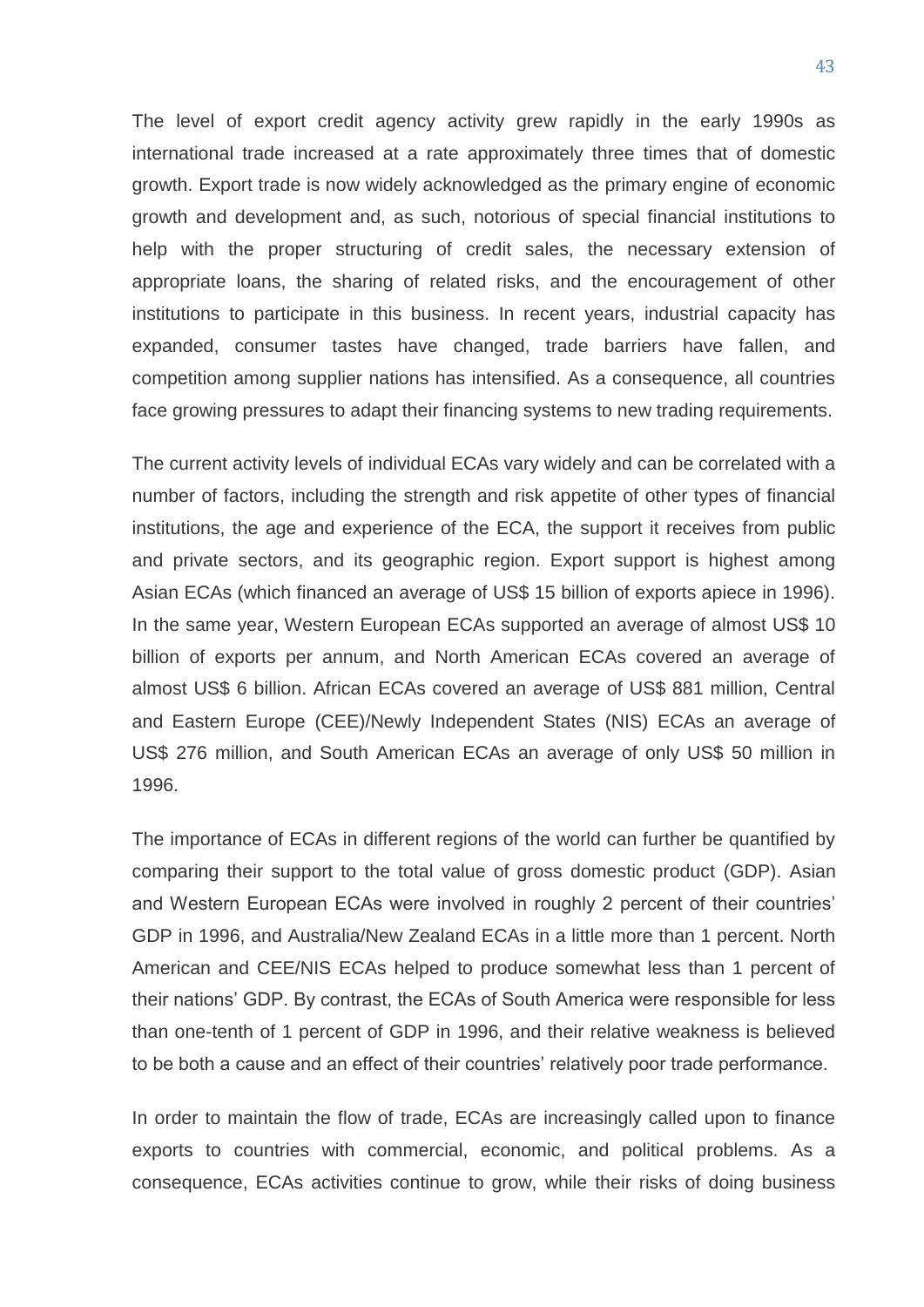also rise. Under present and foreseen future circumstances, there is little doubt that the ECAs of the world will be required to play an even greater role than they have in the past. This is because they have formerly proven to be flexible instruments of national policy and effective contributors to international economic development in the face of political uncertainties and rapid changes in trade.